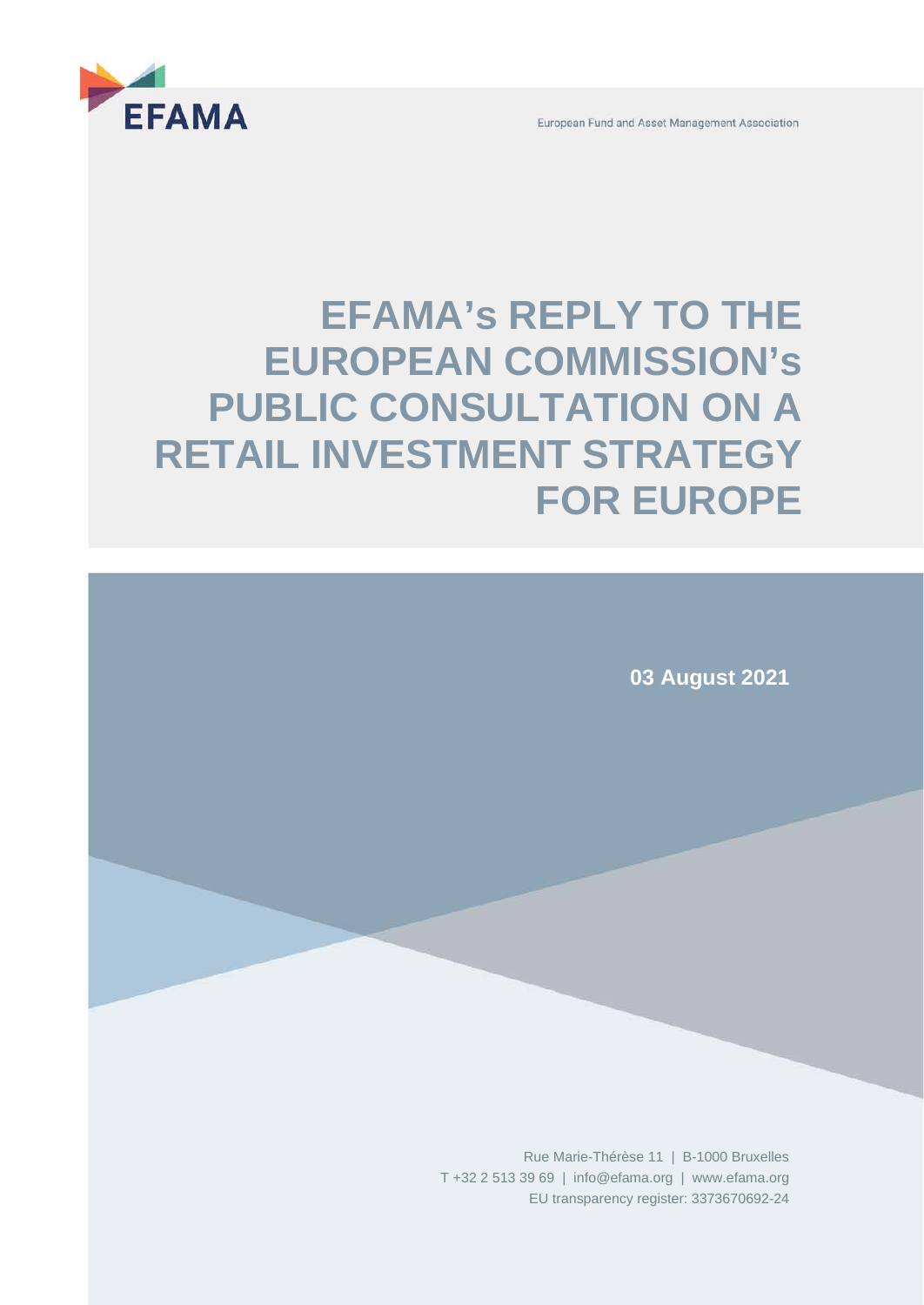## **EFAMA's REPLY TO THE EUROPEAN COMMISSION's PUBLIC CONSULTATION ON A RETAIL INVESTMENT STRATEGY FOR EUROPE**

## **EXECUTIVE SUMMARY**

EFAMA wholeheartedly supports a retail investment strategy that gives EU citizens the necessary tools and the confidence to put their savings to work by investing in capital markets.

While the themes covered in the [European Commission consultation on a retail investment strategy for](https://ec.europa.eu/info/law/better-regulation/have-your-say/initiatives/12755-Retail-Investment-Strategy/public-consultation_en)  [Europe](https://ec.europa.eu/info/law/better-regulation/have-your-say/initiatives/12755-Retail-Investment-Strategy/public-consultation_en) are all highly relevant<sup>[1](#page-1-0)</sup>, they focus primarily on technical amendments to already existing rules. At this stage, however, the consultation fails to outline a comprehensive strategy to increase retail investors' participation in capital markets.

The patchwork of rules currently governing retail investor participation is either misaligned or tends to focus too narrowly on investor protection and on the risks associated with investing. There is an urgent need to also concentrate on the benefits of investing. It is a well-documented fact that people lose money by leaving their savings in their bank accounts. EFAMA's latest [Market Insights](https://www.efama.org/sites/default/files/files/Market%20Insights%20Issue%205%20Perspective%20on%20the%20net%20performance%20of%20UCITS.pdf) evidenced that, on average, UCITS equity funds delivered a total net return of 108% in real terms between 2010-2019, whereas bank deposits lost 10% in net value over the same period.

A successful retail investment strategy would also need to integrate the following recommendations:

- **Easy access to financial advice for retail investors** is essential to ensure that retail clients invest in financial instruments that are suited to their individual needs and preferences. The ban on inducements contemplated in the consultation document would make it harder for less affluent citizens to access much-needed financial advice, thereby contradicting the CMU objective of increasing retail participation in capital markets.
- **Early education of EU citizens to increase their financial literacy** and foster a better understanding of capital markets. Higher literacy will ensure that basic concepts are more easily understood by retail investors than is currently the case. EFAMA believes the European Commission should play a coordinating role and bring together existing best practices of Member States.
- **Aligning financial disclosures across various regimes**, providing meaningful rather than conflicting – information. Digital disclosures can provide a more tailored experience and enable well-informed investment decisions while avoiding information overkill. Also, the current ESGrelated disclosures must be enhanced to provide clarity and simplicity for retail investors.
- **A PRIIP KID that focuses on information relevant for each type of investment product**, as each type of investment product provides a different value proposition and thus requires different disclosures. Indeed, the PRIIP KID's fundamental problems stem from its conflicting objectives of providing at the same time clear, fair and not misleading information and comparability between widely different types of investment products. A loss in theoretical comparability will be more than offset by improved explanations of the fundamentals for each type of investment product and more meaningful information.

EFAMA also considers it vital for the Commission to invest more time and resources into proper consumer testing of policy options with retail investors before submitting legislative proposals to the EU co-legislators. This should ensure that the proposed changes create tangible incentives and clear benefits for retail investors, the financial industry and the EU as a whole.

<span id="page-1-0"></span><sup>1</sup> Such as promoting financial literacy, adequate investor protection, access to advice and understandable disclosures.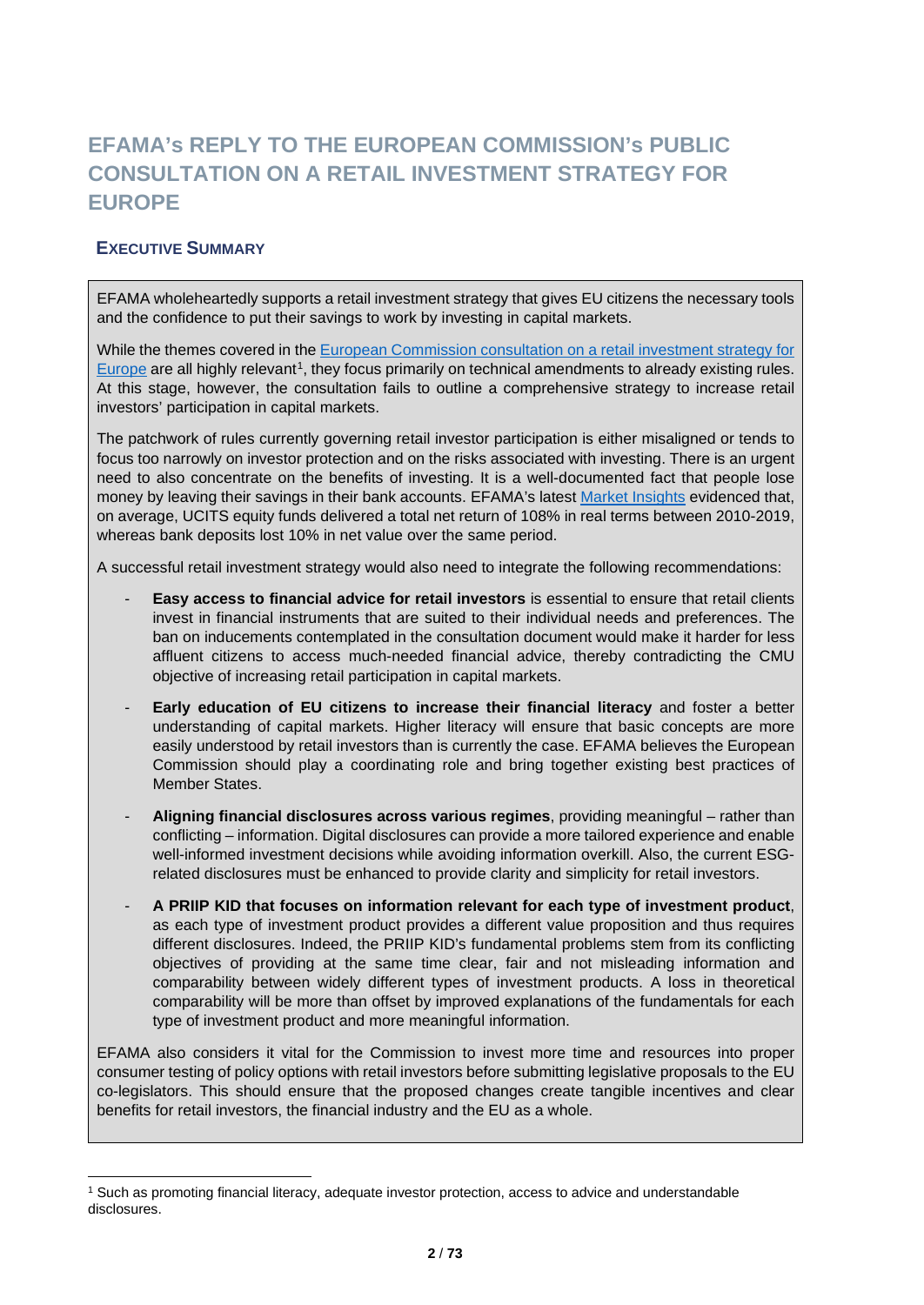## **1. GENERAL QUESTIONS**

Current EU rules regarding retail investors (e.g. [UCITS \(undertakings for the collective](https://eur-lex.europa.eu/legal-content/EN/TXT/?uri=CELEX%3A32009L0065) [investment in](https://eur-lex.europa.eu/legal-content/EN/TXT/?uri=CELEX%3A32009L0065)  [transferable securities\),](https://eur-lex.europa.eu/legal-content/EN/TXT/?uri=CELEX%3A32009L0065) [PRIIPs \(packaged retail investment and insurance](https://eur-lex.europa.eu/legal-content/EN/TXT/?uri=CELEX%3A32014R1286) [products\),](https://eur-lex.europa.eu/legal-content/EN/TXT/?uri=CELEX%3A32014R1286) [MiFID II \(Markets](https://eur-lex.europa.eu/legal-content/EN/TXT/?uri=CELEX%3A32014L0065)  [in Financial Instruments Directive\),](https://eur-lex.europa.eu/legal-content/EN/TXT/?uri=CELEX%3A32014L0065) [IDD \(Insurance](https://eur-lex.europa.eu/legal-content/EN/TXT/?uri=CELEX%3A32016L0097) [Distribution Directive\),](https://eur-lex.europa.eu/legal-content/EN/TXT/?uri=CELEX%3A32016L0097) [PEPP \(Pan European Pension](https://eur-lex.europa.eu/legal-content/EN/TXT/?uri=CELEX%3A32019R1238)  [Product\) o](https://eur-lex.europa.eu/legal-content/EN/TXT/?uri=CELEX%3A32019R1238)r [Solvency II \(Directive](https://eur-lex.europa.eu/legal-content/EN/TXT/?uri=CELEX%3A32009L0138) [on the taking-up and pursuit of the business of insurance and](https://eur-lex.europa.eu/legal-content/EN/TXT/?uri=CELEX%3A32009L0138)  [reinsurance\)](https://eur-lex.europa.eu/legal-content/EN/TXT/?uri=CELEX%3A32009L0138) aim at empowering investors, in particular by creating transparency of the key features of investment and insurance products but also at protecting them, for example through safeguards against mis-selling.

## **Question 1.1 Does the EU retail investor protection framework sufficiently empower and protect retail investors when they invest in capital markets?**

☐ Yes

☒ No

 $\Box$  Don't know / no opinion / not applicable

## **Please explain your answer to question 1.1 and provide examples**

Generally speaking, the current EU framework(s) adequately protect retail investors. However, they do not sufficiently empower them. Despite their potential awareness that capital market investments are required for proper (long-term) savings and retirement provision, investing is still seen by many retail investors as a burden rather than an opportunity.

To alleviate this situation, the future retail investment strategy's core benchmark must be to increase financial market participation, both in terms of the number of EU citizens effectively investing as well as the average amount they do invest. Surveys consistently show too low levels of participation in capital markets, despite extensive and wide-reaching investor protection legislation.

While targeted changes to improve the current investor protection framework are supported by EFAMA, the overall objective must clearly be to create an environment fostering this much-needed investor empowerment. European companies and infrastructures would also strongly benefit from the investments that European citizens could provide. We would, therefore, rather encourage the European Commission to develop a holistic approach to how the retail investment framework could be improved, and in particular how retail investors can get easier access to and trust in financial markets, whilst at the same time ensuring investor protection.

Equally, as EFAMA own report on Household Participation in Capital Markets shows, citizens are missing out on the higher, longer-term returns that long-term diversified investment in markets can provide. In our response, we highlight a number of areas for improvement. Again, our recommendations for adjustments to be made to the consumer protection regime are driven by this underlying conviction that we need to drive greater empowerment of European citizens.

All in all, further incentives and/or mandatory investment schemes are required to motivate retail investors to familiarise themselves with investment options and actively engage in investment products (e.g. re-investment of tax returns, government-supported default investment and employee share ownership plans). This being said, empowerment should not be used as a pretext for an increased regulation causing a heavier administrative burden on the shoulders of financial institutions, in particular smaller fund and asset management companies.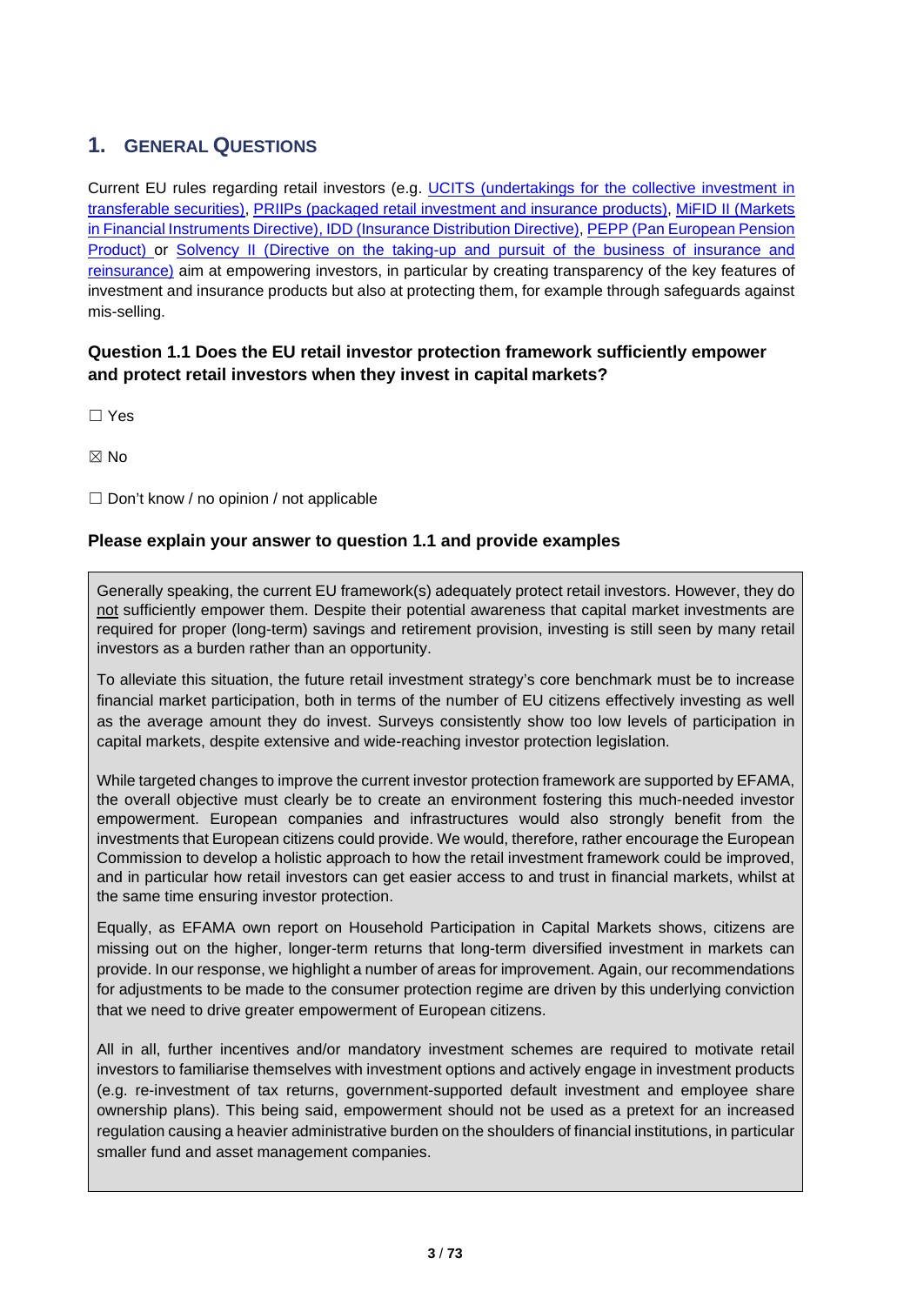While aimed at protecting retail investors, some rules may require specific procedures to be followed (e.g. the need to use investment advice and complete a suitability assessment) or may limit investment by retail investors (e.g. by warning against purchase of certain investment products or even completely prohibiting access).

## **Question 1.2 Are the existing limitations justified, or might they unduly hinder retail investor participation in capital markets?**

 $\Box$  Yes, they are justified

 $\boxtimes$  No, they unduly hinder retail investor participation

 $\Box$  Don't know / no opinion / not applicable

#### **Please explain your answer to question 1.2**

We understand the Commission's conviction that retail investors should always receive the highest level of investor protection and appropriate disclosures. However, regulatory efforts to date have, unfortunately, created a number of side effects that inhibit retail investors' participation in the capital markets. In essence, product regulation of retail products, in particular, UCITS, has been an undeniable success. That being said, it is important to look beyond product regulation and carefully assess the existing framework for incentives to investing and to remove unnecessary barriers or confusions that prevent investors from taking steps to plan for the future.

First, investor protection rules are often misaligned, in particular between financial products falling under MiFID and insurance-based investment products (IBIPs) covered under IDD.

Second, financial disclosures must be holistically reassessed. They diverge substantially between MiFID II, IDD and PRIIPs. In particular, misalignment between the MiFID II and PRIIPs rules requires different cost figures to be produced, unnecessarily confusing retail investors. Furthermore, we do find that certain limitations imposed by this framework may hinder retail investor participation in the capital markets, such as for example marketing rules and certain risk warnings. Though warnings about the risks related to investing are important, risk warnings may put off investors for investments products where this may be less necessary, such as index trackers or other non-complex investment funds, whilst similar risk warnings are not required for unregulated instruments, such as crypto-assets.

Third, the MiFID II definition of what constitutes a 'retail investor' has been unnecessarily restrictive. We agree with the Commission's proposal to empower more sophisticated retail investors to opt up and become professional investors to benefit from a more appropriate investor protection and disclosures regime. Especially these sophisticated retail investors suffer from a number of additional national requirements set by National Competent Authorities (NCAs) that must be met individually to ensure distribution in a specific EU Member State.

## **Question 1.3 Are there any retail investment products that retail investors are prevented from buying in the EU due to constraints linked to existing EU regulation?**

☒ Yes

☐ No

 $\Box$  Don't know / no opinion / not applicable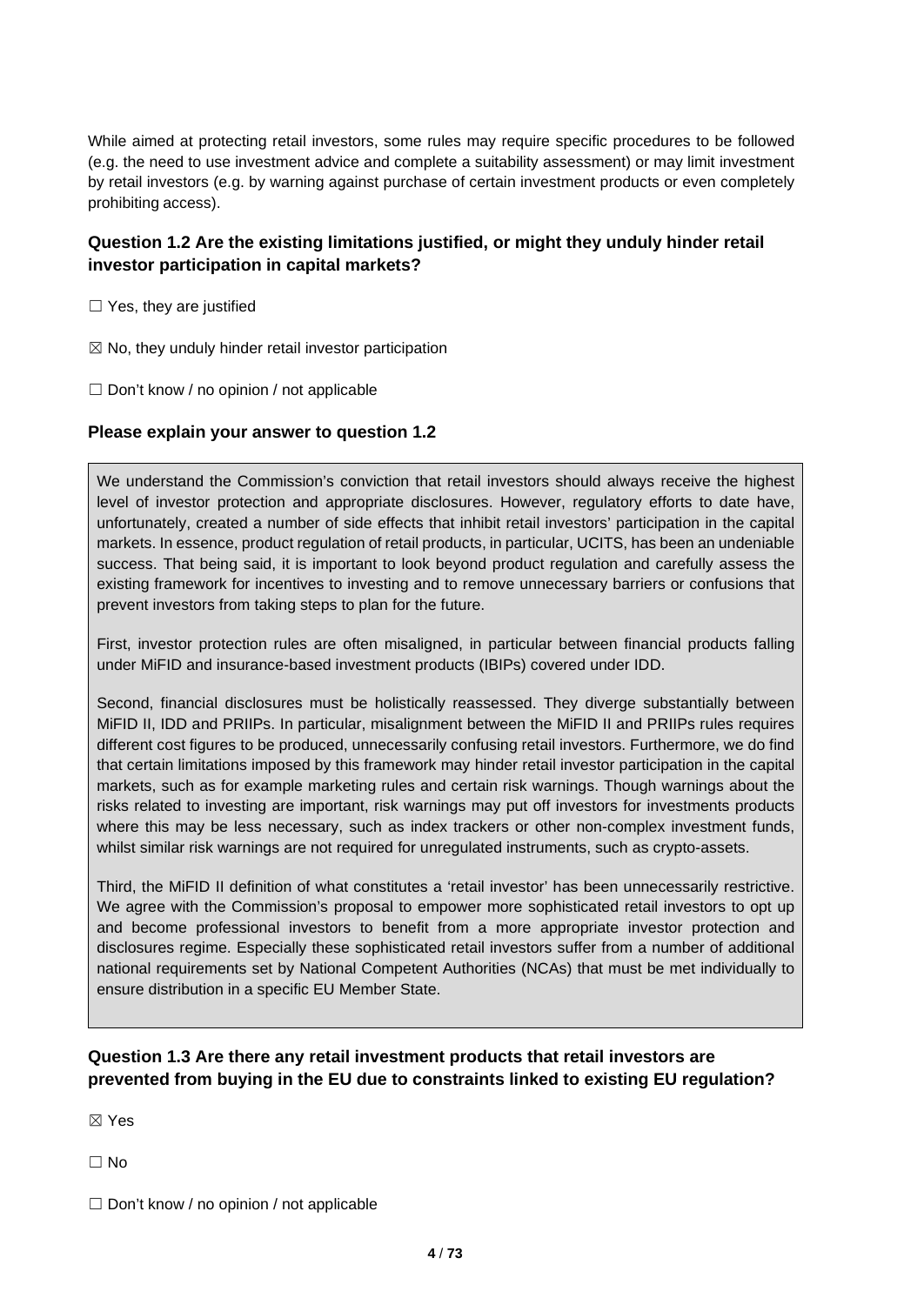#### **Please explain your answer to question 1.3**

This is generally not relevant for most UCITS (i.e. "non-structured UCITS"), which are classified as noncomplex financial instruments under MiFID II and can be sold without advice (i.e. execution-only) to (retail) investors.

However, in some Member States, we have encountered issues with national AIF regimes targeted at retail investors. These types of AIF regimes closely follow (but diverge in some technical aspects) UCITS regulation and are designed with retail investors in mind. Nevertheless, ESMA has explicitly stated that such funds must be considered as complex and requiring investment advice making them harder for retail investors to access than necessary (given their explicit investor protection features). For retail investors to have easier access to these types of AIFs, such funds should also be considered as non-complex financial instruments. The reason being that in some Member States, a significant number of retail investors invest on an execution-only (i.e. non-advised) basis. Most distributors operating in those Member States offer investment funds on an execution only basis without the necessity of having an appropriateness test in place. In such cases, AIF investment funds that are considered to be complex, but have the same characteristics as non-complex UCITS, are not sold via such distribution platform or channel, which therefore prevents easy access to such AIF funds. Please find further information in our response below.

In addition, the European Long-Term Investment Fund (ELTIF) Regulation has introduced conditions that currently hinder retail investor participation, such as strict redemption rules, limits to the maturity of the fund, prohibitive entry barriers and a rigid structure in terms of eligible investments. To overcome these limitations and to set the conditions for improving access of retail investors to ELTIFs, we suggest allowing this product to be offered also in an open-ended, "evergreen" structure by removing the current maturity limitations and allowing investors to redeem at regular intervals. In parallel, to improve diversification and attract a larger retail investor base in the future, we propose an increase of the current 30% UCITS-eligible asset ratio in terms of portfolio composition, recognising that, compared to professional investors, retail investors may have different needs in terms of liquidity and diversification. EFAMA also recommends that the Commission considers substantially lowering the current minimum investment amount from €10.000 to €1.000, to incentivise and facilitate the offer of ELTIFs to retail investors also via insurance/pension wrappers. In terms of consumer protection, we believe that the necessary suitability test – to be amended and aligned with that under Article 25 of MiFID II - is sufficient for the purpose of investor protection, accompanied by all relevant disclosure documents highlighting risks (including sustainability ones where applicable), along with recommended investment holding periods, etc. At the same time, as an additional safeguard for investors, we are of the view that advisors should be well prepared in providing consumers with reliable and detailed information about the product.

Such modifications and flexibility will allow the future ELTIF regime to reach a new investment audience in a larger retail market.[2](#page-4-0)

<span id="page-4-0"></span><sup>&</sup>lt;sup>2</sup> For more detailed views, please consult the **EFAMA** response to the European Commission [consultation on ELTIFs](https://www.efama.org/sites/default/files/publications/21-4003_0.pdf).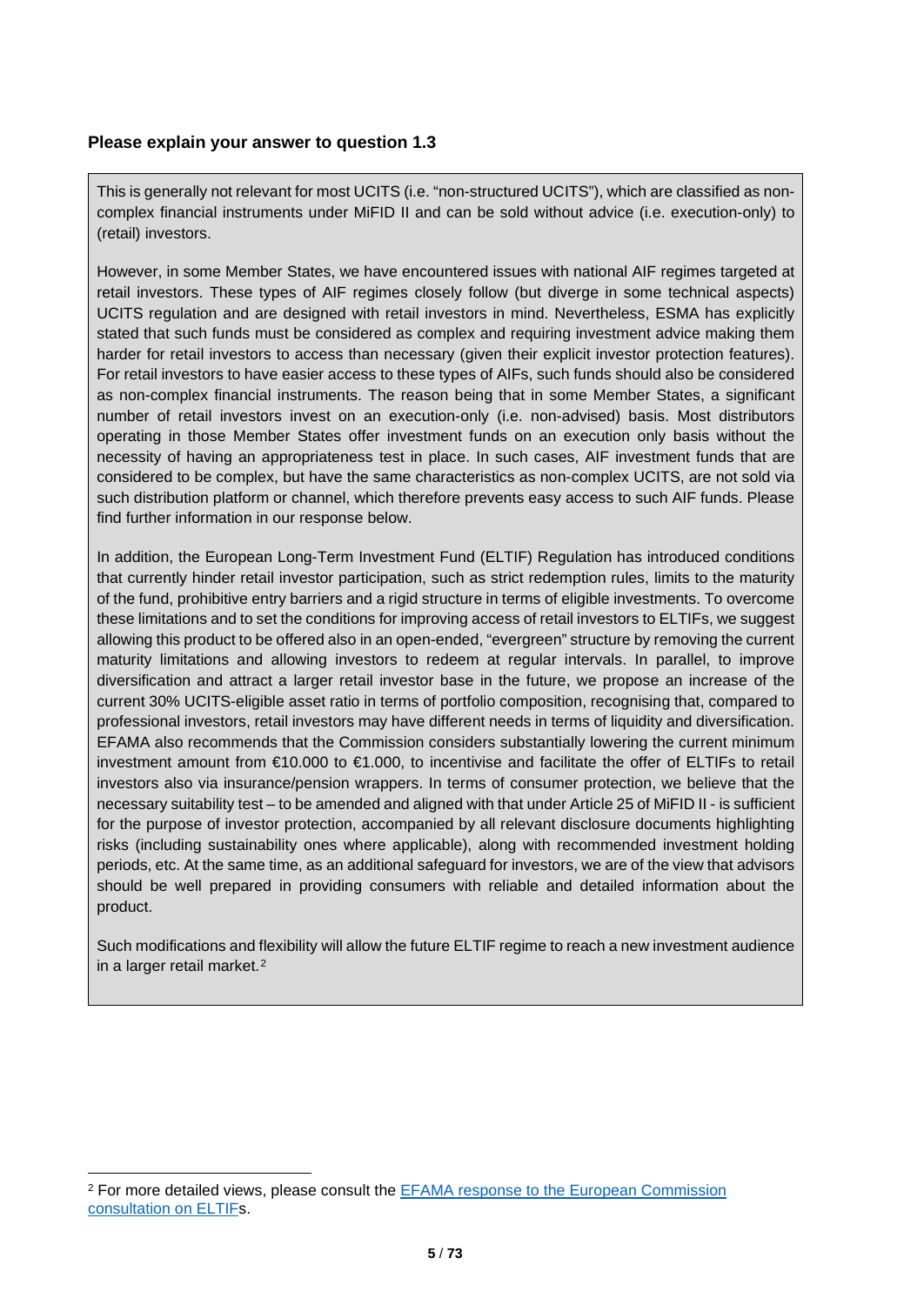## **Question 1.4 What do you consider to be factors which might discourage or prevent retail investors from investing?**

|                                                                            | 1<br>(Strongly<br>disagree) | $\overline{2}$<br>(Rather<br>Disagree) | $\overline{3}$<br>(Neutral) | 4<br>(Rather<br>Agree) | 5<br>(Strongly<br>Agree) | Don't<br>know<br><b>No</b><br>opinion<br>Not<br>applicable |
|----------------------------------------------------------------------------|-----------------------------|----------------------------------------|-----------------------------|------------------------|--------------------------|------------------------------------------------------------|
| Lack of understanding by retail<br>investors of products?                  | $\Box$                      | $\Box$                                 | $\Box$                      | $\boxtimes$            | $\Box$                   | $\Box$                                                     |
| Lack of understanding of products by<br>advisers?                          | $\Box$                      | $\boxtimes$                            | $\Box$                      | $\Box$                 | $\Box$                   | $\Box$                                                     |
| Lack of trust in products?                                                 | $\Box$                      | $\Box$                                 | $\boxtimes$                 | $\Box$                 | $\Box$                   | $\Box$                                                     |
| High entry or management costs?                                            | $\Box$                      | $\boxtimes$                            | П                           | П                      | П                        | П                                                          |
| Lack of access to reliable,<br>independent advice?                         | $\Box$                      | $\boxtimes$                            | $\Box$                      | $\Box$                 | $\Box$                   | $\Box$                                                     |
| Lack of access to redress?                                                 | $\Box$                      | $\Box$                                 | $\boxtimes$                 | $\Box$                 | $\Box$                   | $\Box$                                                     |
| Concerns about the risks of investing?                                     | $\Box$                      | $\Box$                                 | $\Box$                      | $\boxtimes$            | $\Box$                   | $\Box$                                                     |
| Uncertainties about expected<br>returns?                                   | П                           | П                                      | $\boxtimes$                 | П                      | $\Box$                   | П                                                          |
| Lack of available information about<br>products in other EU Member States? | $\Box$                      | $\boxtimes$                            | П                           | П                      | $\Box$                   | $\Box$                                                     |
| Other                                                                      | $\Box$                      | $\boxtimes$                            | $\Box$                      | П                      | $\Box$                   | $\Box$                                                     |

## **Please specify what other factor(s) might discourage or prevent retail investors from investing**

ESMA's communication around the publication of its Annual Statistical Report on the 'Performance and Cost of EU Retail Investment Products" (which has been published since 2019) is an example of a practice that may inadvertently discourage retail investors from investing.

The report is of excellent quality and offers thorough and excellent statistical analysis and insights, providing a truthful picture of both the cost and performance of UCITS. However, the accompanying communication of the report was one-sided, insisting that retail investors should not invest in (active) UCITS because their costs are too high. This message failed to highlight the benefits of investing, i.e. the substantial net returns that investors can get by investing in UCITS. In our latest EFAMA Market Insights [\(link\)](https://www.efama.org/sites/default/files/files/Market%20Insights%20Issue%205%20Perspective%20on%20the%20net%20performance%20of%20UCITS.pdf), as a response to ESMA's communication, we build on ESMA's same data and illustrate that the financial loss European households have incurred by holding too much of their savings in bank deposits during the last decade. In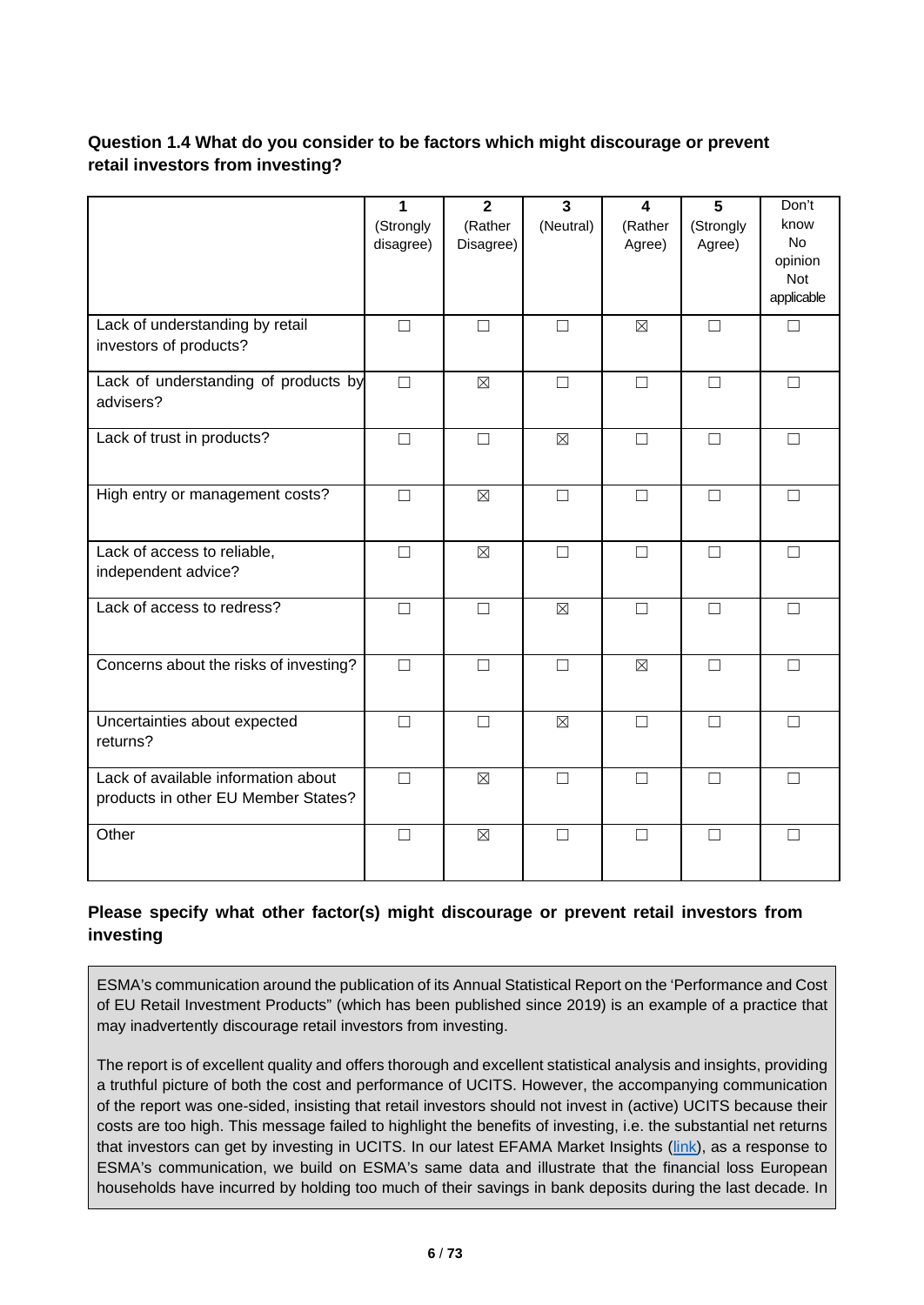other words, equity UCITS delivered a total net return of 108% in real terms in 2010-2019, whereas bank deposits lost 10% in net value.

While we understand that ESMA must regulate and challenge the financial industry, one of its goals should also be to encourage people to invest in capital markets. Thus, its report should have clearly highlighted the fact that one of the most tangible benefits of UCITS is that they offer higher returns than risk-free assets over the long term. In our own analysis, we concluded that there is indeed a huge opportunity cost of not investing, which can have a significant impact on people's standard of living in retirement. Despite this clearly apparent opportunity cost, risk aversion by individuals prevents them from taking decisions that would be in their best long-term interests. Policymakers should, thus, emphasise the benefits of investing instead of focusing primarily on the cost of doing so, to avoid putting people off from investing altogether, which goes against one of the main CMU objectives.

Last but not least, another important factor is that retail investors are currently confronted with a large amount of technical, lengthy, and sometimes contradicting disclosures that are required by the current EU frameworks. We see this as a point of confusion and a major obstacle to investing, especially for retail investors.

|                                                                   | 1<br>(Strongly<br>disagree) | $\mathbf{2}$<br>(Rather<br>Disagree) | $\overline{\mathbf{3}}$<br>(Neutral) | 4<br>(Rather<br>Agree) | 5<br>(Strongly<br>Agree) | Don't<br>know<br><b>No</b><br>opinion<br><b>Not</b><br>applicable |
|-------------------------------------------------------------------|-----------------------------|--------------------------------------|--------------------------------------|------------------------|--------------------------|-------------------------------------------------------------------|
| Sufficiently accessible                                           | П                           | П                                    | П                                    | $\boxtimes$            | $\Box$                   |                                                                   |
| Understandable for retail investors                               | П                           | $\boxtimes$                          | П                                    | П                      | $\Box$                   | П                                                                 |
| Easy for retail investors to compare<br>with other products       | П                           | $\boxtimes$                          | П                                    | П                      | $\Box$                   | П                                                                 |
| Offered at competitively priced<br>conditions                     | П                           | П                                    | П                                    | $\boxtimes$            | П                        | П                                                                 |
| Offered alongside a sufficient range<br>of competitive products   | П                           | П                                    | П                                    | $\boxtimes$            | П                        | П                                                                 |
| Adapted to modern (e.g. digital)<br>channels                      | П                           | $\boxtimes$                          |                                      | П                      | П                        | П                                                                 |
| Adapted to Environmental, Social and<br>Governance (ESG) criteria | П                           | П                                    | П                                    | $\boxtimes$            | П                        | П                                                                 |

#### **Question 1.5 Do you consider that products available to retail investors in the EU are:**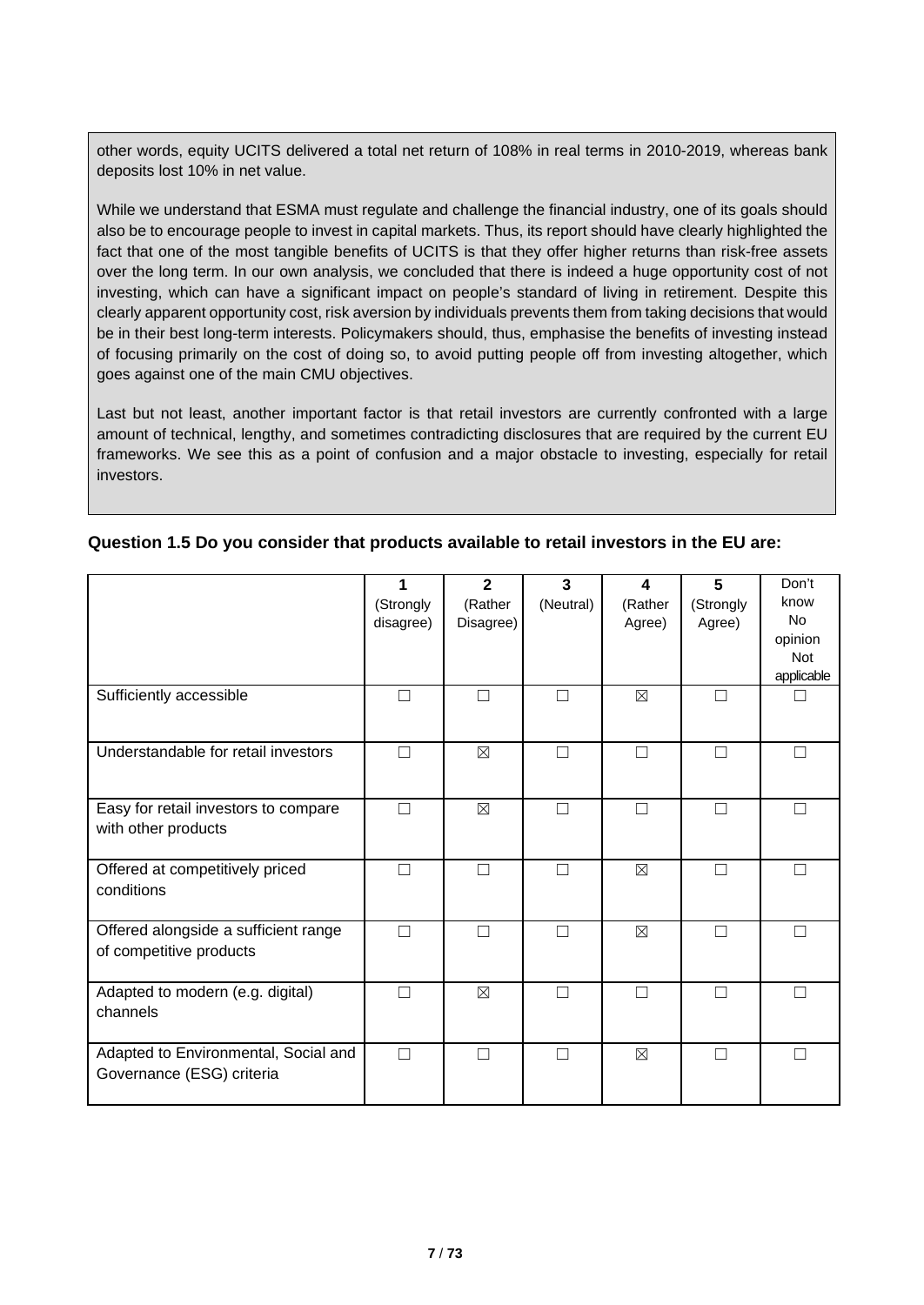## **Question 1.6 Among the areas of retail investment policy covered by this consultation, in which area (or areas) would the main scope for improvement lie in order to increase the protection of investors?**

#### *Please select as many answers as you like*

- $\boxtimes$  financial literacy
- $\boxtimes$  digital innovation,
- $\boxtimes$  disclosure requirements,
- $\Box$  suitability and appropriateness assessment,
- $\boxtimes$  reviewing the framework for investor categorisation,
- $\Box$  inducements and quality of advice,
- $\Box$  addressing the complexity of products,
- ☐ redress,
- $\Box$  product intervention powers,
- $\boxtimes$  sustainable investing,
- ☒ other

#### **Please specify to what other area(s) you refer in your answer to question 1.6**

We are somewhat puzzled by the Commission's approach towards a renewed EU retail investment strategy. We agree that all the themes covered in this consultation are of importance in providing investors with adequate investor protection, access to advice and understandable disclosures. However, it seems like the Commission only intends to make a number of technical changes (alignment of rules, disclosures, etc.) to existing regulations without proceeding first to a much-needed reassessment of retail investors' comprehension, role and their participation in EU financial markets and how best to empower them. Please also see our answer to Question 1.1.

For example, rather than asking about the detailed mechanics of the existing distribution and advice business, there need to be higher-level considerations of what role financial advice should play for EU citizens in the future. In the context of this consultation, financial advice is still framed within the constraints of product advice rather than financial guidance (and subsequent financial advice) to retail investors at different stages of their life. We would remind the Commission of the recent report of the High-Level Forum on Capital Markets Union, which points out that many of these themes should be holistically incorporated into the EU's retail investment strategy.

The Commission's recent joint presentation with the OECD on financial capability, where the topic of financial health was raised on a number of occasions, also comes to mind. Unfortunately, it does not seem to be reflected at all in this consultation. This is why we recommend that the Commission develops an overarching strategy, in collaboration with Member States, focusing on best practices to drive financial health. This would complement actions on financial education by setting out a framework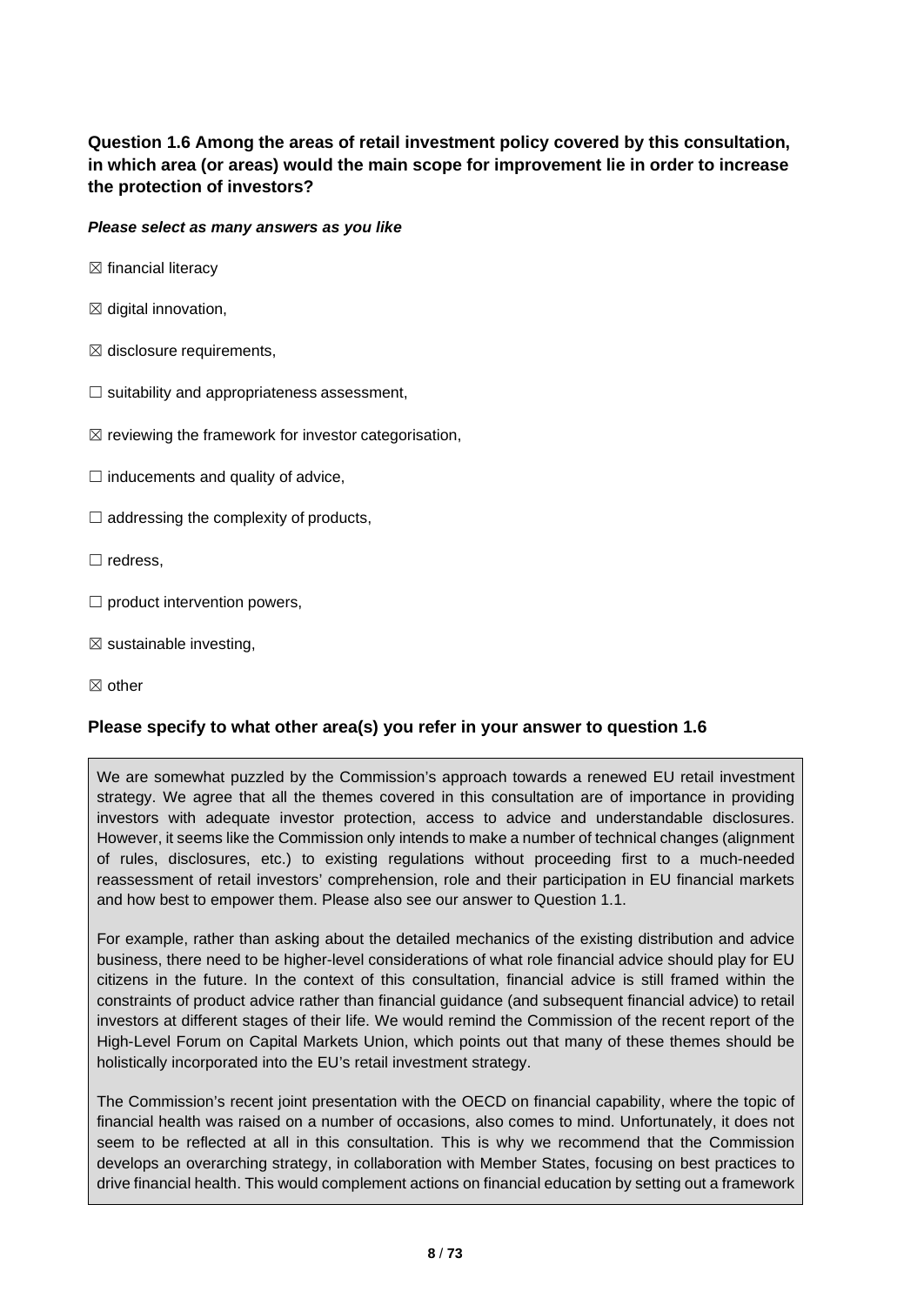for guidance on core issues of financial health by making it easy for people to set up a financial plan which they are actively encouraged to review and update at key life stages (leaving school, starting work, changes in family circumstances, property acquisition, pre and at retirement). The important driver would be a set of simple steps to nudge people into action and effectively counteract risk aversion.

#### **Please explain your answer to question 1.6**

Please see our previous response.

On the subject of financial education, it is important to stress that the existing regulatory frameworks (i.e. for investment funds) are in general fit-for-purpose to protect retail investors. However, to increase understanding by retail investors of existing disclosures and the nature of the different investment products available, it is of utmost importance to increase education and know-how of the capital markets of retail investors. The focus of any retail investment strategy should, therefore, be on increasing financial literacy and familiarising / engaging EU citizens with capital markets at an early stage. This should encompass learning at school, as well as making use of digital means and engagement platforms.

On the subject of Environmental, Social and Governance (ESG) criteria, we certainly agree and support the Commission's efforts to promote ESG products. However, many essential elements of the sustainable finance framework are either still under discussion or have not yet become applicable. It is therefore too early to provide an assessment of these types of products. Also, the increased amount of ESG information is not yet matched by an adequate understanding of key concepts and general financial literacy among retail investors This may lead to confusion rather than clarity and increased awareness. The future EU strategy relating to ESG, should, thus, also consider striking a balance between transparency and complexity in order to effectively empower investors.

## **2. FINANCIAL LITERACY**

For many individuals, financial products and services remain complex. To empower individuals to adequately manage their finances as well as invest, it is of crucial importance that they are able to understand the risks and rewards surrounding retail investing, as well as the different options available. However, as shown by th[e OECD/INFE 2020 international survey of adult financial](https://www.oecd.org/financial/education/oecd-infe-2020-international-survey-of-adult-financial-literacy.pdf) literacy, many adults have major gaps in understanding basic financial concepts.

While the main responsibility for financial education lies with the Member States, there is scope for Commission initiatives to support and complement their actions. In line with the [2020 Capital Markets](https://eur-lex.europa.eu/legal-content/EN/TXT/?uri=COM%3A2020%3A590%3AFIN)  [Union Action Plan,](https://eur-lex.europa.eu/legal-content/EN/TXT/?uri=COM%3A2020%3A590%3AFIN) DG FISMA published a [feasibility](https://ec.europa.eu/info/sites/default/files/business_economy_euro/banking_and_finance/documents/210408-report-financial-competence-framework_en.pdf) [assessment report](https://ec.europa.eu/info/sites/default/files/business_economy_euro/banking_and_finance/documents/210408-report-financial-competence-framework_en.pdf) and will, together with the OECD, develop a financial competence framework in the EU. In addition, the need for a legislative proposal to require Member States to promote learning measures that support the financial education of individuals, in particular in relation to investing, will be assessed.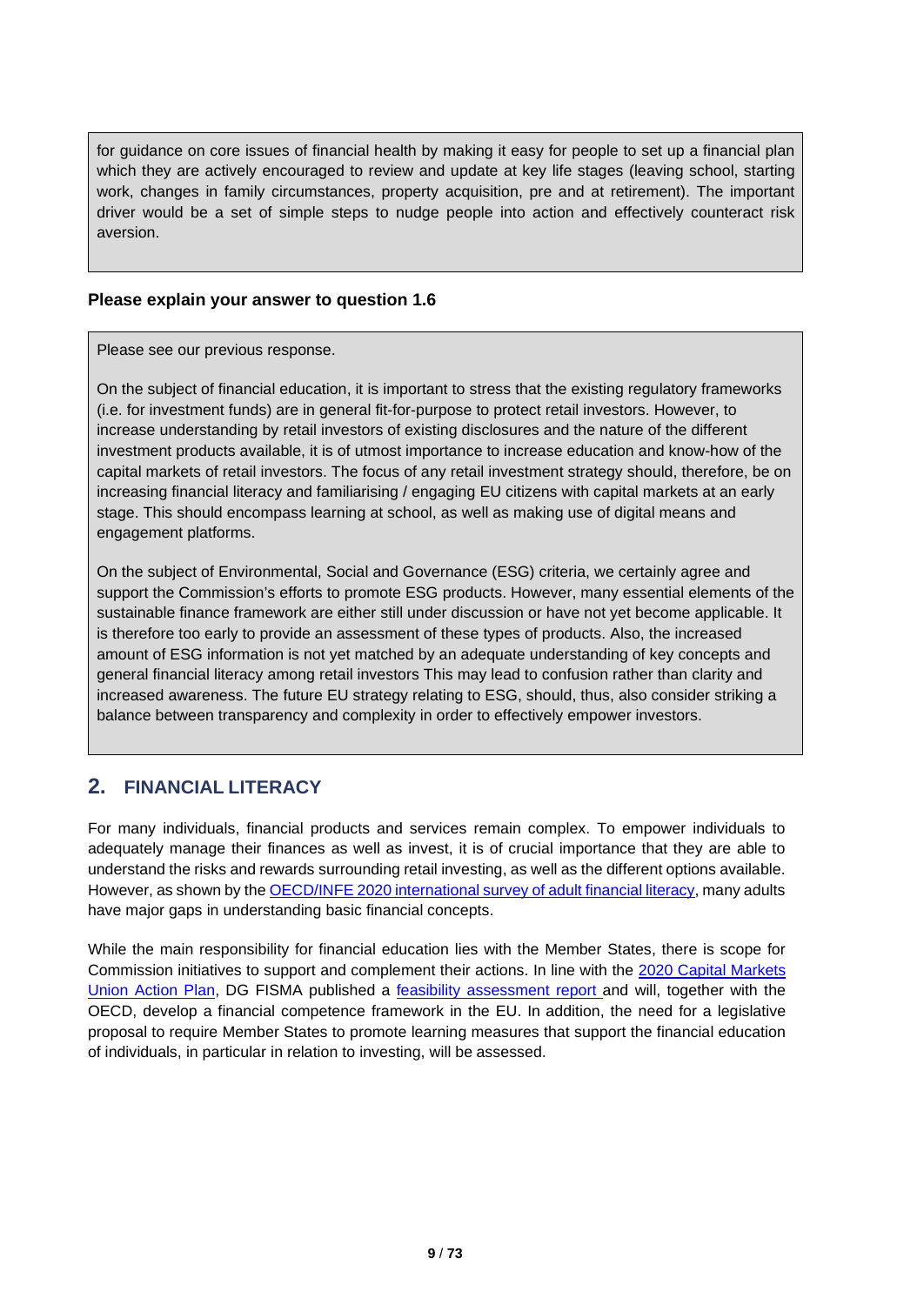## **Question 2.1 Please indicate whether you agree with the following statement. Increased financial literacy will help retail investors to …**

|                                                                                             | 1<br>(Strongly<br>disagree) | $\mathbf{2}$<br>(Rather<br>Disagree) | 3<br>(Neutral) | 4<br>(Rather<br>Agree) | 5<br>(Strongly<br>Agree) | Don't<br>know<br><b>No</b><br>opinion<br><b>Not</b><br>applicable |
|---------------------------------------------------------------------------------------------|-----------------------------|--------------------------------------|----------------|------------------------|--------------------------|-------------------------------------------------------------------|
| Improve their understanding of the<br>nature and main features of financial<br>products     | $\Box$                      | П                                    | П              | П                      | $\boxtimes$              |                                                                   |
| Create realistic expectations about the<br>risk and performance of financial<br>products    | $\Box$                      | П                                    | $\Box$         | $\boxtimes$            | П                        | $\Box$                                                            |
| Increase their participation in financial<br>markets                                        | $\Box$                      | $\Box$                               | $\Box$         | $\boxtimes$            | $\Box$                   | П                                                                 |
| Find objective investment information                                                       | $\Box$                      | $\boxtimes$                          | $\Box$         | $\Box$                 | $\Box$                   | П                                                                 |
| Better understand disclosure<br>documents                                                   | $\Box$                      | П                                    | $\Box$         | $\boxtimes$            | $\Box$                   | П                                                                 |
| Better understand professional<br>advice                                                    | $\Box$                      | $\Box$                               | $\Box$         | ⊠                      | П                        | П                                                                 |
| Make investment decisions that are in<br>line with their investment needs and<br>objectives | $\Box$                      | $\Box$                               | $\Box$         | $\boxtimes$            | $\Box$                   | $\Box$                                                            |
| Follow<br>long-term<br>investment<br>a<br>strategy Assogestioni: 3                          | $\Box$                      | $\Box$                               | $\boxtimes$    | $\Box$                 | $\Box$                   | П                                                                 |

## **Question 2.2 Which further measures aimed at increasing financial literacy (e.g. in order to promote the OECD/Commission financial literacy competence framework) might be pursued at EU level?**

**Please explain your answer (taking into account that the main responsibility for financial education lies with Member States).**

An understanding and know-how of capital markets, as well as financial products, cannot be achieved by increased product transparency and financial advice alone. Instead, early education – be it at schools and/or via common electronic platforms – is required to lay the foundation. Established and trending communication means and language should be used to reach teenagers as well as young adults. This would have an immediate and positive effect on direct investments (such as employees share ownership plans) and increased awareness of the need to save for retirement.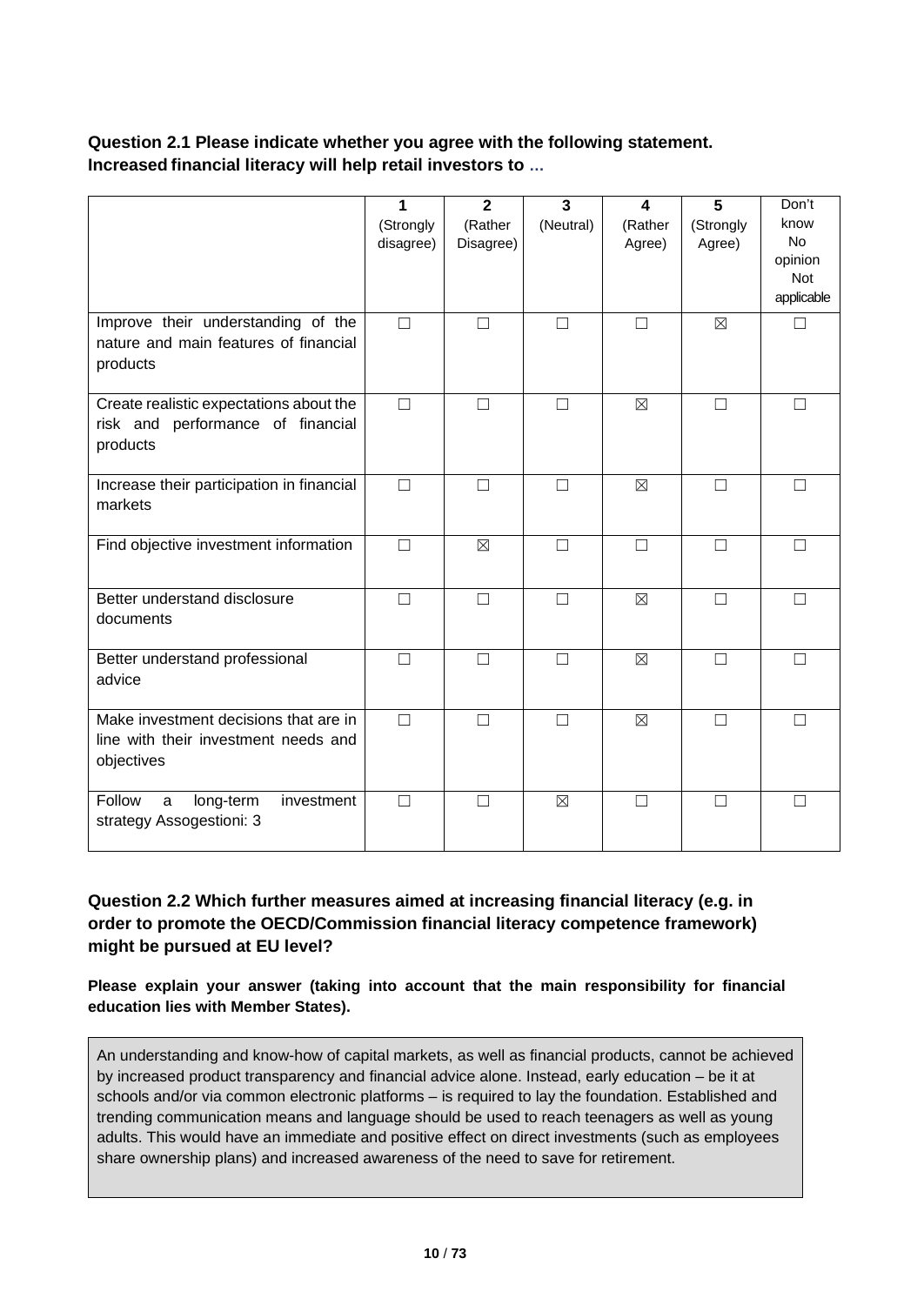In supporting the current efforts of the financial sector to promote financial education, an important role can be performed by European institutions and national authorities, including NCAs. Financial education should be designed to educate consumers about the possibilities, but also the risks related to investing. It should also be designed to better distinguish the concept of investing in a prudent manner from pure speculation or gambling. We believe that the European Commission should play a coordinating role and should bring best practices together.

## **3. DIGITAL INNOVATION**

Digitalisation and technological innovation and the increasing popularity of investment apps and webbased platforms are having profound impacts on the way people invest, creating new opportunities (e.g. in terms of easier access to investment products and capital markets, easier comparability, lower costs, etc.). However technological change can also carry risks for consumers (e.g. easier access to potentially riskier products). These changes may pose challenges to existing retail investors, while investor protection rules may no longer be fit for purpose.

Open finance, (i.e. giving greater access to customer data held by financial institutions to third party service providers to enable them to offer more personalised services) can, in the field of investment services, lead to better financial products, better targeted advice and improved access for consumers and greater efficiency in business-to-business transactions. In the [September 2020 digital finance](https://ec.europa.eu/info/publications/200924-digital-finance-proposals_en)  [strategy,](https://ec.europa.eu/info/publications/200924-digital-finance-proposals_en) the Commission announced its intention to propose legislation on a broader open finance framework.

**Question 3.1 What might be the benefits or potential risks of an open finance approach (i.e. similar to that developed in the field of payment services which allowed greater access by third party providers to customer payment account information) in the field of retail investments (e.g. enabling more competition, tailored advice, data privacy, etc.)?**

## **Please explain your answer**

We are, generally speaking, in favour of 'open finance' initiatives in the field of (retail) investments. We see benefits, in particular, around the (currently long) onboarding processes for new clients that could be simplified by having access to such information in the form of a digital investment ID.

We welcome the Commission's recent initiative on digital ID and we encourage its further adoption into other processes to reduce much of the laborious and time-consuming account opening procedures many investors experience and which constitute a barrier to empowering investors. These data could also support the lengthy and costly Know-Your-Customer and Anti-Money-Laundering processes that accompany this process. Access to such specific client data (such as previous suitability and appropriateness tests, as well as information on their financial situation and financial holdings) may allow financial firms to provide retail investors with potential investment solutions much more quickly than currently is the case. A suitability and/or appropriateness assessment must be undertaken by each investment firm. Making such an assessment portable would allow retail investors to 'shop around' and easily comparing offers from different distributors.

However, as the Commission points out, we do note the important issues around data privacy and data protection that are paramount and must be considered as well. In essence, any open finance approaches much be based on the client's explicit approval to access and use their data.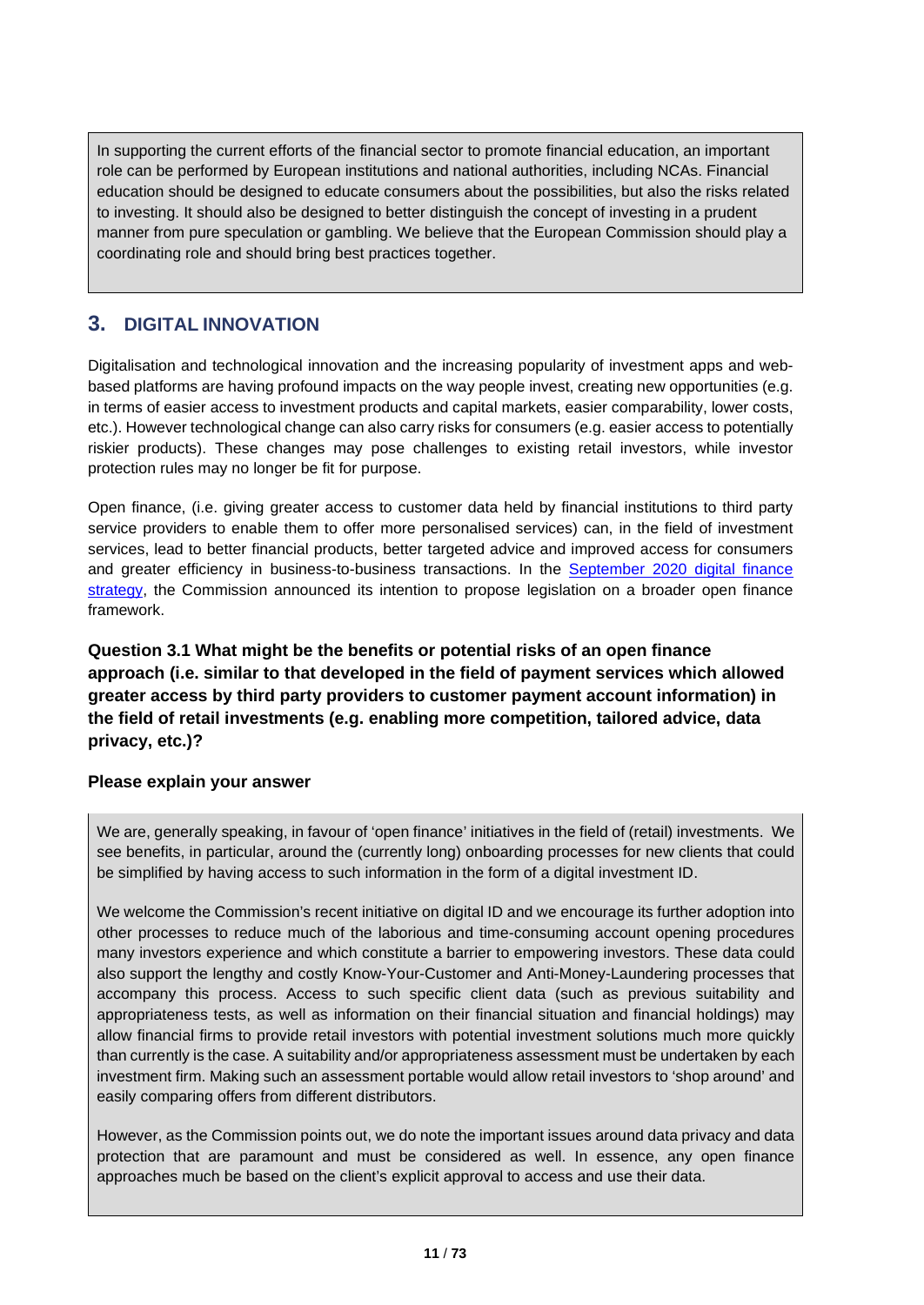## **Question 3.2 What new tools or services might be enabled through open finance or other technological innovation (e.g. digital identity) in the financial sector?**

#### **Please explain your answer**

Please consider our response above. As stated, technological innovation, such as a digital identity, could help in increasing retail participation. We note that several EU Member States (such as Denmark, Latvia and Sweden) already have some form of digital ID that can simplify the investment process.

By making the contents of publicly available documentation machine-readable, the data within them can be easily extracted and used for various purposes, such as aggregation, comparison, or analysis. In the field of retail investment, examples would include portfolio management apps, robo advisors, comparison websites, pension dashboards, etc. DG FISMA has already started work in this area in the context of the European Single Access Point. Machine-readability is also required by newly proposed legislation, such as the Markets in Crypto-Assets Regulation (MiCA), whilst legacy legal framework will need adaptation.

In the field of retail investment, applicable EU legislation does not currently require documents to be machine-readable. However, some private initiatives are already demonstrating that there is interest from market actors in more standardisation and machine-readability of the data provided within existing retail investment information documents, such as the PRIIPs KID or MiFID disclosures. Requiring machine readability of disclosure documents from scratch could help to open business opportunities for third parties, for example by catering to the needs of advisers and retail investors who prefer direct access to execution only venues.

#### **Question 3.3 Should the information available in various pre-contractual disclosure documents be machine-readable?**

☒ Yes

 $\Box$  No

 $\Box$  Don't know / no opinion / not applicable

#### **Please explain your answer to question 3.3**

The term "machine-readable" is not sufficiently clear to us. Assuming it refers to machines being able to read already existing data points (such as the ones contained in the PRIIP KID), EFAMA is in favour of machine-readable pre-contractual disclosure information.

Should the Commission wish to progress in this area, there must, however, be clear and tangible benefits for both retail investors and financial market intermediaries. From our viewpoint, machinereadability should allow for more straight-through processing and decrease front, mid and back-office workloads. This being said, we are strongly against the imposition of data standards and believe that the financial industry should be allowed to define its data standards based on the EU regulatory requirements. This has already proven successful – please find more information below.

More generally, information should also be digitally accessible and allow for interactivity to empower and engage consumers. Current disclosure documents are currently paper-based and can be made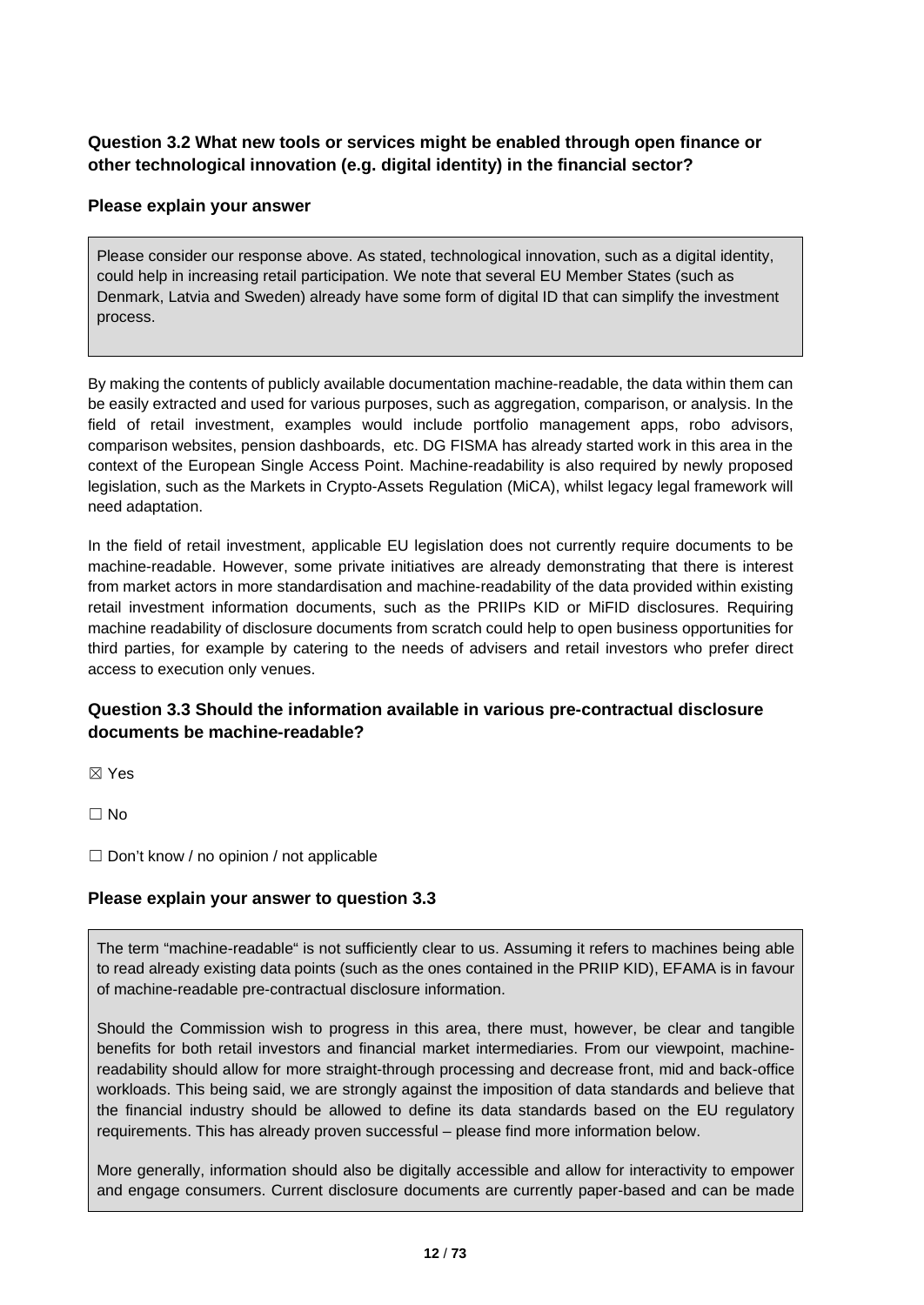available only in a non-interactive pdf format. There is a number of ways of presenting costs and performance information that would be more engaging and informative. Investors have different cognitive preferences to consuming data and disclosure standards. Moving away from a one-size-fitsall approach would allow consumers to choose the presentation that is most intuitive to them, based on a common set of data.

In light of the above, we have also been supportive of the recent MiFID 'quick fixes', which implemented a 'digital first' disclosure policy.

Machine-readable information is already being exchanged between market participants, where required by the current financial regulations, but is only indirectly beneficial to retail clients.

For example, as insurance companies need to produce their own PRIIP KIDs, fund managers whose funds are underlying investment options in so-called Multi-Option Products (or MOPs) must already provide the insurance companies with digital PRIIP KID data.

To ensure consistent data delivery both fund managers and insurers have developed an industry-led data standard called the European PRIIPs Template (EPT), under the umbrella of FinDatEx (Financial Data Exchange Templates).

For your information, FinDatEx is a joint structure established by representatives of the European Financial Services sector industry with the view to coordinate, organise and carry out standardisation work to facilitate the exchange of data between stakeholders in the application of European Financial markets legislation. As of April 2021, FinDatEx's members are the European Fund and Asset Management Association (EFAMA), the European Banking Federation (EBF), Insurance Europe (link), the European Savings and Retail Banking Group (ESBG), the European Association of Cooperative Banks (EACB), the European Structured Investment Products Association (EUSIPA), the European Association of Public Banks (EAPB) and Pensions Europe.

Besides the EPT, FinDatEx has also developed: (1) a MiFID template (called the European MiFID Template, EMT) which standardises target market and cost disclosure information between product manufacturers and distributors, (2) a MiFID feedback template (EFT) and (3) a Solvency II template; and is currently working on (4) an ESG template (EET) to exchange SFDR and taxonomy-related information.

Rules on marketing and advertising of investment products remain predominantly a national competence, bound up in civil and national consumer protection law, although the [2019 legislative](https://ec.europa.eu/info/business-economy-euro/growth-and-investment/investment-funds_en#cross-border)  [package on cross-border distribution of investment funds](https://ec.europa.eu/info/business-economy-euro/growth-and-investment/investment-funds_en#cross-border) does remove some cross-border national barriers.

**Question 3.4 Given the increasing use of digital media, would you consider that having different rules on marketing and advertising of investment products constitutes an obstacle for retail investors to access investment products in other EU markets?**

☒ Yes

 $\Box$  No

□ Don't know / no opinion / not applicable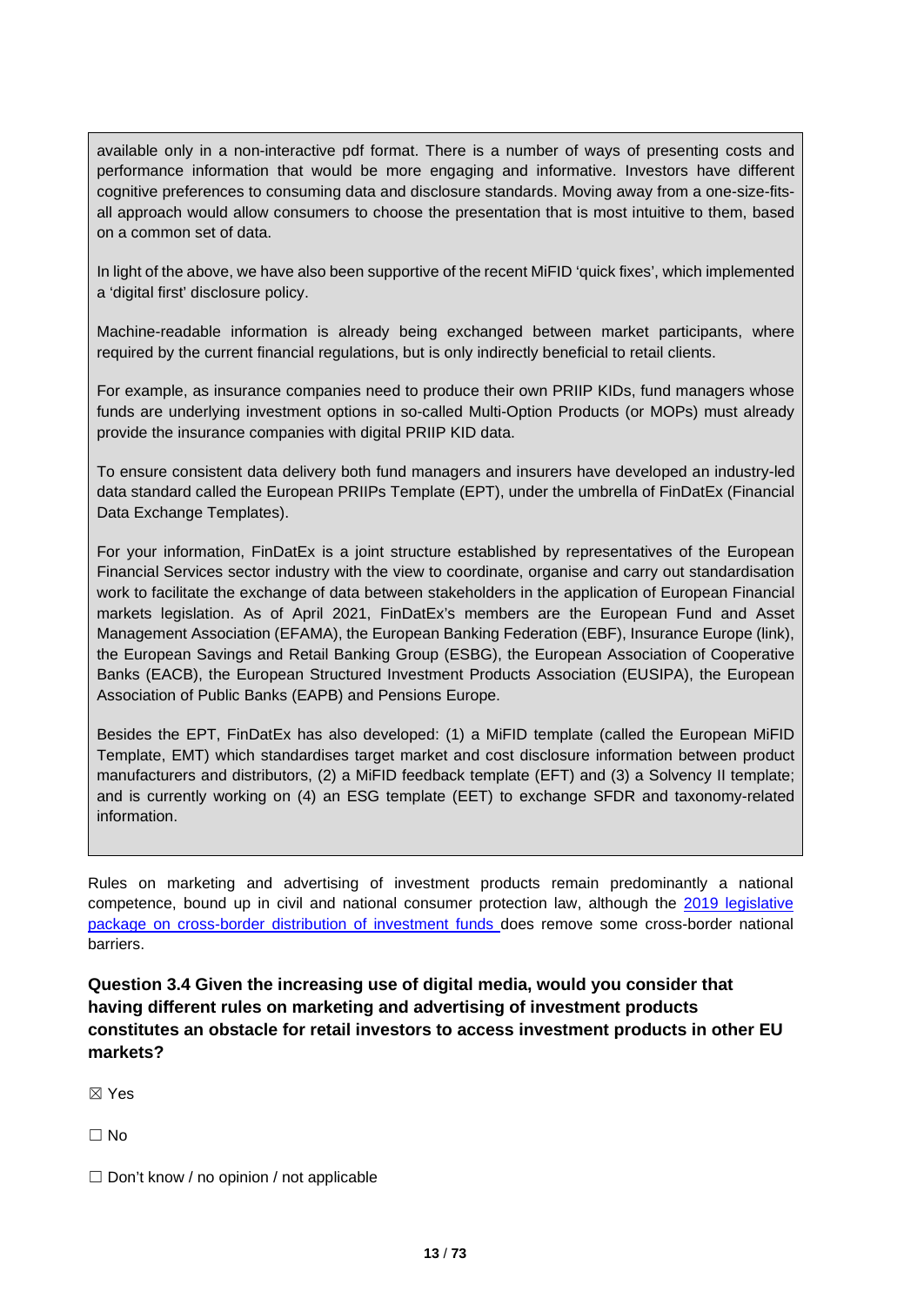#### **Please explain your answer to question 3.4**

We agree that different rules on marketing and advertising of investment products constitute an obstacle for retail investors to access investment products. In essence, the same level of investor protection should apply for 'digital' sales, but the rules must be adapted to fit the existing format constraints (e.g. size issues in social media channels or problems integrating long-winded disclaimers into videos and banners posted on social media or websites). Also, we agree that there is a number of existing differences in terms of marketing and distributing financial instruments throughout the EU.

Additionally, it is interesting to note that more recent issues around marketing and advertising of investment products not suitable for retail investors (for example, CFDs) stemmed more from the fact that these actors and were not properly supervised and/or in scope of the current framework (unlike UCITS and retail AIFs which are subject to prior authorisation before launch). It is, thus, rather an issue of proper supervision of all actors in the financial space rather than a lack of investor protection.

Under MiFID product governance rules, which also regulate marketing communication, firms are prevented from presenting products in ways which might mislead clients (e.g. the information should not disguise, diminish or obscure important items, the information should give a fair and prominent indication of any relevant risks when referencing any potential benefits of a financial instrument, all costs and charges should be disclosed, the nature of the product must be explained, etc.).

## **Question 3.5 Might there be a need for stricter enforcement of rules on online advertising to protect against possible mis-selling of retail investment products?**

☐ Yes

☒ No

 $\Box$  Don't know / no opinion / not applicable

#### **Please explain your answer to question 3.5**

We believe that the current rules of protection are sufficient for funds. In particular, since ESMA recently published its extensive Guidelines on fund marketing communication. Of importance to the Commission's question, ESMA reaffirmed the general principle according to which all marketing communications (both off- and online) promoting open-ended funds to retail investors should refrain from using overly technical formulations, provide an explanation of the terminology used, be easy to read and, where appropriate, provide an adequate explanation of the complexity of the fund and the risks related to the investment to help investors in understanding the characteristics of the promoted fund.

We, therefore, consider that recent problems have arisen not from financial products or financial intermediaries not properly regulated and licensed under the existing EU frameworks. Consequently, it should be the Commission's focus that all financial actors are properly regulated and licenced rather than increasing existing distribution rules (in an online context).

One should also consider that general risk warnings may have a deterrent effect on potential investors and hence may form an unnecessary obstacle for retail investors to access investment products, in particular if no distinction is being made between e.g. index investment funds and non-complex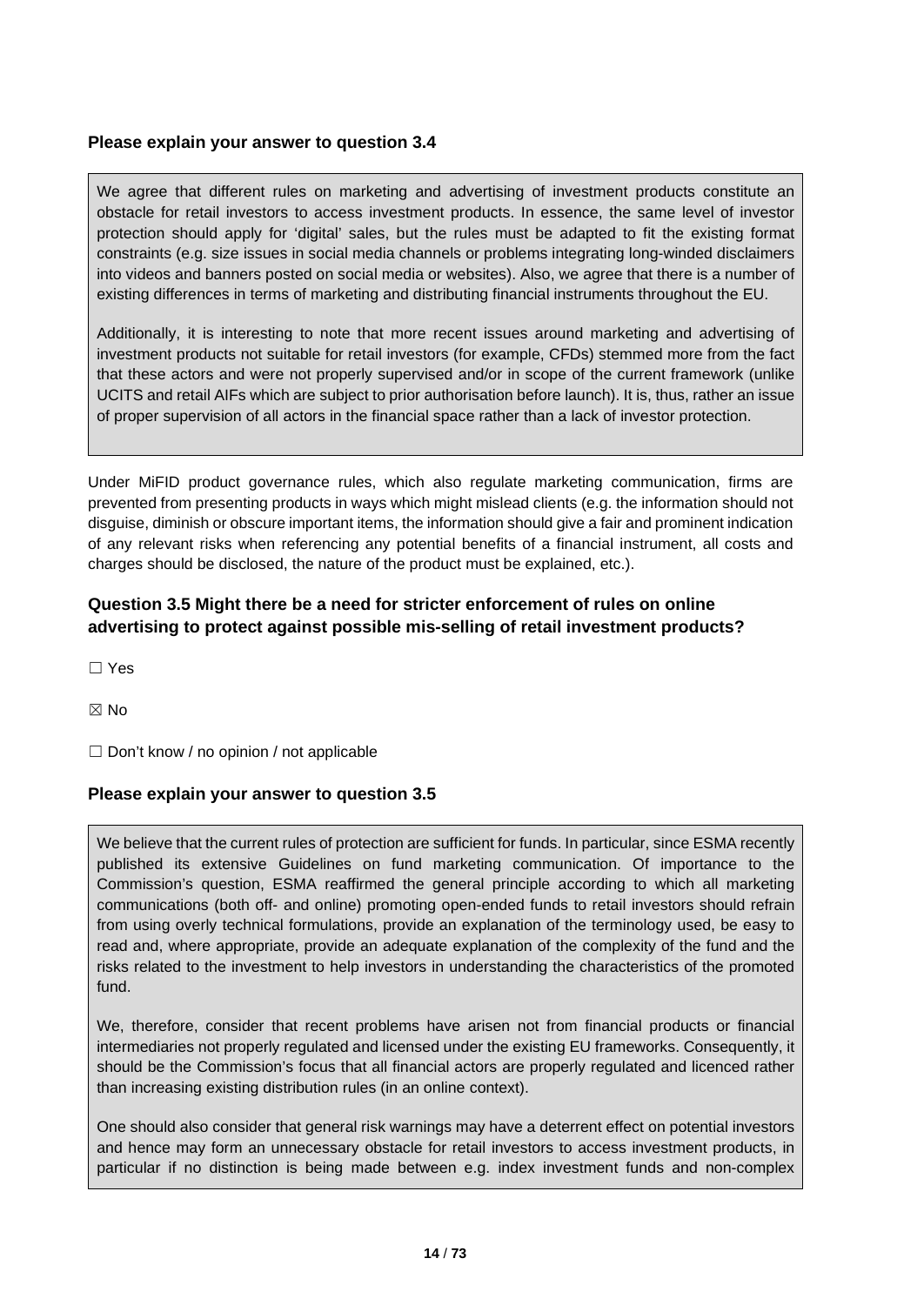investment funds and leveraged complex derivatives or CFDs.

Given the necessity for retail investors to save for their own retirement, there is a strong need to rethink the current warning system more globally.

## **Question 3.6 Would you see a need for further EU coordination/harmonisation of national rules on online advertising and marketing of investment products?**

☒ Yes

 $\Box$  No

☐ Don't know / no opinion / not applicable

#### **Please explain your answer to question 3.6, including which rules would require particular attention:**

We would welcome EU coordination/harmonisation of national rules on online advertising and marketing of investment products. This being said, more attention must be paid in the future to ensure consistency regarding the rules on marketing communications between the different regulatory frameworks (MiFID, SFDR, etc.).

As noted previously, ESMA has recently published its Guidelines on fund marketing communication, which already harmonise many aspects for online advertising and marketing of retail funds throughout the EU.

In February 2021, in the context of speculative trading of GameStop shares, [ESMA](https://www.esma.europa.eu/sites/default/files/library/esma70-155-11809_episodes_of_very_high_volatility_in_trading_of_certain_stocks_0.pdf) [issued a statement](https://www.esma.europa.eu/sites/default/files/library/esma70-155-11809_episodes_of_very_high_volatility_in_trading_of_certain_stocks_0.pdf)  urging retail investors to be careful when taking investment decisions based exclusively on information from social media and other unregulated online platforms, if they cannot verify the reliability and quality of that information.

**Question 3.7 How important is the role played by social media platforms in influencing retail investment behaviour (e.g. in facilitating communication between retail investors, but also increasing herding behaviour among investors or for large financial players to collect data on interest in certain stocks or financial products)?**

- □ Not at all important
- $\Box$  Rather not important
- ☐ Neutral
- ☒ Somewhat important
- □ Very important
- $\Box$  Don't know / no opinion / not applicable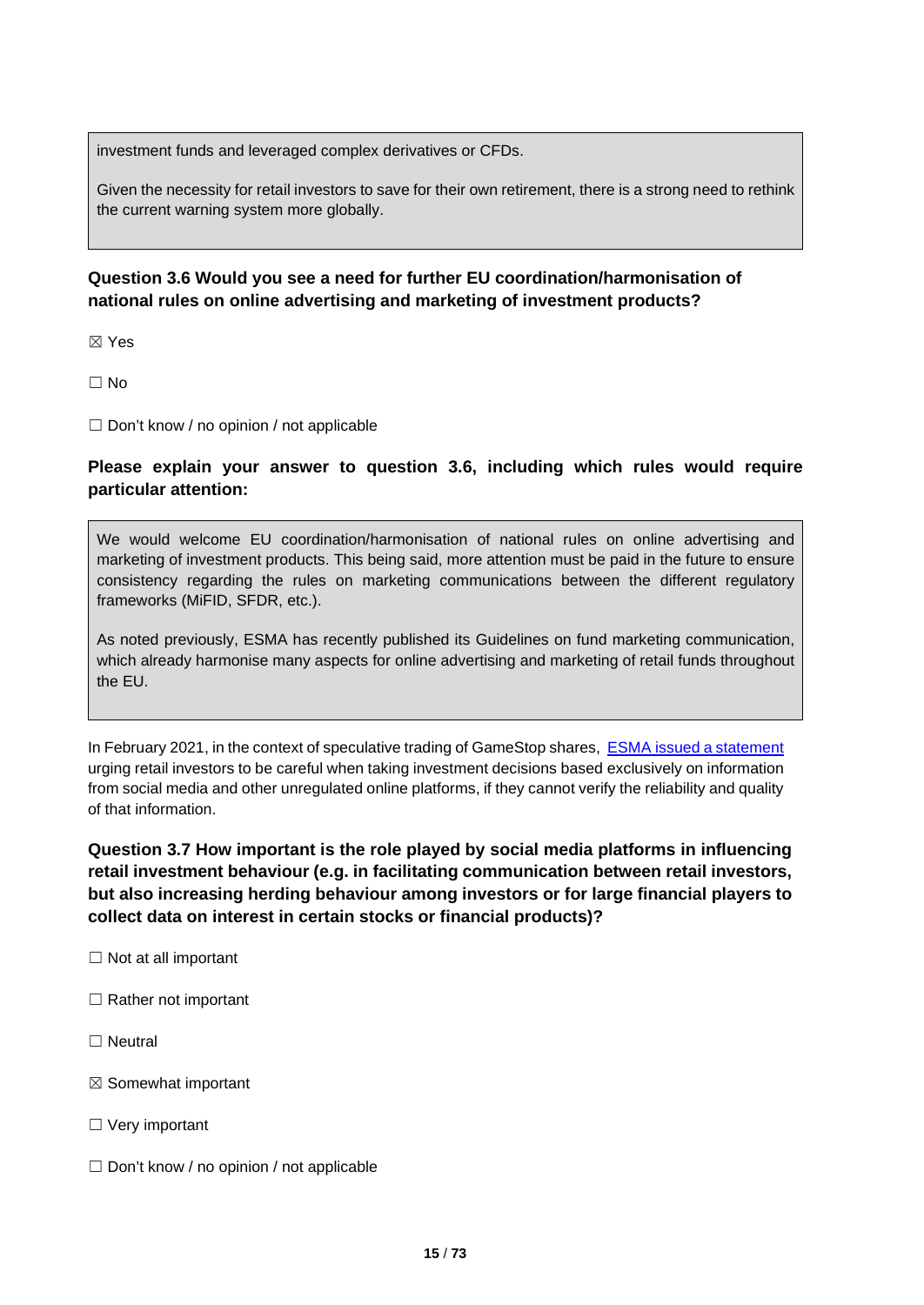#### **Please explain your answer to question 3.7:**

While the US market is very different to the EU and direct comparisons cannot be made easily (e.g. payment for order flow not being compatible with existing MiFID rules), it represents an additional reason to expand the prevalence of investment advice for retail investors.

In essence, we believe that retail investors' trust in investment advisors or portfolio managers and the availability of advice is key. However, at the same time, consumers, particularly, young retail investors, tend to follow (investment) advice from influencers and other well-known people. As the information on social media platforms is more easily accessible compared to receiving regulated financial advice, we recognise the increasing role played by these platforms in influencing retail investment behaviour.

This development highlights flaws in the current system vis-à-vis regulated financial advice that should be addressed by the Commission's strategy.

**Question 3.8 Social media platforms may be used as a vehicle by some users to help disseminate investment related information and may also pose risks for retail investment, e.g. if retail investors rely on unverified information or on information not appropriate to their individual situation. How high do you consider this risk?**

- $\Box$  Not at all significant
- □ Rather not significant
- □ Neutral
- $\boxtimes$  Somewhat significant
- □ Very significant
- $\Box$  Don't know / no opinion / not applicable

[MiFID II](https://eur-lex.europa.eu/legal-content/EN/TXT/?uri=CELEX%3A32014L0065) regulates the provision of investment advice and marketing communication suggesting, explicitly or implicitly, an investment strategy. Information about investment opportunities are increasingly circulating via social media, which can prompt people to decide to invest on the basis of information that is unverified, may be incorrect or unsuited to the individual customer situation. This information may be circulated by individuals without proper qualification or authorisation to do so. The [Market Abuse](https://eur-lex.europa.eu/legal-content/EN/TXT/?uri=CELEX%3A32014R0596) [Regulation \(MAR\)](https://eur-lex.europa.eu/legal-content/EN/TXT/?uri=CELEX%3A32014R0596) also contains provisions which forbid the dissemination of false information and forbid collaboration between persons (e.g. brokers recommending a trading strategy) to commit market abuse.

#### **Question 3.9 Do the rules need to be reinforced at EU level with respect to dissemination of investment related information via social media platforms?**

☒ Yes

☐ No

□ Don't know / no opinion / not applicable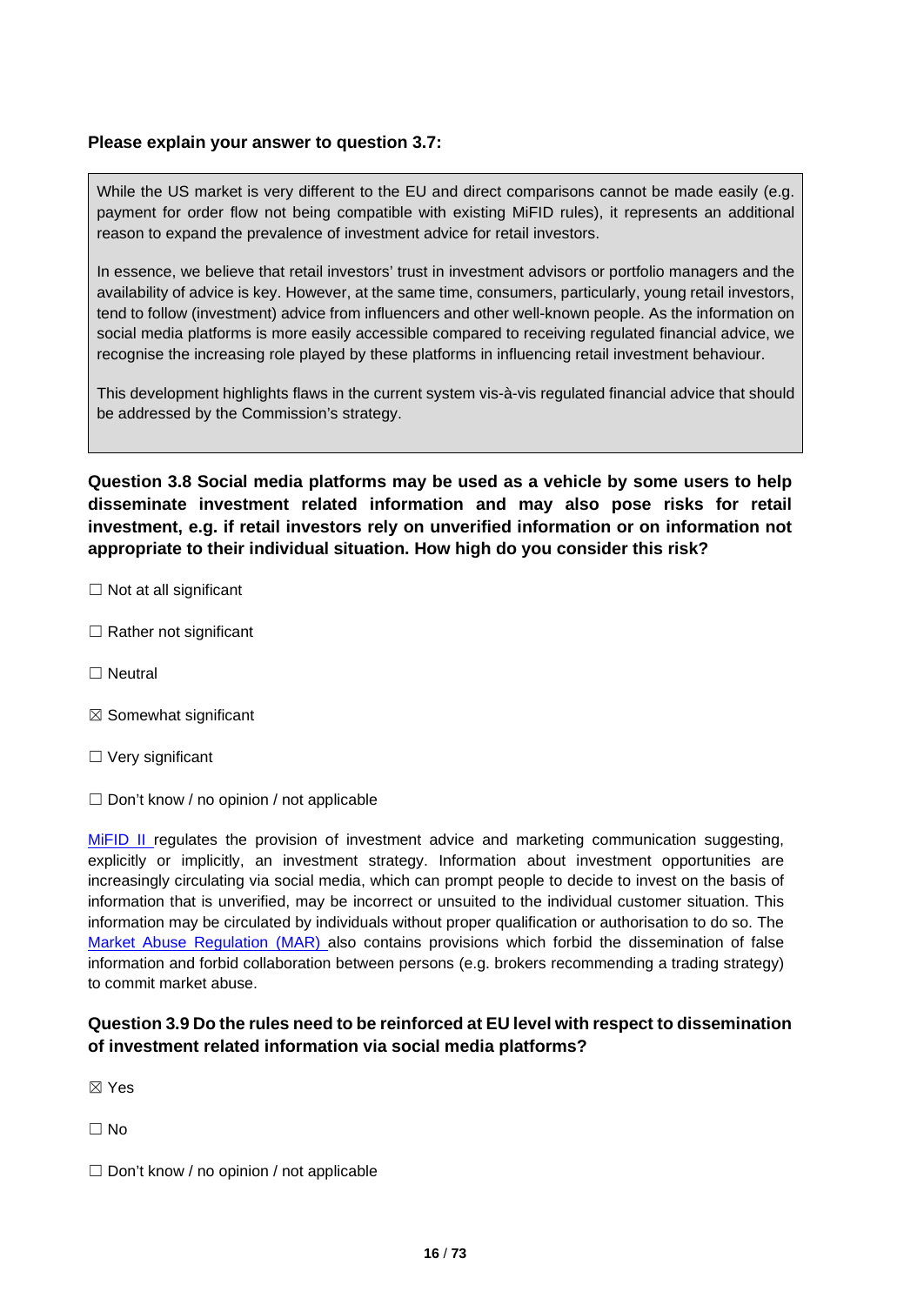#### **Please explain your answer to question 3.9:**

In light of our previous comments, we do not think that reinforced rules are necessary for investment funds.

We rather consider that recent problems have arisen not from financial products or financial intermediaries not properly regulated and licensed under the existing EU frameworks. This relates, in particular, to investment-related information easily available to retail investors via social media platforms without any investor protection safeguards.

In our view, unregulated "entities" such as influencers should therefore be included within the scope of the current legislation, rather than creating additional rules for regulated entities. It should also be made clear that regulated entities can include social media as a communication channel (with the proper rules and safeguards in mind).

On-line investment brokers, platforms or apps, which offer execution-only services to retail investors, are subject to the relevant investor protection rules for such services under the MiFID framework. While such on-line investment platforms may offer advantages for retail investors, including a low level of fees and the ease of access to a large variety of investment products, such platforms may also present risks, e.g. in the case of inadequacy of appropriateness checks, lack of understanding of individual investors lack or inadequate disclosure of costs.

#### **Question 3.10 Do you consider that retail investors are adequately protected when purchasing retail investments on-line, or do the current EU rules need to be updated?**

 $\boxtimes$  Yes, the consumers are adequately protected

- $\Box$  No, the rules need to be updated
- ☐ Don't know / no opinion / not applicable

#### **Please explain your answer to question 3.10:**

Concerning units or shares in EU investment funds (UCITS and AIFs), we understand the MiFID distribution/advice rules to be applicable no matter whether a fund is sold online or not. In any case, the same level of investor protection must apply regardless of the distribution channel. That being said, it needs to be ensured that retail investors have access to and benefit from high-quality investment advice.

## **Question 3.11 When products are offered online (e.g. on comparison websites, apps, online brokers, etc.) how important is it that lower risk or not overly complex products appear first on listings?**

- $\boxtimes$  Not at all important
- □ Rather not important
- □ Neutral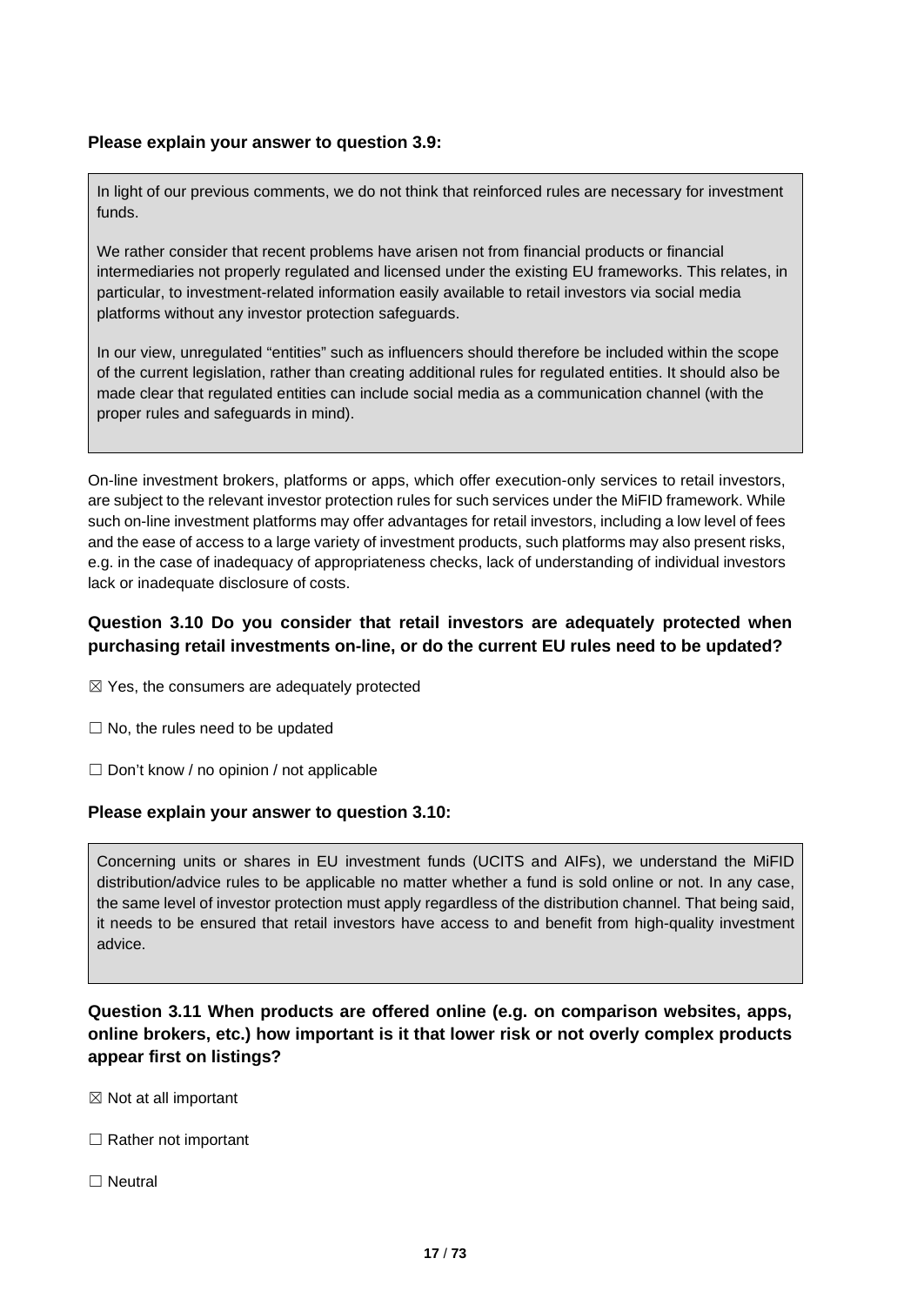#### □ Somewhat important

□ Very important

 $\Box$  Don't know / no opinion / not applicable

#### **Please explain your answer to question 3.11:**

In line with our response to Q 9.2, we disagree with the Commission's suggestion that lower-risk products are more suitable for retail investors and should, thus, be promoted above other products. The question also misses the essential link to whether these products offered online are distributed with or without investment advice.

In essence, simply because an investment product is less risky does not mean it is more suitable (especially for first-time investors). Investment products such as diversified funds may allow investors to invest in the capital markets while enjoying the necessary diversification of their underlying investments, for example. It is, therefore, essential that those investors receive advice to ensure suitability (and to offset gaps in their financial education) rather than ban retail investors' access to certain types of products.

We remember this issue being extensively discussed at ESMA while it developed detailed rules on MiFID II product governance and suitability. Initial proposals that investors with a lower risk tolerance (especially those with a medium to longer-term time horizon) should effectively not be able to hold equity products because of their greater initial volatility. This strategy was eventually not pursued by ESMA.

Also, when looking at this from a wider economic perspective, we consider it precarious to steer retail investors systematically into low-risk products, as they are likely to miss out on better (but higher risk) returns when they are willing to hold their investments for a suitably long period.

We would, therefore, strongly suggest not to pursue this thinking but rather consider how to complement a retail investor's missing knowledge and experience with investor education, financial advice and appropriate disclosures.

## **4. DISCLOSURE REQUIREMENTS**

Rules on pre-contractual and on-going disclosure requirements are set out for different products in [MiFID II,](https://eur-lex.europa.eu/legal-content/EN/TXT/?uri=CELEX%3A32014L0065) the [Insurance Distribution Directive,](https://eur-lex.europa.eu/legal-content/EN/TXT/?uri=CELEX%3A32016L0097) [AIFMD \(Alternative](https://eur-lex.europa.eu/legal-content/EN/TXT/?uri=CELEX%3A32011L0061) [Investment Fund Managers](https://eur-lex.europa.eu/legal-content/EN/TXT/?uri=CELEX%3A32011L0061)  [Directive\),](https://eur-lex.europa.eu/legal-content/EN/TXT/?uri=CELEX%3A32011L0061) [UCITS,](https://eur-lex.europa.eu/legal-content/EN/TXT/?uri=CELEX%3A32009L0065) [PEPP a](https://eur-lex.europa.eu/legal-content/EN/TXT/?uri=CELEX%3A32019R1238)nd the [Solvency II f](https://eur-lex.europa.eu/legal-content/EN/TXT/?uri=CELEX%3A32009L0138)ramework, as well as in horizontal EU legislation (e.g. [PRIIPs](https://eur-lex.europa.eu/legal-content/EN/TXT/?uri=CELEX%3A32014R1286) or the [Distance Marketing Directive\)](https://ec.europa.eu/info/business-economy-euro/banking-and-finance/consumer-finance-and-payments/retail-financial-services/distance-marketing-financial-services_en) and national legislation. The rules can differ from one instrument to another, which may render comparison of different products more difficult.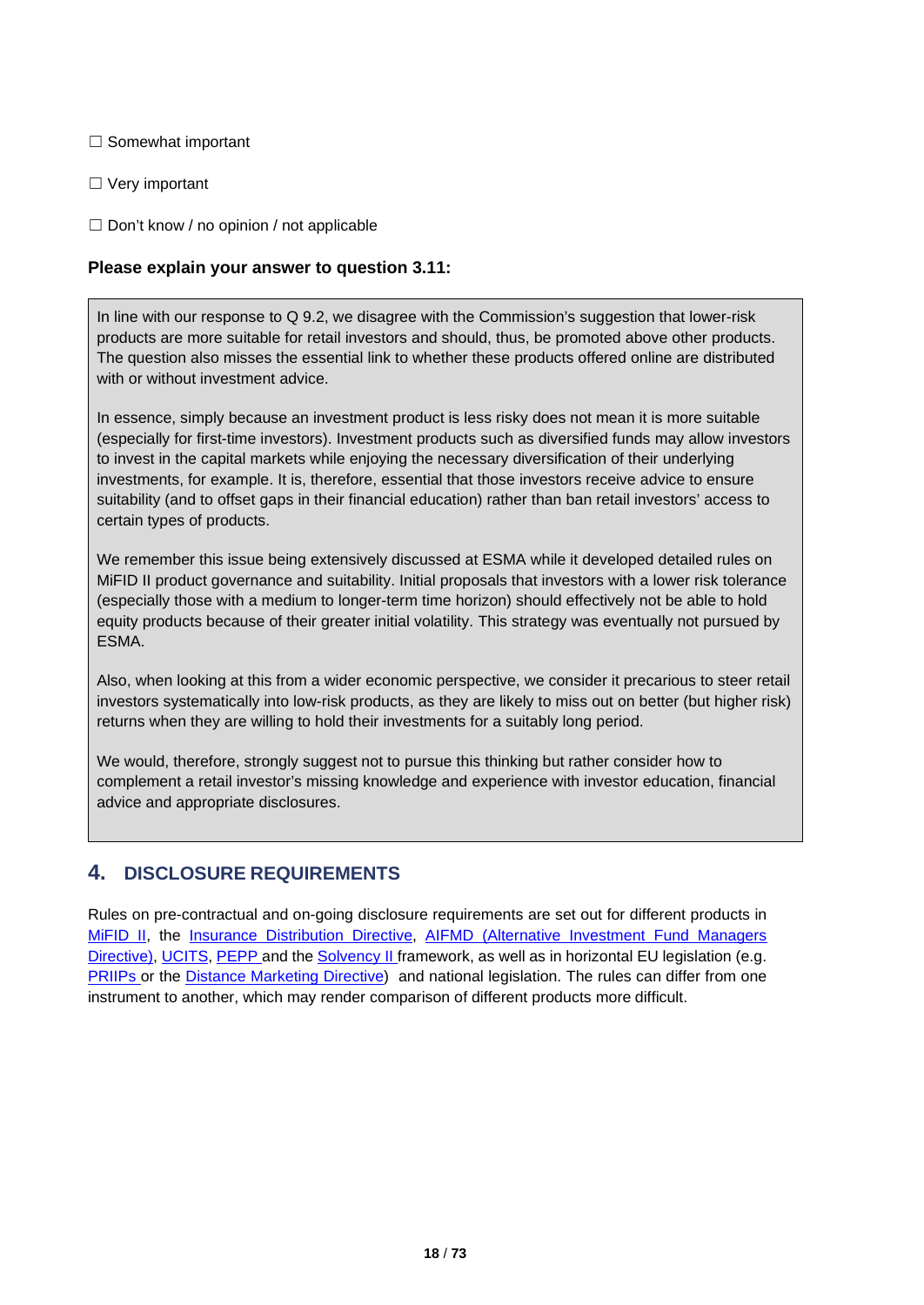## **Question 4.1 Do you consider that pre-contractual disclosure documentation for retail investments, in cases where no Key Information Document is provided, enables adequate understanding of:**

|                                                           | (Strongly<br>disagree) | $\mathbf{2}$<br>(Disagree) | 3<br>(Neutral) | 4<br>(Agree) | 5<br>(Strongly<br>Agree) | Don't<br>know<br>No.<br>opinion<br><b>Not</b><br>applicable |
|-----------------------------------------------------------|------------------------|----------------------------|----------------|--------------|--------------------------|-------------------------------------------------------------|
| The nature and functioning of the<br>product              | П                      | П                          |                |              |                          | ⊠                                                           |
| The costs associated with the product                     | ⊓                      |                            |                |              |                          | ⊠                                                           |
| The expected returns under different<br>market conditions | ⊓                      | П                          |                |              |                          | ⊠                                                           |
| The risks associated with the product                     | $\sim$                 |                            |                |              |                          | ⊠                                                           |

#### **Please explain your answer to question 4.1:**

All funds distributed to retail investors, whether UCITS or AIFs, require a UCITS KIID or a PRIIP KID. However, a number of financial instruments do not fall within the scope of the PRIIPs Regulation and no key information is provided on an ex-ante basis. It may, therefore, be beneficial for retail investors to receive high-level information along the lines suggested above for investment products, not in scope of PRIIPs.

**Question 4.2 Please assess the different elements for each of the following pieces of legislation:**

#### **Question 4.2.1 PRIIPs Key Information Document**

**Question 4.2.1 a) PRIIPS: Is the pre-contractual information provided to retail investors for each of the elements below sufficiently understandable and reliable so as to help them take retail investment decisions? Please assess the level of understandability:**

|                                                                          | (very low) | 2<br>(rather<br>low) | 3<br>(Neutral) | 4<br>(rather<br>high) | 5<br>(very<br>high) | Don't<br>know<br>No.<br>opinion<br>Not<br>applicable |
|--------------------------------------------------------------------------|------------|----------------------|----------------|-----------------------|---------------------|------------------------------------------------------|
| PRIIPs Key Information Document (as<br>a whole)                          | П          |                      |                |                       |                     | ⊠                                                    |
| Information about the type, objectives<br>and functioning of the product | ٦          |                      |                |                       |                     | ⊠                                                    |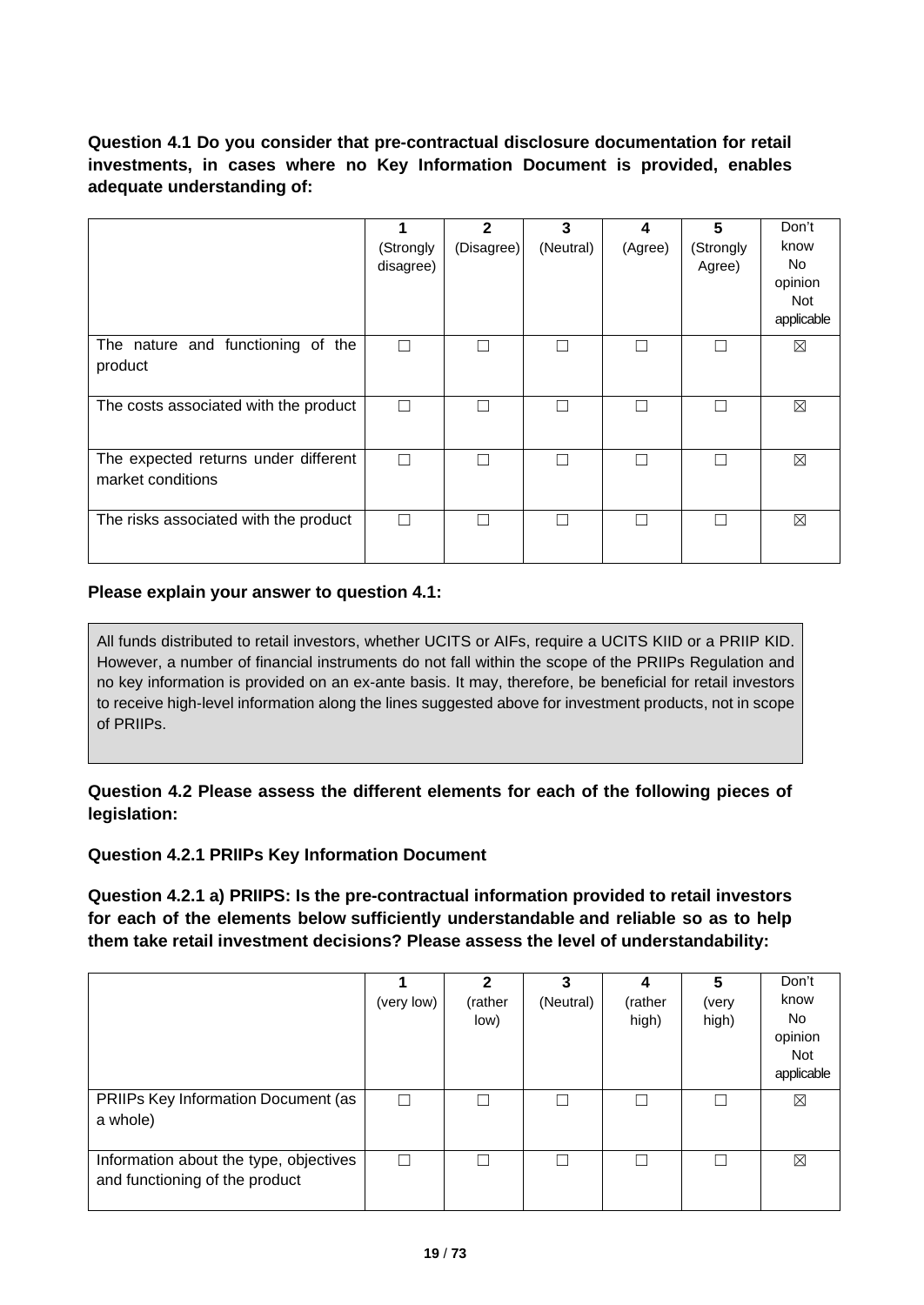| Information on the risk-profile of the<br>product, and the summary<br>risk<br>indicator | П |  |  | ⊠ |
|-----------------------------------------------------------------------------------------|---|--|--|---|
| Information<br>about<br>product<br>performance                                          |   |  |  | ⊠ |
| Information on cost and charges                                                         |   |  |  | ⊠ |
| Information on sustainability-aspects<br>of the product                                 |   |  |  | ⊠ |

## **Question 4.2.1 b) PRIIPS: Is the pre-contractual information provided to retail investors for each of the elements below sufficiently reliable so as to help them take retail investment decisions? Please assess the level of reliability:**

|                                                                                            | 1<br>(very low) | $\overline{2}$<br>(rather<br>low) | 3<br>(Neutral) | 4<br>(rather<br>high) | 5<br>(very<br>high) | Don't<br>know<br><b>No</b><br>opinion<br><b>Not</b><br>applicable |
|--------------------------------------------------------------------------------------------|-----------------|-----------------------------------|----------------|-----------------------|---------------------|-------------------------------------------------------------------|
| PRIIPs Key Information Document (as<br>a whole)                                            | П               |                                   | П              | $\Box$                |                     | $\boxtimes$                                                       |
| Information about the type, objectives<br>and functioning of the product                   | П               | П                                 | $\Box$         | $\Box$                | $\Box$              | ⊠                                                                 |
| Information on the risk-profile of the<br>product, and<br>the summary<br>risk<br>indicator | П               |                                   | П              | П                     |                     | $\boxtimes$                                                       |
| Information<br>about<br>product<br>performance                                             | П               |                                   | П              | Г                     |                     | $\boxtimes$                                                       |
| Information on cost and charges                                                            | П               |                                   | П              | П                     |                     | $\boxtimes$                                                       |
| Information on sustainability-aspects<br>of the product                                    | П               |                                   |                | П                     |                     | $\boxtimes$                                                       |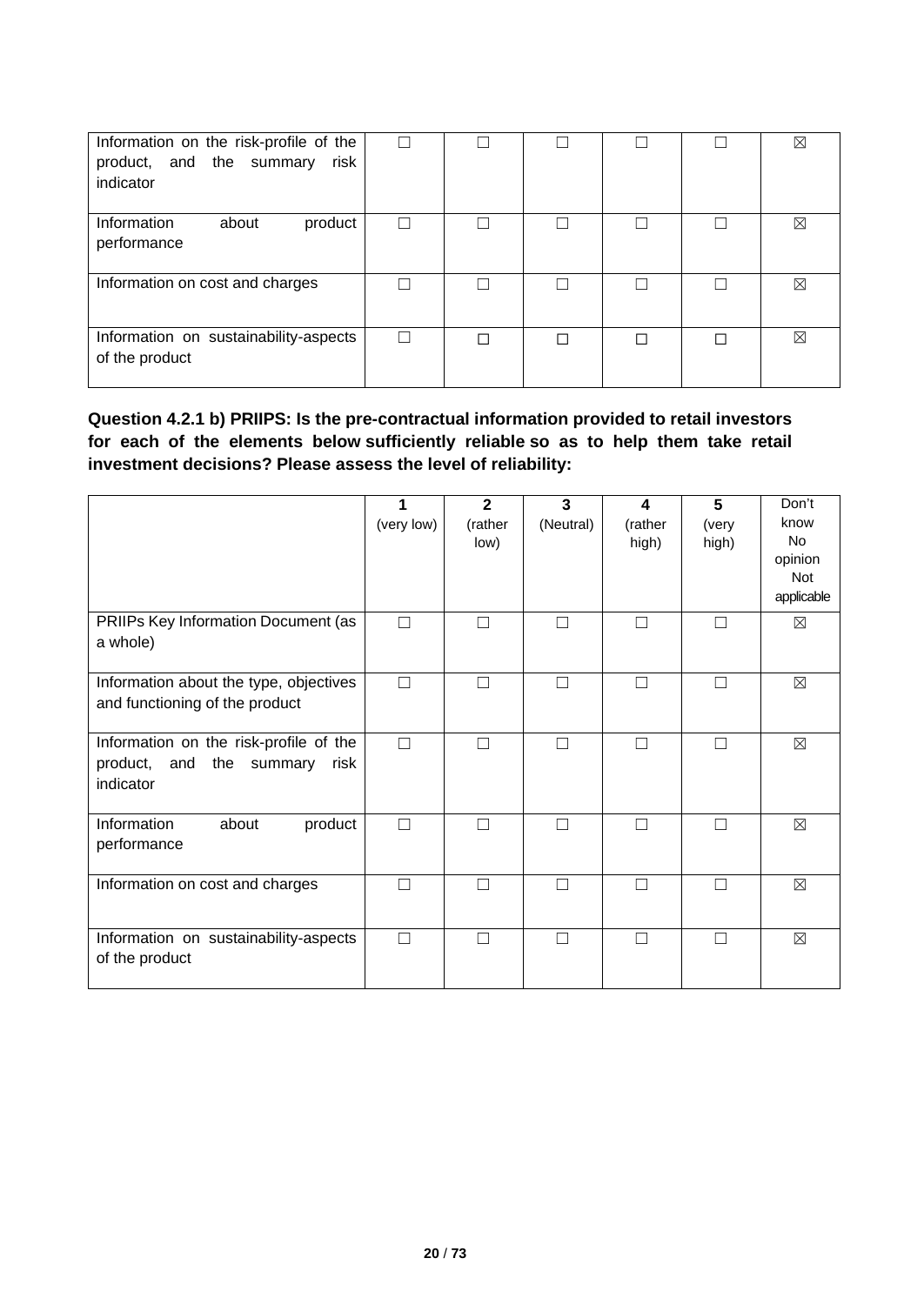## **Question 4.2.1 c) PRIIPS: Is the amount of information provided for each of the elements below insufficient, adequate, or excessive?**

|                                                                                               | (insufficient) | $\mathbf{2}$<br>(adequate) | 3<br>(excessive) | Don't know<br>No opinion<br>Not applicable |
|-----------------------------------------------------------------------------------------------|----------------|----------------------------|------------------|--------------------------------------------|
| PRIIPs Key Information Document (as<br>a whole)                                               |                |                            |                  | ⊠                                          |
| Information about the type, objectives<br>and functioning of the product                      |                |                            |                  | $\boxtimes$                                |
| Information on the risk-profile of the<br>product,<br>the summary<br>and<br>risk<br>indicator |                |                            |                  | ⊠                                          |
| Information<br>about<br>product<br>performance                                                | $\mathcal{L}$  |                            |                  | ⊠                                          |
| Information on cost and charges                                                               |                |                            |                  | ⊠                                          |
| Information on sustainability-aspects<br>of the product                                       |                |                            |                  | ⊠                                          |

#### **Please explain your answer to question 4.2.1:**

UCITS and a very large number of AIFs are currently exempt from producing a PRIIP KID. Thus, our first-hand retail investors' experience with the PRIIP KID is currently very limited.

That being said, we would like to provide some insight into the use of the UCITS KIID among retail investors. While it is also required to provide this two-page document, it is questionable whether it is widely read and properly understood.

EFAMA, therefore, considers it essential that the future EU retail investment strategy does not solely rely on pre-disclosure documents, but rather see them as a part of the puzzle together with (properly aligned) ex-ante disclosures, high-quality advice and higher levels of investor education. A Key Information Document should not be the sole deciding factor for a retail investor's investment decision.

This being said, we believe that past performance information (for open-ended and non-structured funds) is critical for a retail investor's understanding of our products. EFAMA believes that future PRIIP KIDs should provide this information instead of historical performance scenarios.

Last but not least, EFAMA also believes that the current static paper-based format of the KID no longer meets investors' needs. Investors increasingly require interactive digital formats with information layered to render it more accessible, rather than overloading them with information. In this respect, we welcome the more interactive approach shown by the PEPP KID.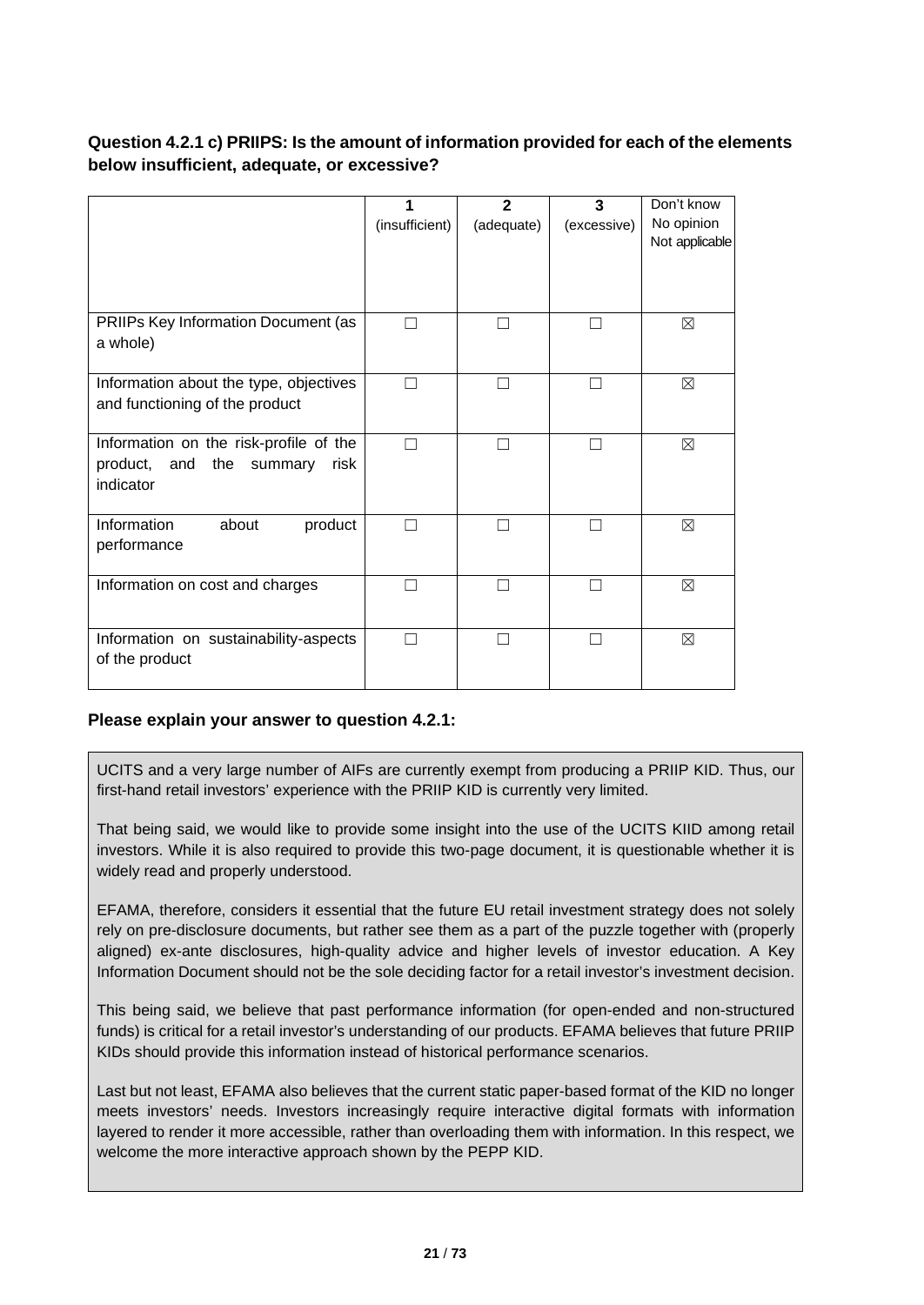## **Question 4.2.2 Insurance Product Information Document**

**Question 4.2.2 a) IDD: Is the pre-contractual information provided to retail investors for each of the elements below sufficiently understandable and reliable so as to help them take retail investment decisions? Please assess the level of understandability:**

|                                                                          | (very low) | $\mathbf{2}$<br>(rather<br>low) | 3<br>(Neutral) | 4<br>(rather<br>high) | 5<br>(very<br>high) | Don't<br>know<br>No.<br>opinion<br><b>Not</b><br>applicable |
|--------------------------------------------------------------------------|------------|---------------------------------|----------------|-----------------------|---------------------|-------------------------------------------------------------|
| Insurance Product Information (as a<br>whole)                            |            |                                 |                |                       |                     | ⊠                                                           |
| Information<br>about<br>the<br>insurance<br>distributor and its services | ┌─         | ┓                               | П              |                       |                     | ⊠                                                           |
| Information on the insurance product<br>(conditions, coverage, etc.)     |            |                                 |                |                       |                     | ⊠                                                           |
| Information on cost and charges                                          |            |                                 |                |                       |                     | ⊠                                                           |

**Question 4.2.2 b) IDD: Is the pre-contractual information provided to retail investors for each of the elements below sufficiently reliable so as to help them take retail investment decisions? Please assess the level of reliability:**

|                                                                          | (very low) | $\mathbf{2}$<br>(rather<br>low) | 3<br>(Neutral) | 4<br>(rather<br>high) | 5<br>(very<br>high) | Don't<br>know<br>No.<br>opinion<br><b>Not</b><br>applicable |
|--------------------------------------------------------------------------|------------|---------------------------------|----------------|-----------------------|---------------------|-------------------------------------------------------------|
| Insurance Product Information (as a<br>whole)                            |            |                                 |                |                       |                     | ⊠                                                           |
| Information<br>about<br>the<br>insurance<br>distributor and its services | □          | ┓                               | $\mathsf{L}$   |                       |                     | ⊠                                                           |
| Information on the insurance product<br>(conditions, coverage, etc.)     |            |                                 |                |                       |                     | ⊠                                                           |
| Information on cost and charges                                          | Π          | ┓                               | П              |                       |                     | $\boxtimes$                                                 |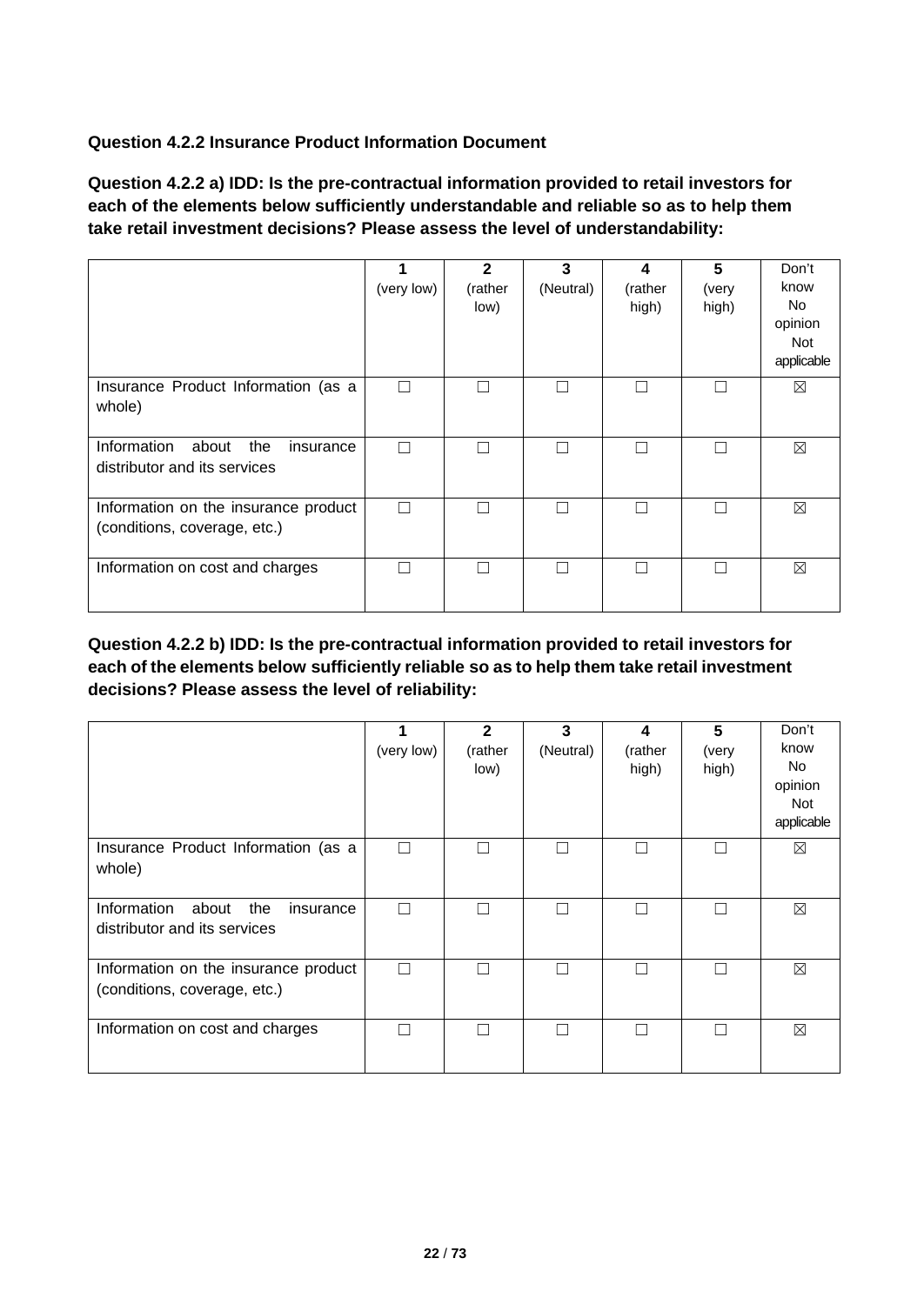## **Question 4.2.2 c) IDD: Is the amount of information provided for each of the elements below insufficient, adequate, or excessive?**

|                                                                          | (insufficient) | $\mathbf{2}$<br>(adequate) | 3<br>(excessive) | Don't know<br>No opinion<br>Not applicable |
|--------------------------------------------------------------------------|----------------|----------------------------|------------------|--------------------------------------------|
| Insurance Product Information (as a<br>whole)                            |                |                            |                  | ⊠                                          |
| Information<br>about<br>the<br>insurance<br>distributor and its services |                |                            |                  | ⊠                                          |
| Information on the insurance product<br>(conditions, coverage, etc.)     |                |                            |                  | ⊠                                          |
| Information on cost and charges                                          |                |                            |                  | ⊠                                          |

#### **Please explain your answer to question 4.2.2:**

No comments.

## **Question 4.2.3 PEPP Key Information Document**

**Question 4.2.3 a) PEPP: Is the pre-contractual information provided to retail investors for each of the elements below sufficiently understandable and reliable so as to help them take retail investment decisions? Please assess the level of understandability:**

|                                                         | (very low) | $\mathbf{2}$<br>(rather<br>low) | 3<br>(Neutral) | 4<br>(rather<br>high) | 5<br>(very<br>high) | Don't<br>know<br>No.<br>opinion<br>Not<br>applicable |
|---------------------------------------------------------|------------|---------------------------------|----------------|-----------------------|---------------------|------------------------------------------------------|
| PEPP Key Information Document (as<br>a whole)           | П          | $\mathcal{L}$                   |                |                       | Г                   | $\boxtimes$                                          |
| Information about the PEPP provider<br>and its services | п          |                                 |                |                       | L                   | ⊠                                                    |
| Information about the safeguarding of<br>investments    | П          | П                               |                |                       | П                   | $\boxtimes$                                          |
| Information on cost and charges                         |            |                                 |                |                       |                     | ⊠                                                    |
| Information on the pay-out phase                        | ┓          | П                               |                |                       | П                   | ⊠                                                    |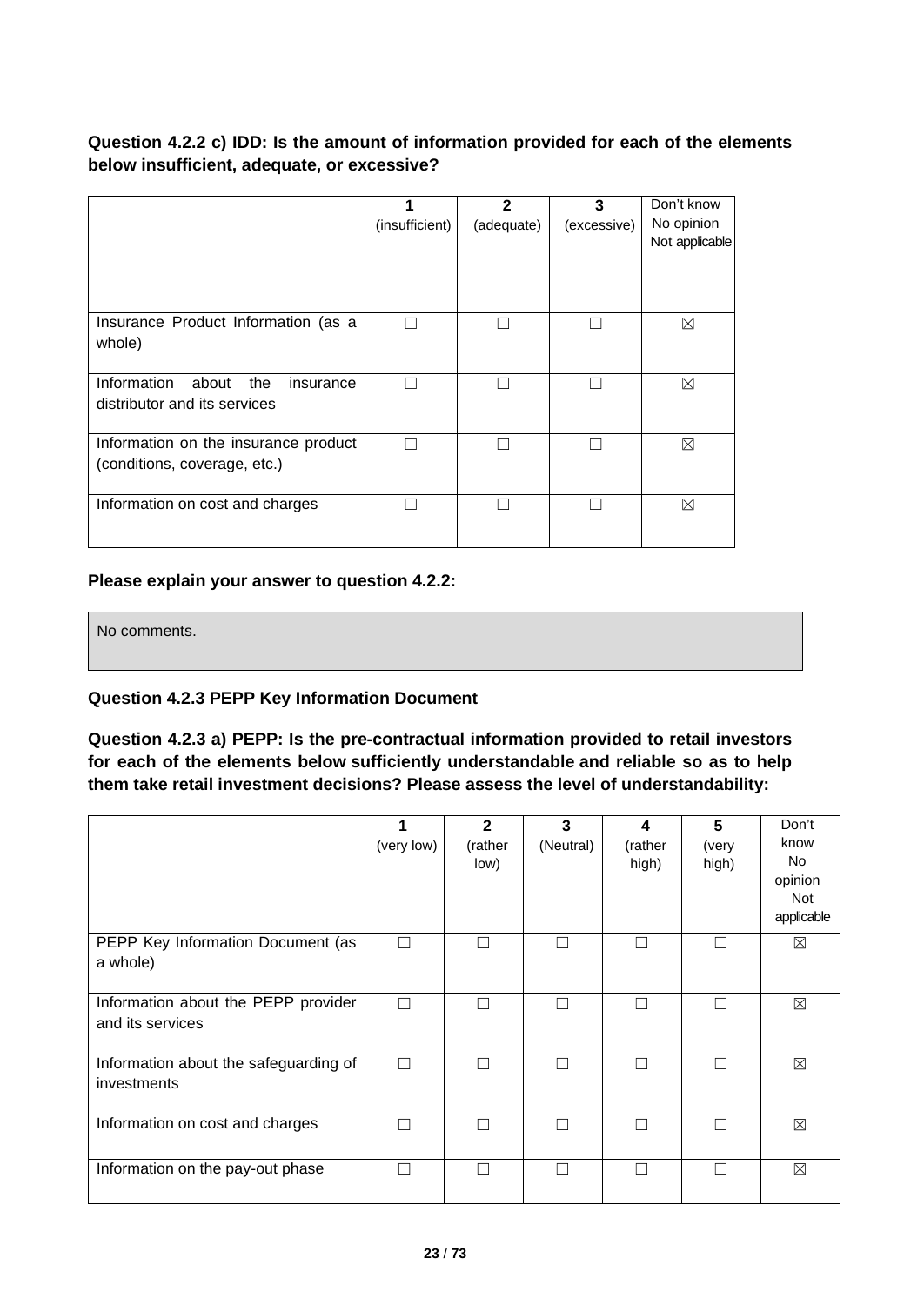**Question 4.2.3 b) PEPP: Is the pre-contractual information provided to retail investors for each of the elements below sufficiently reliable so as to help them take retail investment decisions? Please assess the level of reliability:**

|                                                         | (very low) | $\mathbf{2}$<br>(rather<br>low) | 3<br>(Neutral) | 4<br>(rather<br>high) | 5<br>(very<br>high) | Don't<br>know<br><b>No</b><br>opinion<br><b>Not</b><br>applicable |
|---------------------------------------------------------|------------|---------------------------------|----------------|-----------------------|---------------------|-------------------------------------------------------------------|
| PEPP Key Information Document (as<br>a whole)           | П          | П                               |                | ┍                     |                     | $\boxtimes$                                                       |
| Information about the PEPP provider<br>and its services | П          | П                               |                | ┍                     |                     | ⊠                                                                 |
| Information about the safeguarding of<br>investments    | П          | П                               |                | Г                     |                     | $\boxtimes$                                                       |
| Information on cost and charges                         |            |                                 |                |                       |                     | ⊠                                                                 |
| Information on the pay-out phase                        | П          | П                               |                | ┍                     | L                   | ⊠                                                                 |

## **Question 4.2.3 c) PEPP: Is the amount of information provided for each of the elements below insufficient, adequate, or excessive?**

|                                                         | (insufficient) | $\mathbf{2}$<br>(adequate) | 3<br>(excessive) | Don't know<br>No opinion<br>Not applicable |
|---------------------------------------------------------|----------------|----------------------------|------------------|--------------------------------------------|
| PEPP Key Information Document (as<br>a whole)           |                | H                          |                  | ⊠                                          |
| Information about the PEPP provider<br>and its services | П              | П                          | L                | ⊠                                          |
| Information about the safeguarding of<br>investments    |                |                            |                  | ⊠                                          |
| Information on cost and charges                         |                |                            |                  | ⊠                                          |
| Information on the pay-out phase                        |                | H                          |                  | ⊠                                          |

#### **Please explain your answer to question 4.2.3:**

The PEPP KID is not yet being used by investors. Thus, we do not have any feedback to share at this point.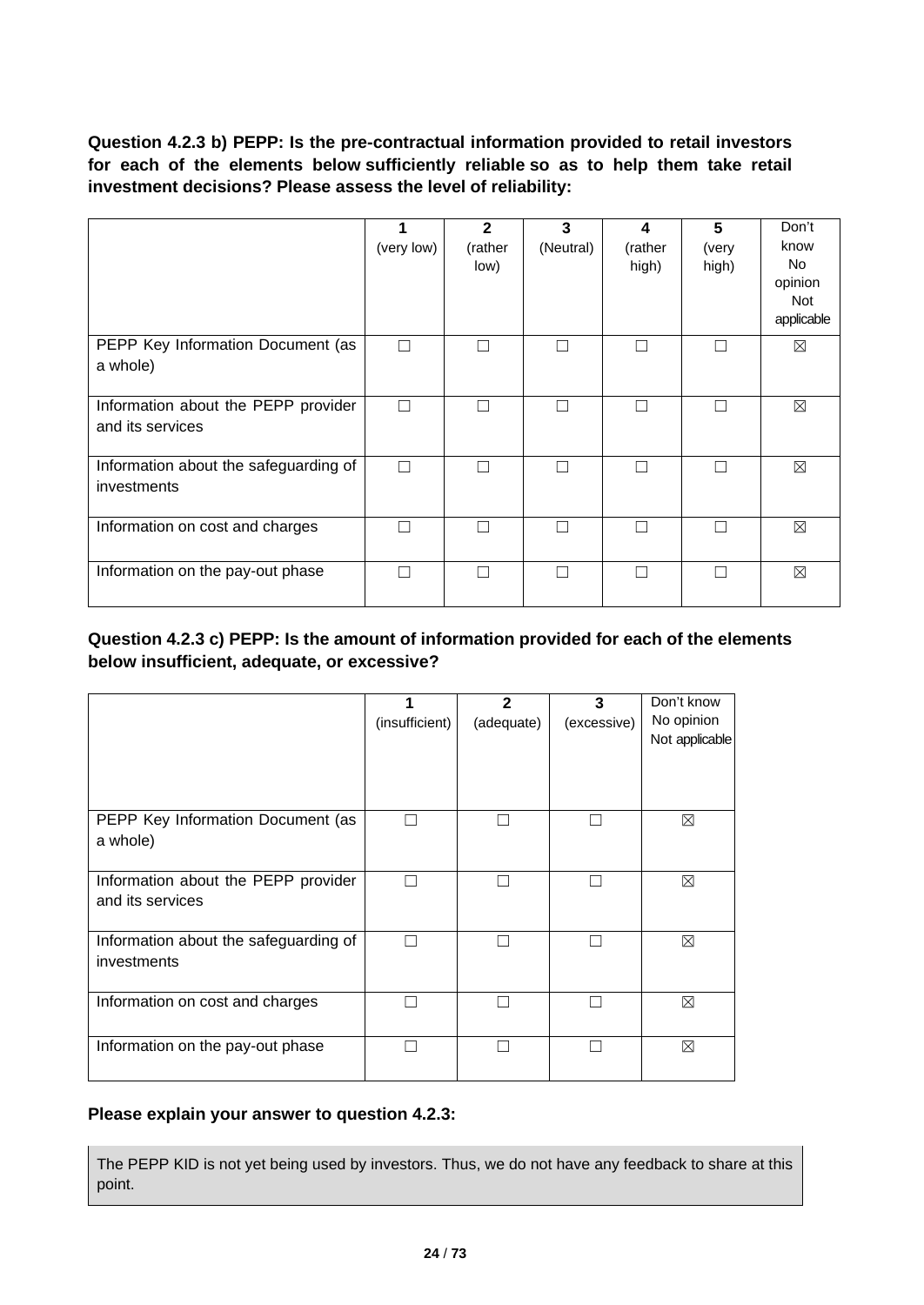**Question 4.3 Do you consider that the language used in pre-contractual documentation made available to retail investors is at an acceptable level of understandability, in particular in terms of avoiding the use of jargon and sector specific terminology?**

☒ Yes

 $\Box$  No

 $\Box$  Don't know / no opinion / not applicable

#### **Please explain your answer to question 4.3:**

Generally speaking, fund managers are undertaking their best efforts to make UCITS KIIDs (and PRIIP KIDs in the future) as understandable and jargon-free as possible reflecting the current legal requirements.

However, understandable and jargon-free information is not always possible due to a number of essential restrictions:

- Legal considerations: Product manufacturers will err on the side of caution, with some preferring to use more complicated language to define concepts to guard against potential mis-selling claims arising from too simplistic language.
- High level of predetermined disclosures: The PRIIP KID, for example, already contains a number of technical disclaimers defined in the regulatory framework. We doubt whether these result in retail investors receiving jargon-free information.
- Overall size limits: To ensure that the PRIIP KID is kept within the 3-A4 page limit, certain sections of the KID limit the number of characters (not words) that can be used. Taking into consideration translations into multiple EU languages (some of which require more characters than others), fund managers are left having to explain difficult concepts with very few words, thus increasing the likelihood of using definitions and concepts not that familiar to retail investors.
- Additional disclosures at national level: Some national authorities require specific additional disclosures, which also increase the complexity.

With this in mind, the Commission must rather make a crucial linkage to financial literacy, as (a higher than present) level would allow the use of certain financial concepts to be more easily understood by retail investors. With the currently low levels of financial literacy, we stress again the crucial role financial advice plays for retail investors. For example, sector-specific terminology (even simple expressions like equities, bonds etc.) cannot be avoided and may still be difficult for retail investors to understand. Please see our additional comments on financial literacy above.

## **Question 4.4 At what stage of the retail investor decision making process should the Key Information Document (PRIIPs KID, PEPP KID, Insurance Product Information Document) be provided to the retail investor? Please explain your answer**

The current MiFID and PRIIPs frameworks already contain specific requirements about the timing. The PRIIP KID, in particular, was specifically designed (and mandated) as a pre-contractual document. We believe that this process is functioning well and should be continued.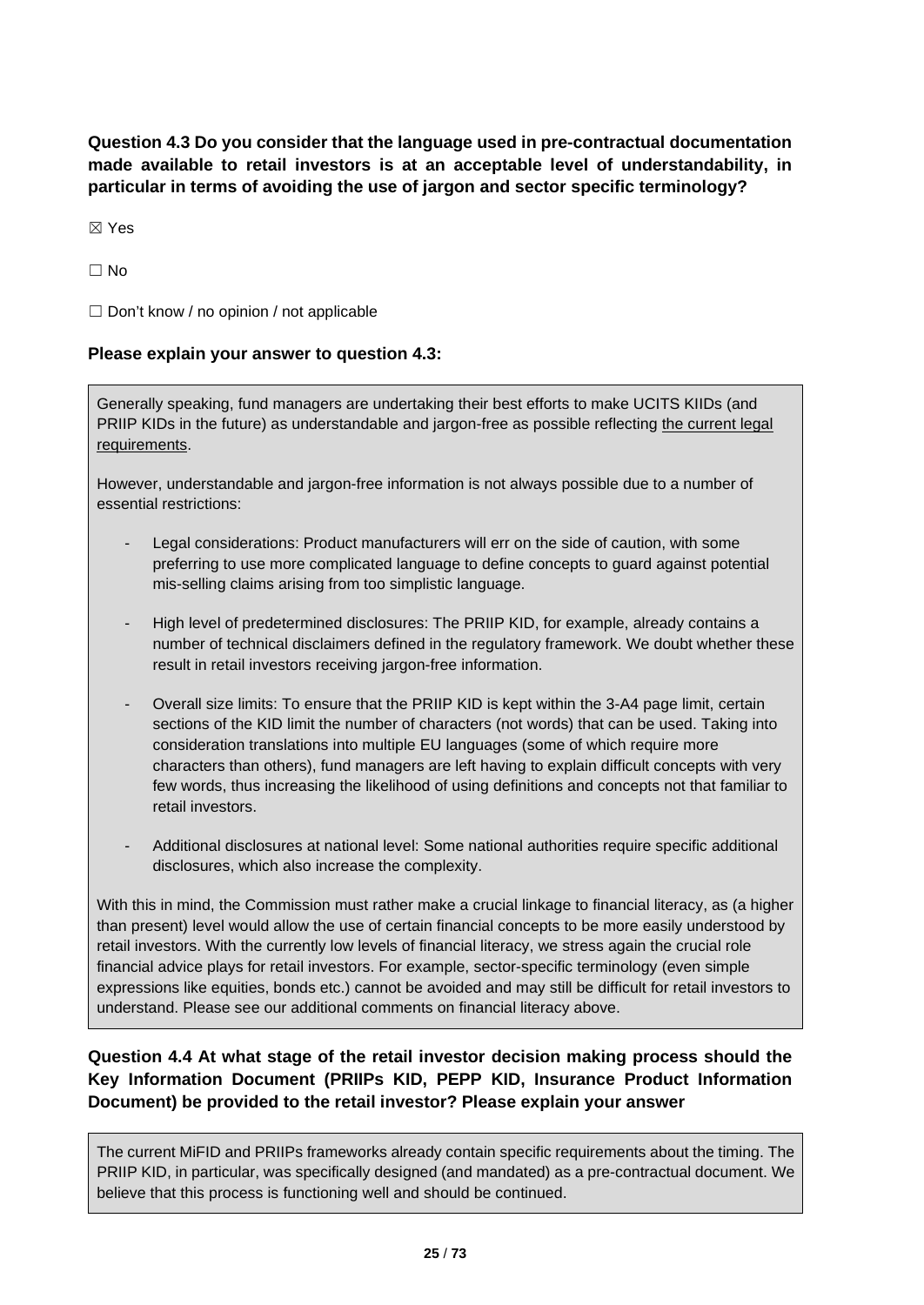## **Question 4.5 Does pre-contractual documentation for retail investments enable a clear comparison between different investment products?**

☐ Yes

☒ No

 $\Box$  Don't know / no opinion / not applicable

#### **Please explain your answer to question 4.5:**

The (indirect) past experiences with the current PRIIP KID over the last couple of years have shown us that meaningful comparisons between different types of investment products are not always possible. In practice, due to its inherent design and requirement to provide such information via a durable medium (i.e. pdf), the PRIIP KID is not helpful for an investor to compare products. Digital comparison tools may be much more helpful instead. The starting point for such considerations should be how a retail investor nowadays consumes information, and subsequently build an information framework around this. Digital comparison tools (but also labelling & certification) may enable investors to compare between different investment products. The current overload of disclosures (as prospectuses, sustainability-related disclosures, MiFID disclosures, etc.) in addition to Key Information Documents does not help. Please see our detailed response to Q 4.6 below.

**Question 4.6 Should pre-contractual documentation for retail investments enable as far as possible a clear comparison between different investment products, including those offered by different financial entities (for example, with one product originating from the insurance sector and another from the investment funds sectors)?**

☐ Yes

☒ No

 $\Box$  Don't know / no opinion / not applicable

#### **Please explain your answer to question 4.6:**

The (indirect) past experiences with the current PRIIP KID over the last couple of years have shown us that comparison between different investment products is almost impossible.

Indeed, one of the current PRIIP KID's fundamental problems stems from its inherent conflict to provide clear, fair and not misleading information and comparability between widely different types of investment products. In their current iteration, the detailed PRIIP KID rules are overly focused on comparability, which has come at the cost of misleading information.

We believe it is essential to focus instead on what information is relevant to retail investors for each type of investment product. Such flexibility is fundamental because each type of investment product provides a different value proposition and thus requires slightly different disclosures on costs and performance. A loss in theoretical comparability will be more than offset by better explaining the fundamentals for each type of investment product and providing investors with more meaningful information. Standardising the disclosures for similar types of investment products will maintain broad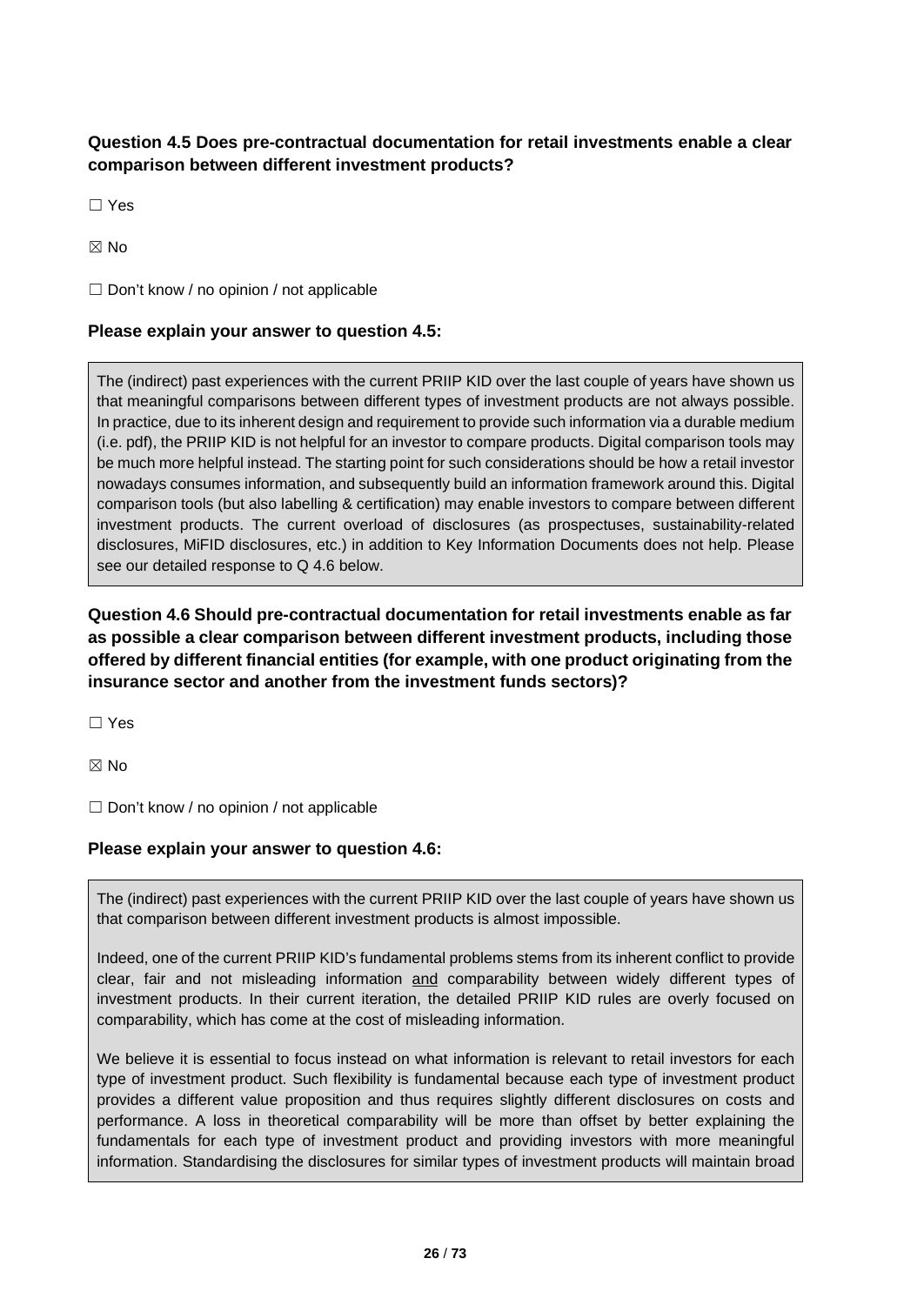#### comparability.

With this in mind and as stressed previously, it is essential for the EU's future retail investment strategy not to rely solely on pre-disclosure documents, but rather see them as a part of a bigger set of tools together with (aligned) ex-ante disclosures, high-quality advice and higher levels of investor education. A Key Information Document should not be the sole deciding factor for a retail investor's investment decision.

**Question 4.7 a) Are you aware of any overlaps, inconsistencies, redundancies, or gaps in the EU disclosure rules (e.g. PRIIPS, MiFID, IDD, PEPP, etc.) with respect to the way product cost information is calculated and presented?**

☒ Yes

 $\Box$  No

 $\Box$  Don't know / no opinion / not applicable

## **Please explain your answer to question 4.7 a), and indicate which information documents are concerned:**

Yes, numerous substantial inconsistencies exist between MiFID/IDD and PRIIPs in how product cost information is calculated and presented to investors.

Retail investors carefully studying all pre-disclosure documents (e.g. MiFID and PRIIP KID) will be confused as to why product costs are not aligned. This regulatory misalignment must be tackled by future EU actions, as it creates mistrust in the financial products itself, adding to the commonly touted view in the media that people are 'ripped off' by the financial industry. MiFID uses a zero-return assumption while the PRIIP KID uses the cost disclosures tied to complex future performance scenarios, resulting in diverging cost figures.

In essence, future cost disclosure must be aligned to disclosing the same cost information (i.e. MiFID and PRIIPs) to retail investors. In a sense, overarching frameworks like MiFID and IDD should provide the overall cost disclosure points and methodologies, which can be simply inserted into Key Information Documents. In any case, the current situation where the PRIIP KID created its own cost calculation methodologies (which are different to MiFID/IDD) must be avoided. This does not mean that all disclosures should be the same, as investment, insurance and pensions products each provide different value propositions and necessitate diverging disclosures.

This being said, we know that the (current) PRIIP KID uses standardised investment amounts (e.g. EUR 10,000) due to its paper-document nature. With a digital PRIIP KID, however, it would be possible also to provide investors with individualised investment amounts and so fully align MiFID and PRIIPs cost disclosures.

## **Question 4.7 b) Are you aware of any overlaps, inconsistencies, redundancies, or gaps in the EU disclosure rules (e.g. PRIIPS, MiFID, IDD, PEPP, etc.) with respect to the way risk information is calculated and presented?**

☒ Yes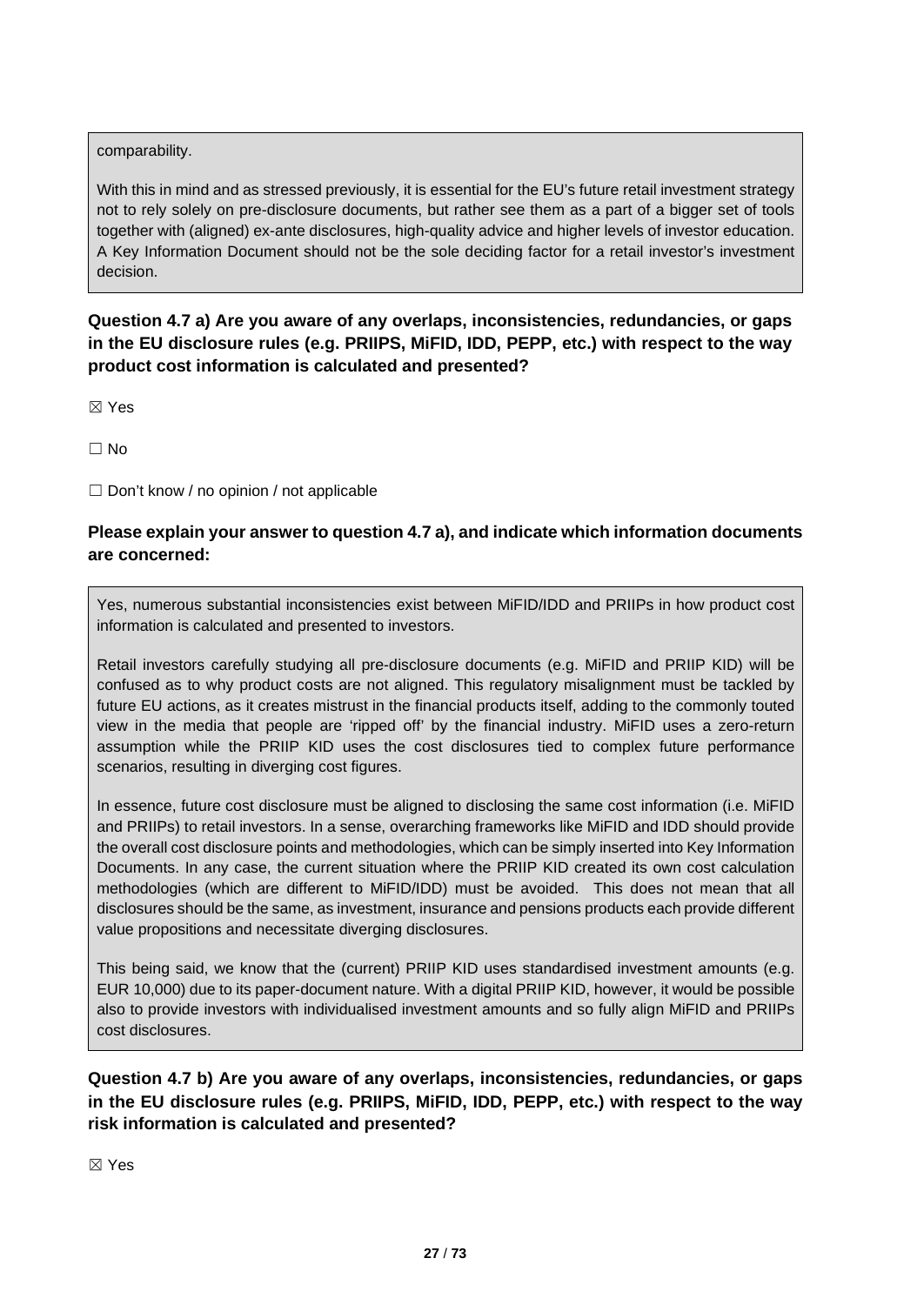#### ☐ No

#### ☐ Don't know / no opinion / not applicable

## **Please explain your answer to question 4.7 b), and indicate which information documents are concerned:**

Again, substantial differences exist between MiFID and PRIIPs. The former does not contain a standardised risk measure like the PRIIPs Summary Risk Indicator (SRI). This being said, it could clearly be used for risk disclosure purposes under MiFID, creating necessary alignment for retail investors.

With this in mind, it is important to reiterate that our comments reflect only the interlinkages between PRIIPs and MiFID. We understand that not all MiFID disclosures may be suitable for other types of financial products (insurances and pensions with much longer recommended holding periods). Generally speaking, however, the same principle should apply that risk information should be calculated and presented to (retail) investors in the same manner.

## **Question 4.7 c) Are you aware of any overlaps, inconsistencies, redundancies, or gaps in the EU disclosure rules (e.g. PRIIPS, MiFID, IDD, PEPP, etc.) with respect to the way performance information is calculated and presented?**

☒ Yes

 $\Box$  No

 $\Box$  Don't know / no opinion / not applicable

#### **Please explain your answer to question 4.7 c), and indicate which information documents are concerned:**

Yes, there are substantial inconsistencies in how MiFID and PRIIPs calculate and disclose performance information.

Essentially, each of the frameworks provides retail investors with a contradicting view on performance. On the one hand, MiFID II (through its delegated acts) requires product manufacturers to provide investors with an explanation on the "functioning and performance of the financial instrument in different market conditions, including both positive and negative conditions". If past performance is shown, it must carry a clear warning to investors highlighting that past performance does not constitute future returns. On the other hand, the current PRIIP KID requires future performance scenarios, in essence transposing past performance into the future. This situation will be slightly remedied by the revised PRIIPs RTS, which will allow funds to produce product performance scenarios based on historical instead of future scenarios.

In line with our previous comments, we strongly recommend that funds should provide retail investors only with past performance information (with the necessary disclaimers), as past performance is based on actual (i.e. historical) facts and is presented in a standardised way that shows how the fund is run and allows for easy comparisons. It also allows investors to appreciate that a fund's value will fluctuate.

Disproving some concerns of MEPs and the Commission, there is very strong evidence that retail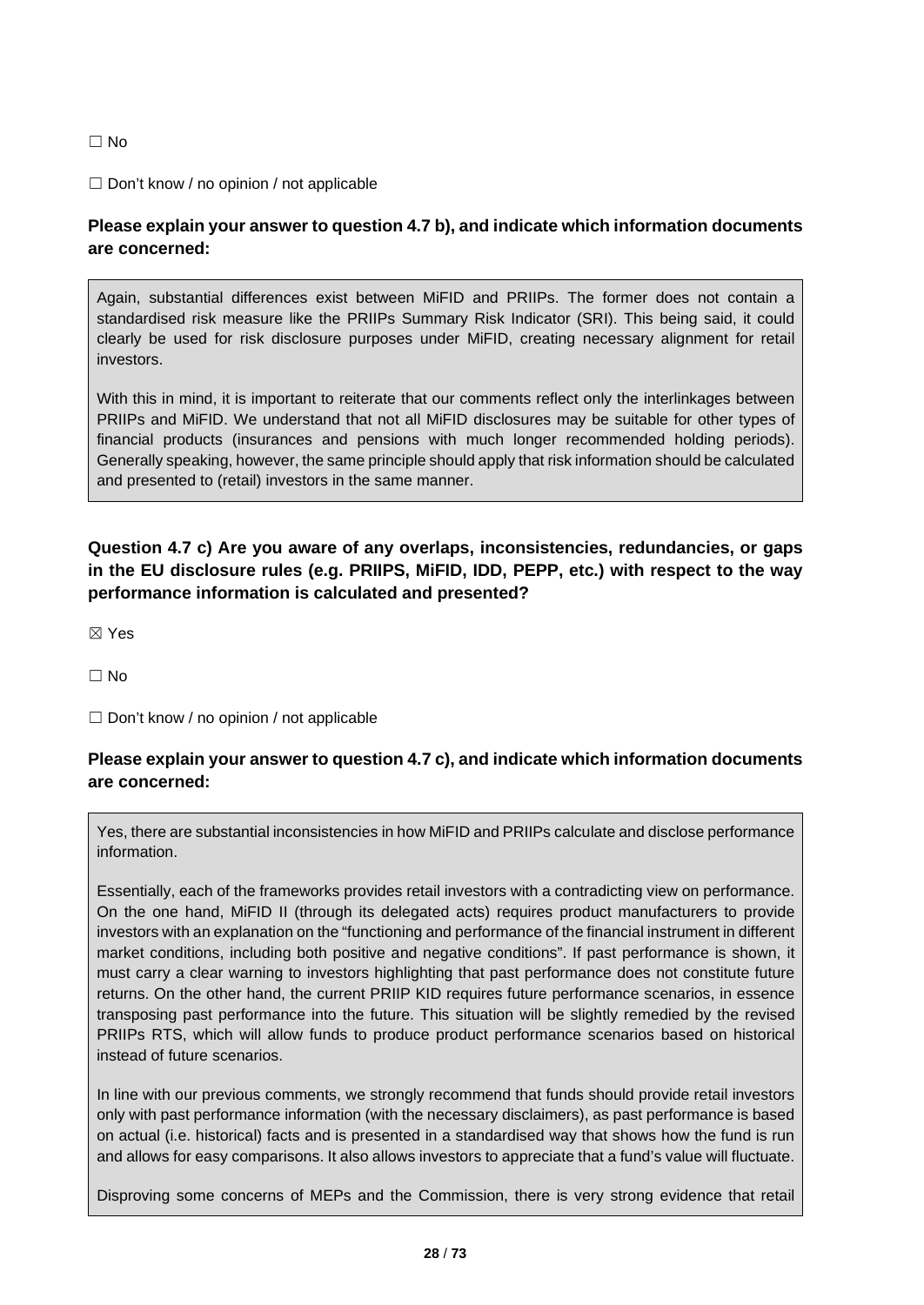investors understand that future performance cannot be accurately predicted by historical information. This was underlined in the original UCITS KIID testing and has since been reaffirmed by the Commission's PRIIPs consumer testing. In addition, as part of the revised PRIIPs RTS, the ESAs argued to "include past performance information within the main contents of the KID on the basis that it is key information to inform retail investors about the risk-reward profile of certain types of PRIIPs".

## **Question 4.7 d) Are you aware of any overlaps, inconsistencies, redundancies, or gaps in the EU disclosure rules (e.g. PRIIPS, MiFID, IDD, PEPP, etc.) with respect to other elements?**

☒ Yes

 $\Box$  No

 $\Box$  Don't know / no opinion / not applicable

## **Please explain your answer to question 4.7 c), and indicate which information documents are concerned:**

As mentioned above, a more coherent EU disclosures policy should ensure that disclosure elements from the overarching EU frameworks (such as MiFID and IDD) are simply inserted into a Key Disclosure Document without the latter creating its own set of (sometimes contradicting) calculation and disclosure methodologies.

Here are some examples for the Commission's consideration:

First, due to the siloed and prescriptive approach taken for PRIIPs, it is not easily possible to insert (soon to be needed) ESG information into the PRIIP KID without complicated and long-winded changes to the PRIIPs Regulation and its RTS. As the current PRIIP KID is prescriptive in each of the elements to be disclosed, it is impossible to provide this necessary information (unless it is squeezed together with 'other information', such as a link to the past performance), which would be unhelpful in providing such new key information elements to investors.

Second, both MiFID II and PRIIPs require the disclosure of transaction costs. The definition in MiFID (and IDD) explicitly forbids the inclusion of "market movements" as a cost. The PRIIPs RTS, however, have come up with a calculation methodology referred to as "arrival price" (also known as "slippage"), which considers certain market movements as a transaction cost. While the arrival price methodology incorporates certain fundamental flaws (that could be rectified only to a certain degree by the revision of the PRIIPs RTS), in the context of this consultation it is essential to point out that it can result in misaligned transaction cost disclosures between PRIIPs or MiFID.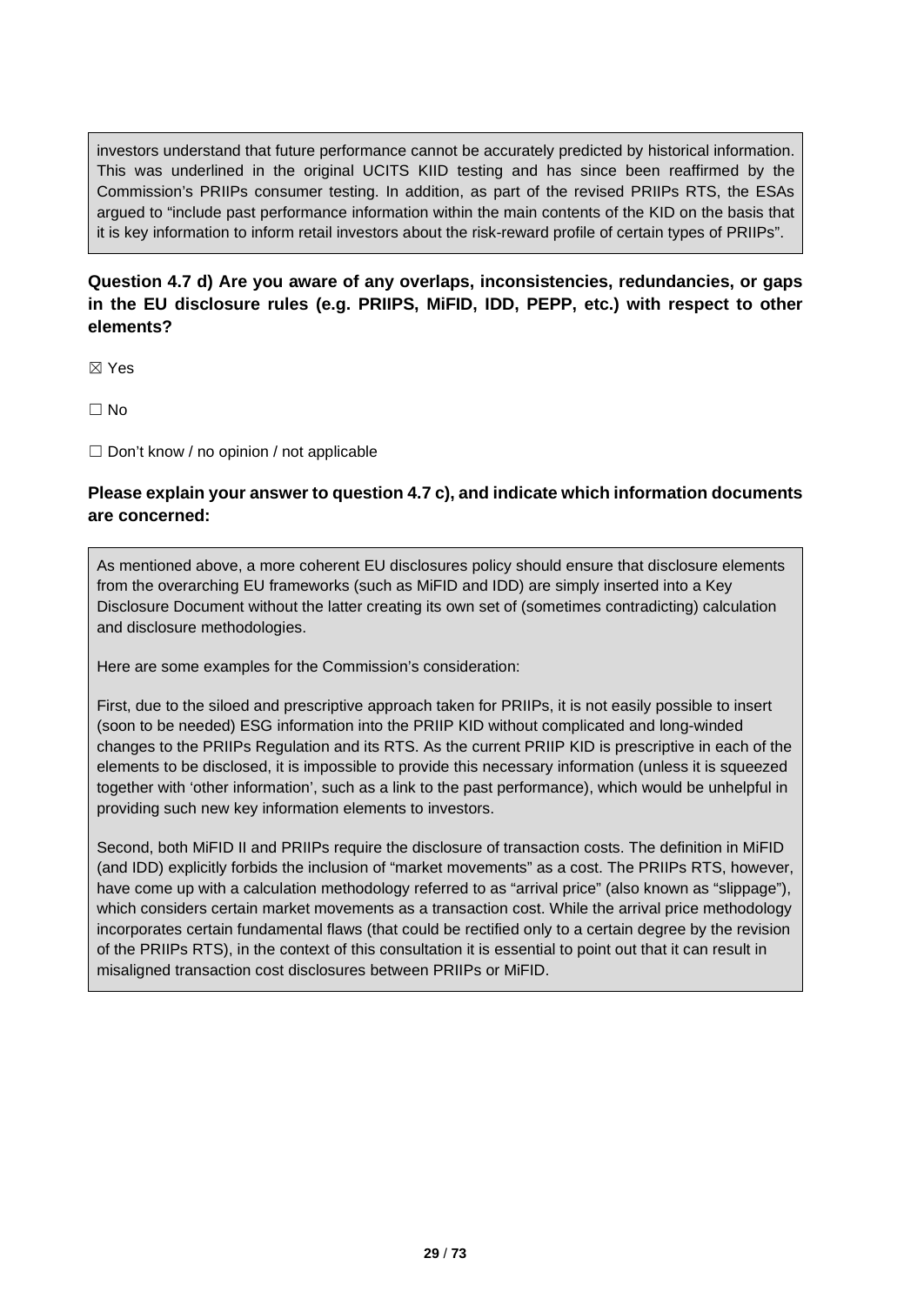## **Question 4.8 How important are the following types of product information when considering retail investment products?**

|                                                              | 1<br>(not<br>relevant) | $\mathbf{2}$<br>(relevant, but<br>not crucial) | $\mathbf{3}$<br>(essential) | Don't know<br>No opinion<br>Not applicable |
|--------------------------------------------------------------|------------------------|------------------------------------------------|-----------------------------|--------------------------------------------|
| Product objectives/main product features                     | П                      | П                                              | ⊠                           | ┐                                          |
| Costs                                                        | П                      | П                                              | $\boxtimes$                 | □                                          |
| Past performance                                             | П                      | П                                              | $\boxtimes$                 | П                                          |
| Guaranteed returns                                           | $\Box$                 | $\Box$                                         | П                           | $\boxtimes$                                |
| Capital protection                                           |                        |                                                |                             | $\boxtimes$                                |
| Forward-looking performance expectation                      | $\boxtimes$            | П                                              |                             | ┐                                          |
| <b>Risk</b>                                                  | П                      | П                                              | $\boxtimes$                 | ┐                                          |
| Ease with which the product can<br>be<br>converted into cash | П                      | $\boxtimes$                                    | П                           | П                                          |
| Other                                                        |                        | П                                              |                             | $\boxtimes$                                |

## **Please explain your answer to question 4.8**

The above table clearly highlights the diverging essential elements for different types of investment products and is in line with our response above, highlighting that it is almost impossible to make meaningful comparisons across product types.

For example, linear, open-ended funds insist on disclosing past performance disclosures and consider forward-looking performance expectation to be misleading. Only a tiny fraction of funds have "guaranteed returns" and "capital protection" elements built-in and, therefore, do not consider such information meaningful for investors. We would even consider that, for funds, forward-looking performance scenarios can mislead retail investors, as investors may misinterpret them as return expectations, leading to client complaints and litigations in the future. Also, we strongly doubt that the complex underlying assumptions and calculation methodologies can be easily explained even by financial advisors and, thus, properly understood by retail investors.

That being said, we appreciate that forward-looking performance scenarios are essential elements for structured bonds and insurance-based investment products. Also, for these products, past performance may be misleading and they would consider forward-looking performance expectations to be of crucial importance to ensure a retail investor's understanding of the product.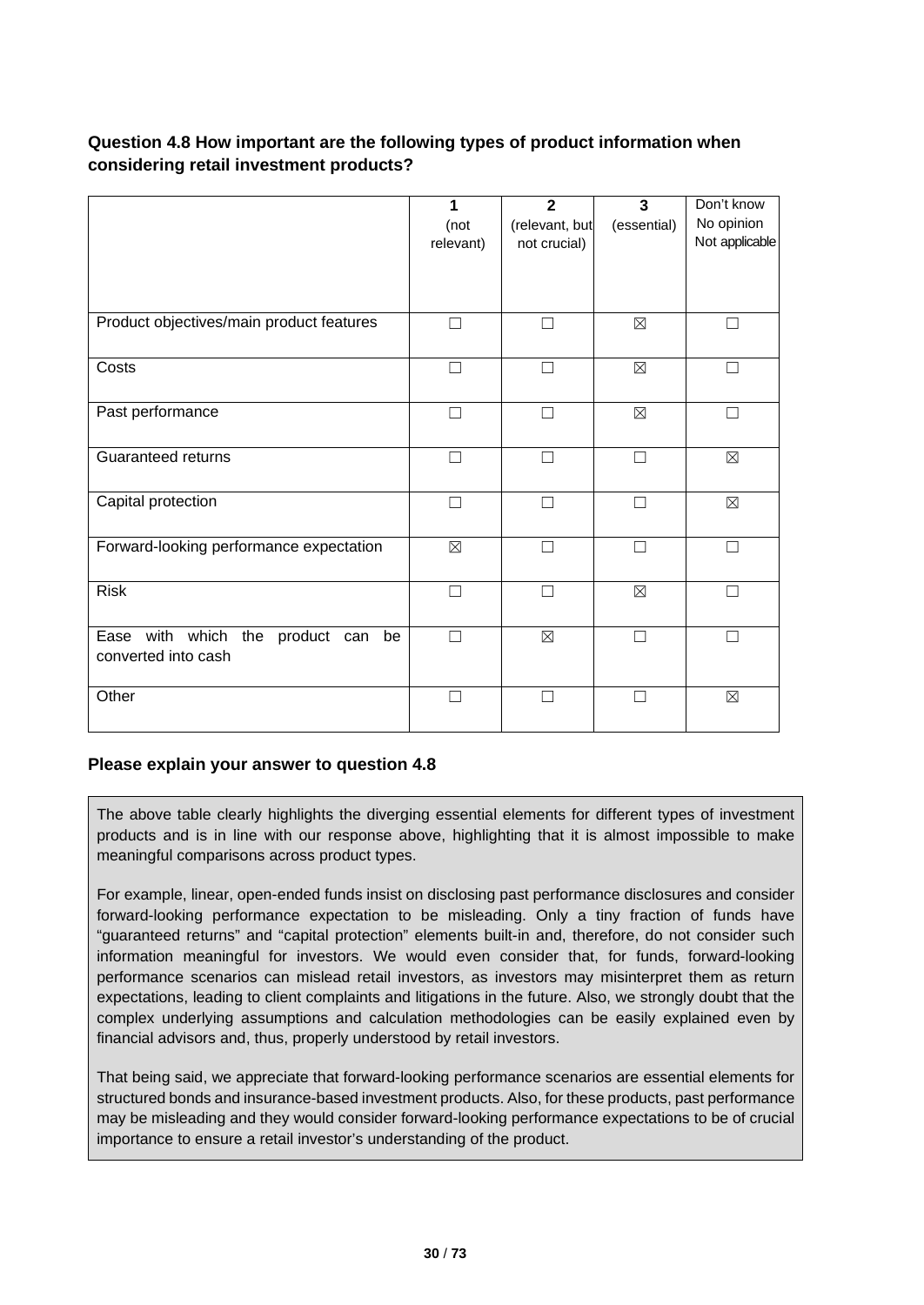MiFID II has established a comprehensive cost disclosure regime that includes requiring that appropriate information on costs in relation to financial products as well as investment and ancillary services is provided in good time to the clients (i.e. before any transaction is concluded and on an annual basis, in certain cases).

**Question 4.9 Do you consider that the current regime is sufficiently strong to ensure costs and cost impact transparency for retail investors? In particular, would an annual ex post information on costs be useful for retail investors in all cases?**

☒ Yes

 $\Box$  No

 $\Box$  Don't know / no opinion / not applicable

#### **Please explain your answer to question 4.9:**

The PRIIP KID is a pre-disclosure document and should not contain any ex-post disclosures to avoid confusing retail investors.

When talking about ex-post information more generally, we believe that the current MiFID II cost disclosure regime is sufficiently strong to ensure costs and cost impact transparency for retail investors and should be the basis for any future ex-post disclosure considerations.

This being said, the current regime is very detailed and may add to the information overflow currently experienced by retail investors. It would be in their interest to reconsider some of the explicit and detailed elements (such as the line-by-line cost disclosures found in the MiFID Delegated Regulation's Annexes) and either to replace them with more high-level principles or, at least, to consider some sort of layering already found in the PEPP KID. This could be especially useful in a digital context. For example, the all-in cost information would be shown as standard, but retail investors could receive a more detailed line-by-line breakdown through a drop-down field.

Studies show that due to the complexity of products and the amount of the aggregate pre- contractual information provided to retail investors, there is a risk that investors are not able to absorb all the necessary information due to information overload. This can lead to suboptimal investment decisions.

## **Question 4.10 What should be the maximum length of the PRIIPs Key Information Document, or a similar pre-contractual disclosure document, in terms of number of words? Please explain your answer:**

We understand the Commission's concerns about a maximum length for the PRIIP KID. A KID is meant to provide meaningful and concise pre-disclosure information to retail investors and should not become a full-fledged prospectus. More fundamentally, discussion on page length assumes that consumers engage with paper-based formats. We strongly believe that most consumers would prefer a more interactive digital format, in which case the debate should be about how to empower consumers rather than maximum document length.

With this in mind, it is rather about the meaningful content (especially when displayed digitally) than the overall length. For example, the UCITS KIID has a maximum length of two A4 pages (three for structured UCITS), which has proved more than sufficient in providing the information necessary for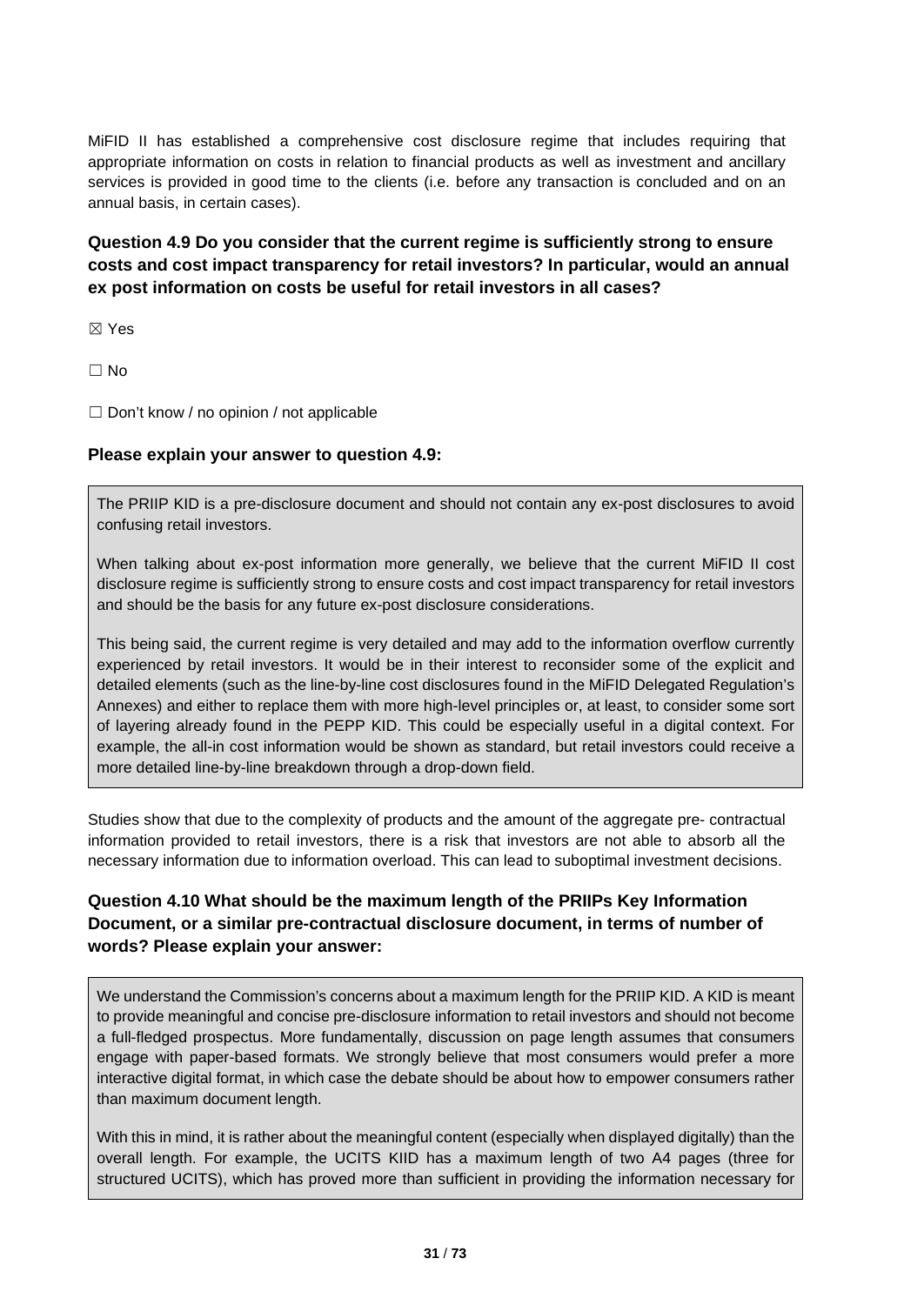funds. Due to the larger scope of PRIIPs and the intention to compare different types of products, the length of the PRIIP KID increased to three pages, but this still does not allow, for example, for the inclusion of past performance information necessary for open-ended funds. While the ESAs supported its inclusion in the PRIIP KID, it would not have been possible as it would have exceeded the page limit. With this example, we seek to highlight that some flexibility (more space) may be needed to allow retail investors to understand better certain product types and features. The same is true for upcoming SFDR disclosures, which are not yet included in the PRIIP KID.

This issue is especially important since only a small fraction of retail investors closely study the (legally required) disclosure materials, partly because they consider them too difficult to understand. As stated above, part of the solution could be to allow for the layering of information, allowing the KID to be shorter and thus more accessible. Second, we need to ensure that the information is meaningful and understandable so it is read and understood. The focus should therefore not be on comparability but rather on meaningfulness. There is no point in pushing for comparability if the basic information is not understood in the first place. Please also consider our additional comments in our response to Question 5.1.

From a more operational angle, we note that a number of National Competent Authorities (NCAs) sometimes require additional content as a result of their own interpretation of the PRIIPs rules (e.g. more detailed narratives on the main investment (or even marginal) strategies. This also increases the overall information content, making it harder for fund managers to provide all necessary information within the three-page limit. Such national gold-plating should be prohibited. Please also consider our response to Question 5.4.

This being said, the notion of a maximum number of pages may be less relevant when providing disclosures digitally. As seen with the PEPP KID, certain information can be layered allowing investors to click on a certain section to receive more information. This could provide a good compromise between reducing retail investors' information overload while still providing essential product information.

## **Question 4.11 How should disclosure requirements for products with more complex structures, such as derivatives and structured products, differ compared to simpler products, for example in terms of additional information to be provided, additional explanations, additional narratives, etc.? Please explain your answer.**

As mentioned previously, layering of information could be a way to provide more information to investors where necessary. This should allow the possibility to present essential (i.e. additionally required) information while keeping the key information sections to allow for easier comparison.

Moreover, we believe that the current EU investor protection disclosure framework does not sufficiently differentiate between the type of investment products available. It is currently the case that many (younger) retail investors perceive investing in and access to, for example, crypto-assets and CFDs easier than non-complex investment funds.

Also, warnings play an important part in the perception of risks. While current warnings slightly differ between non-complex and complex products, they may not be easily understood by retail investors. In particular, if each type of investment product carries a standardised risk warning that investors can lose all their money. From the investors' perception, this means all products are similarly risky.

For example: While the risk of losing all your money by investing in an ETF tracking a world index is theoretical, this may be different when investing in leveraged derivatives. Essentially, we must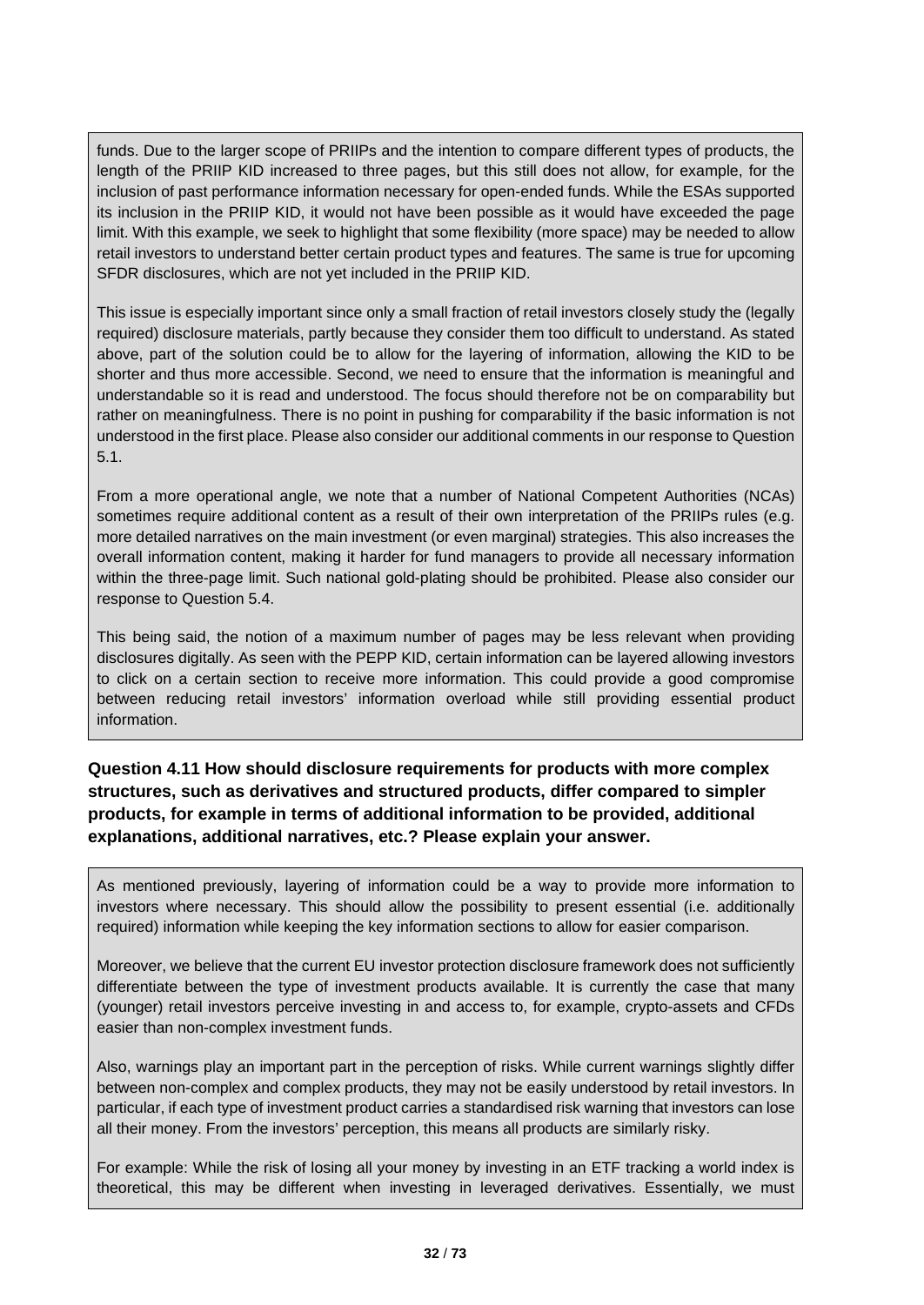differentiate between disclosure requirements in terms of risk warnings for more speculative products, on one hand, and non-complex products, such as investment funds intended to be sold for the longer term, on the other.

## **Question 4.12 Should distributors of retail financial products be required to make precontractual disclosure documents available:**

- $\Box$  On paper by default?
- $\boxtimes$  In electronic format by default, but on paper upon request?
- □ In electronic format only?
- ☐ Don't know / no opinion / not applicable

#### **Please explain your answer to question 4.12:**

#### *5000 character(s) maximum*

The recent MiFID 'quick fixes' established electronic disclosure by default, but allow investors to request paper disclosure. This is essential as not all retail investors have access to the internet. This guiding principle should be extended to all disclosures requirements.

#### **Question 4.13 How important is it that information documents be translated into the official language of the place of distribution?**

- $\Box$  Not at all important
- □ Rather not important
- ☐ Neutral
- □ Somewhat important
- ☒ Very important
- □ Don't know / no opinion / not applicable

#### **Please explain your answer to question 4.13:**

We support the notion that retail investors should be provided with information documents in their own language. However, the main focus should lie on marketing materials and KIDs rather than fund prospectuses. Rules regarding the translation of the UCITS KIID have existed for a number of years and are, generally speaking, working well. We understand that the same fundamental principles apply to the PRIIP KID.

This being said, we acknowledge that the situation may be a bit more complex in reality. For instance, the Netherlands and some Nordic countries struggle with the number of financial products being made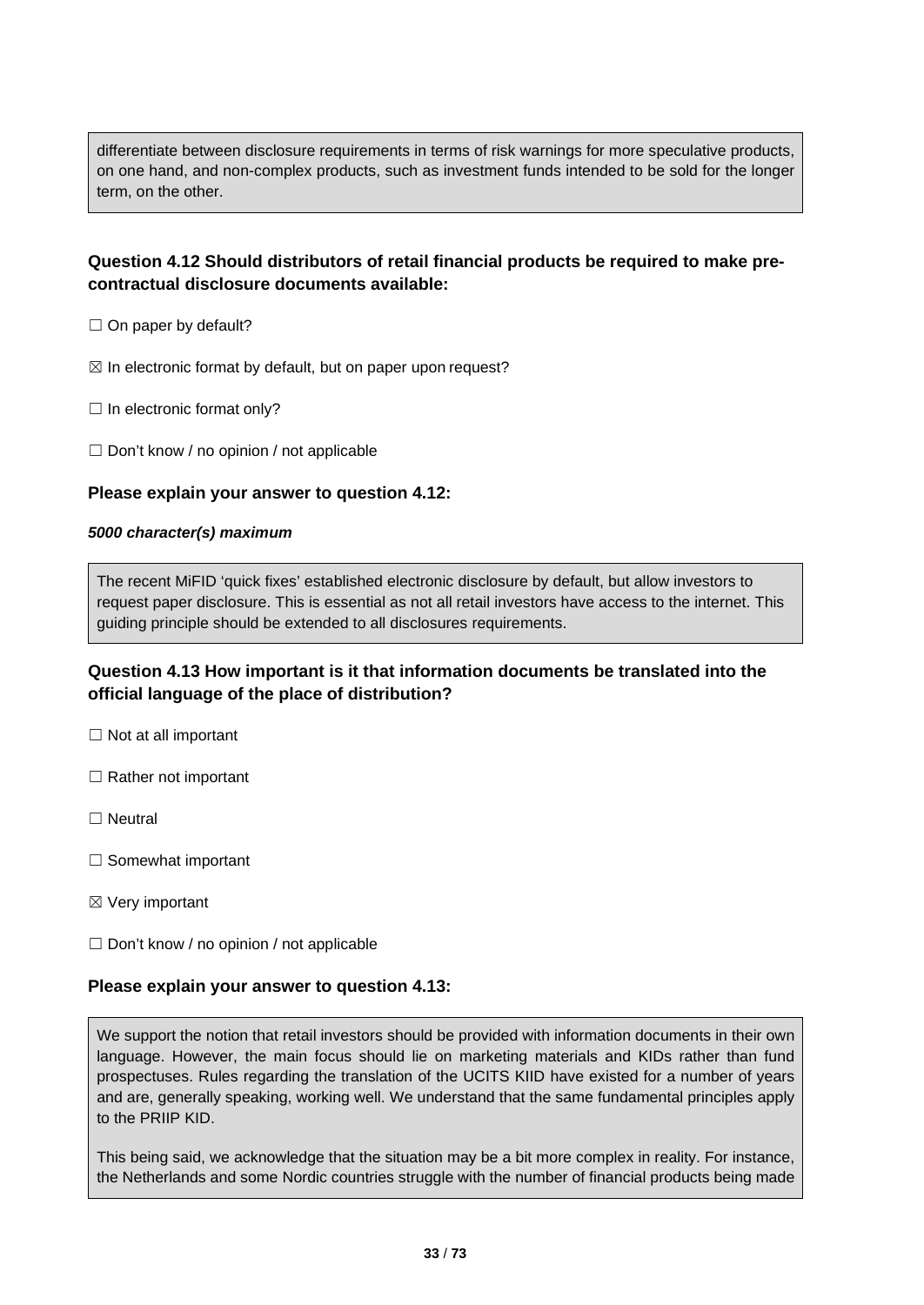available, as all information documents must be translated for these (comparatively speaking) small populations. Due to the high translation costs, fund managers may simply decide not to distribute their products in these countries which can also have negative effects on providing well-priced competitive products. We are aware that there have even been discussions in these countries about whether or not to allow financial products with English documentation due to the very large number of retail investors that understand English.

In this regard, ESMA's recent guidelines on fund marketing communications have provided a workable compromise: The marketing communication should be written in the official language(s) where the fund is distributed. However, another language accepted by the national competent authorities is also possible.

Also, it is important to point out that fund prospectuses are not always translated, as they are quite long and technical and generally not aimed at retail investors. SFDR, however, requires additional sustainability-related information to be published as an annex to the prospectus. This requirement should not be the trigger for blanket translations of all prospectuses. A better solution for retail investors would be to integrate the relevant SFDR information into the PRIIP KID itself.

## **Question 4.14 How can access, readability and intelligibility of pre-contractual retail disclosure documents be improved in order to better help retail investors make investment decisions? Please explain your answer**

First, we would differentiate between the types of documents. Whereas KI(I)Ds (and their translations) are very important for retail investors, some other documents (such as annual or semi-annual reports) may be of less relevance.

Second, as mentioned previously, the readability and intelligibility of the documents (including the PRIIP KID) are key. That being said, while the access of pre-disclosure documents is essential (and already required by law), the Commission should not forget that appropriate disclosures work efficiently only if complemented by the availability of high-quality financial advice (both independent and nonindependent).

Third, in line with our above response, the language used must be easy to understand for investors themselves and, in any case, that the same is accompanied by the provision of high-quality advice.

#### **Question 4.15 When information is disclosed via digital means, how important is it that:**

|                                                                                                                              | (not at all<br>important) | 2<br>(rather not<br>important) | 3<br>(Neutral) | (somewhat<br>important) | 5<br>(very<br>importan<br>t) | Don't<br>know<br>No.<br>opinion<br><b>Not</b><br>applicable |
|------------------------------------------------------------------------------------------------------------------------------|---------------------------|--------------------------------|----------------|-------------------------|------------------------------|-------------------------------------------------------------|
| There are clear rules to prescribe<br>presentation formats (e.g. readable<br>font size, use of designs/colours,<br>$etc.$ )? |                           |                                |                |                         | ⊠                            |                                                             |
| Certain key information (e.g. fees,<br>charges, payment of inducements,<br>information relative to performance,              |                           |                                |                |                         | $\boxtimes$                  |                                                             |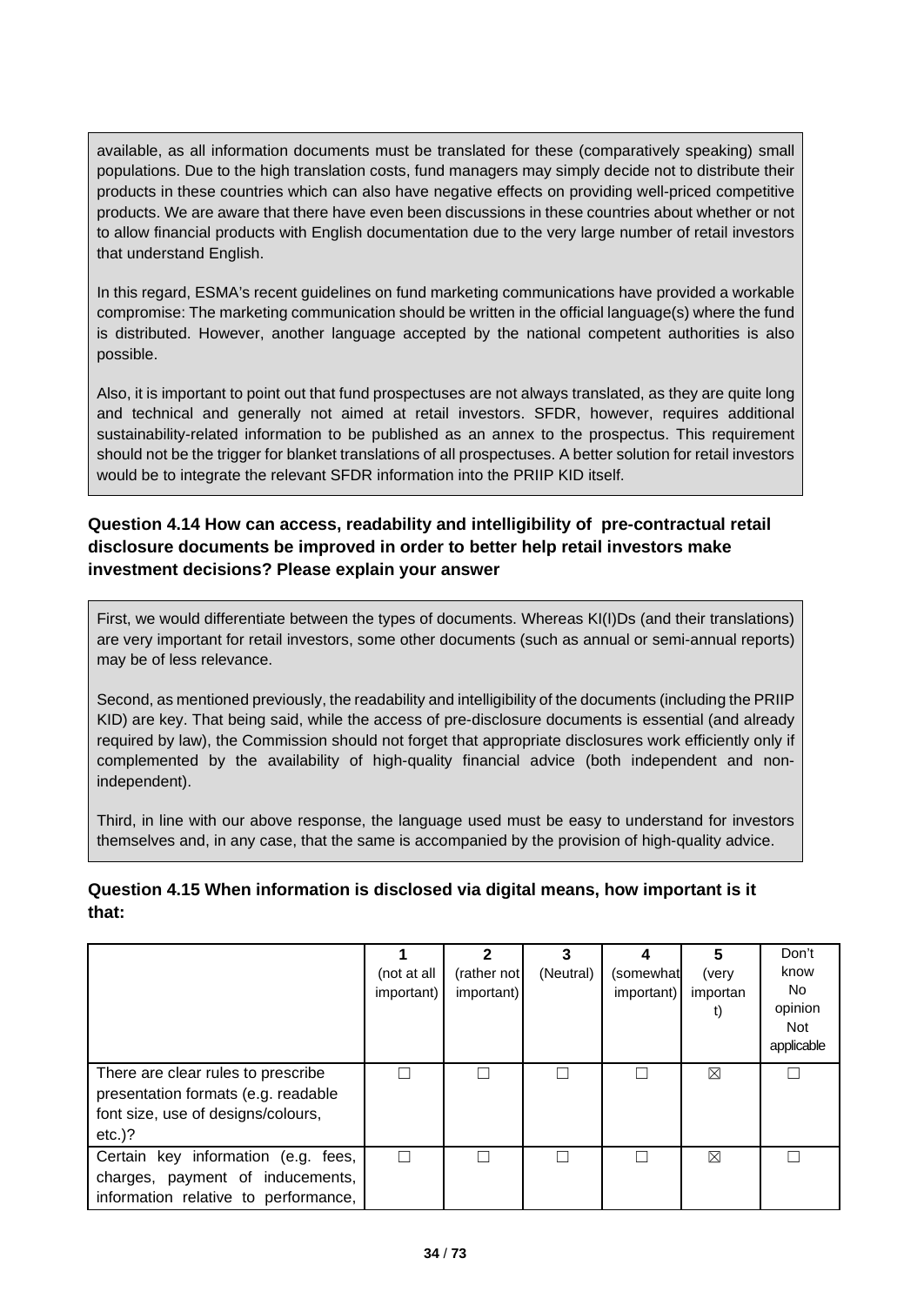| etc.) is displayed in ways which<br>highlight the prominence?                                                         |        |   |    |   |
|-----------------------------------------------------------------------------------------------------------------------|--------|---|----|---|
| Format of the information is adapted<br>to use on different kinds of device (for<br>example through use of layering)? |        |   | ⊠  |   |
| Appropriately labelled and relevant<br>hyperlinks are used to provide access<br>to supplementary information?         | L      |   | ⊠  | L |
| Use of hyperlinks is limited (e.g. one<br>click only - no cascade of links)?                                          | $\Box$ |   | ⊠  |   |
| Contracts cannot be concluded until<br>the consumer has scrolled to the end<br>of the document?                       |        | ⊠ | L. |   |
| Other?                                                                                                                |        |   |    | ⊠ |

#### **Please explain your answer to question 4.15:**

As regards the format and layout, we are certain that a clear structure helps investors to understand the information (e.g. graphics/charts/narratives).

As mentioned above, we believe that the layering of information (and the use of hyperlinks) can help in finding a balance between disclosing key information while at the same time allowing for more details, if required by the investor.

Regarding the last point, it is up to distributors to ensure that investors have to scroll until the end of the document before contracts can be concluded. That being said, we have to be mindful that scrolling does not equate to reading or having understood the content. Hence, the mechanism that contracts cannot be concluded until the consumer has scrolled to the end of the document, does not add much investor protection.

## **5. THE PRIIPS REGULATION**

In accordance with the PRIIPs Regulation, and as part of the retail investment strategy, the Commission is seeking views on the PRIIPs Regulation. In February 2021, [the ESAs](https://www.esma.europa.eu/sites/default/files/library/jc_2021_13_letter_to_the_european_commission_priips.pdf) agreed on a draft amending [Regulatory Technical Standard](https://www.esma.europa.eu/sites/default/files/library/jc_2021_13_letter_to_the_european_commission_priips.pdf) aimed at improving the delegated regulation. The Commission is now assessing the PRIIPS Regulation level 1 rules, in line with the review clause contained in the Regulation.

## **Core objectives of the PRIIPs Regulation**

**Question 5.1 Has the PRIIPs Regulation met the following core objectives:**

#### **a) Improving the level of understanding that retail investors have of retail investment products:**

☐ Yes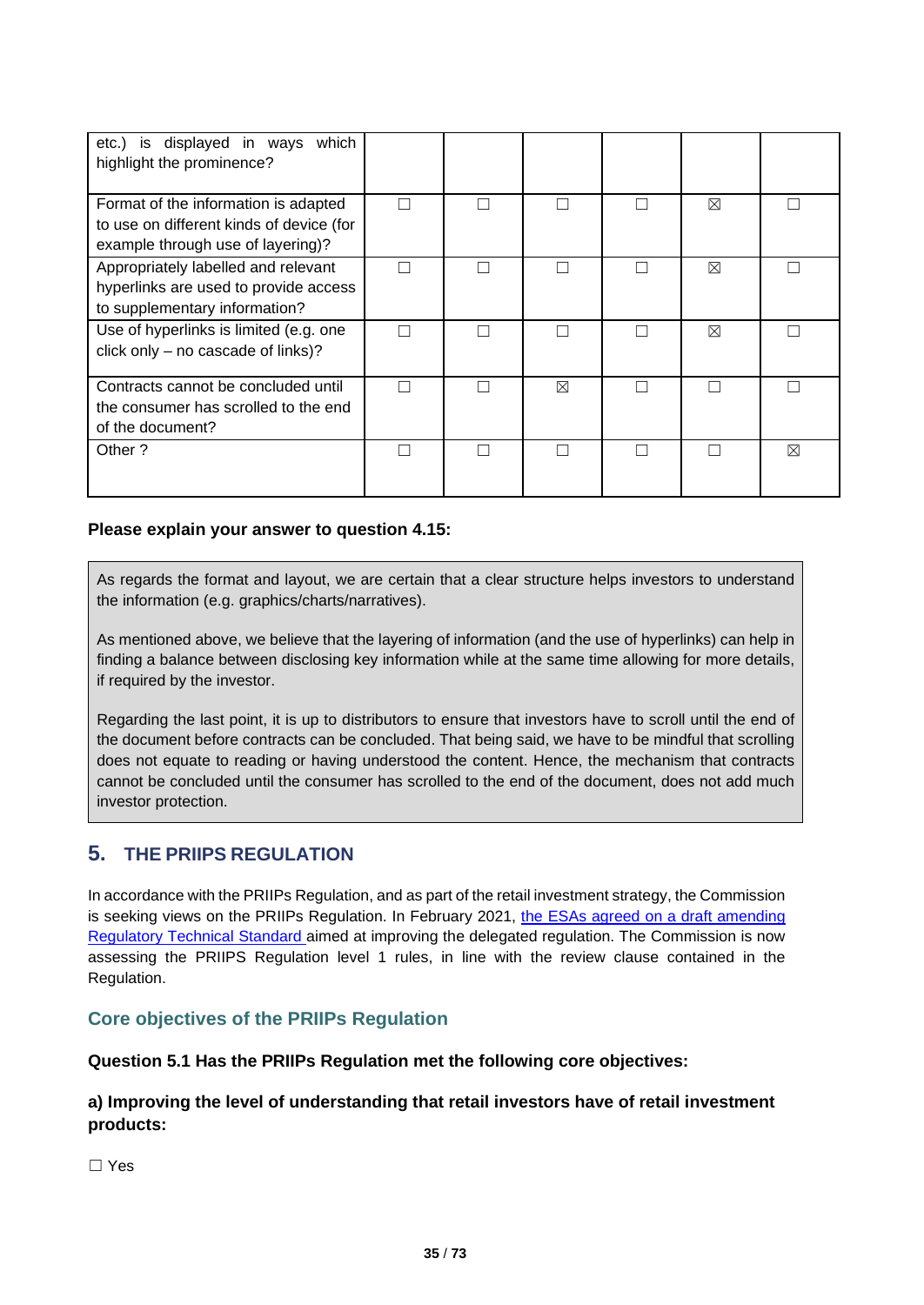#### ☒ No

#### ☐ Don't know / no opinion / not applicable

#### **Please explain your answer to question 5.1 a):**

EFAMA continues to support the overarching aim of the PRIIP KID as a single pre-disclosure document for all types of investment products. However, recent experiences with the current PRIIP KID over the last couple of years have shown us that its current aim to provide meaningful comparison between different investment products is almost impossible.

Indeed, one of the current fundamental problems of the PRIIP KID stems from its inherent conflict to provide clear, fair and not misleading information and comparability between widely different types of investment products. In their current iteration, the detailed PRIIP KID rules are overly focused on comparability which has come at the cost of misleading information. This means the current PRIIP KID has not sufficiently contributed to its aim of increasing retail investors' understanding.

To remedy this situation, a successful PRIIP KID must focus on what information is relevant to retail investors for each type of investment product. Such flexibility is fundamental because each type of investment product provides a different value proposition and thus requires slightly different disclosures on costs and performance. A loss in theoretical comparability will be more than offset by better explaining the fundamentals for each type of investment product and providing investors with more meaningful information. Standardising the disclosures for similar types of investment products will maintain broad comparability.

We must also stress the lack of consumer testing in ensuring that the PRIIP KID is fit-for-purpose. Until now, neither the current nor the revised PRIIP KID have ever been consumer tested. (The Commission's consumer testing in 2020 was limited to very specific alternatives to the current PRIIP KID rather than holistic testing of the whole document.) Such testing should lay the foundations for defining how information is accessed and presented, rather than making this a political decision that may or may not help investors in better understanding financial products. With this in mind, and as stressed above, it is essential for the EU's future retail investment strategy not to rely solely on predisclosure documents, but rather see them as a part of the puzzle together with (aligned) ex-ante disclosures, high-quality advice and higher levels of investor education. A Key Information Document should not be the sole deciding factor for a retail investor's investment decision.

## **b) Improving the ability of retail investors to compare different retail investment products, both within and among different product types:**

☐ Yes

☒ No

 $\Box$  Don't know / no opinion / not applicable

#### **Please explain your answer to question 5.1 b):**

As stated above, we strongly believe that the current PRIIP KID has put theoretical comparability of all types of PRIIPs (i.e. one type of disclosure no matter what type of product) above providing fair, clear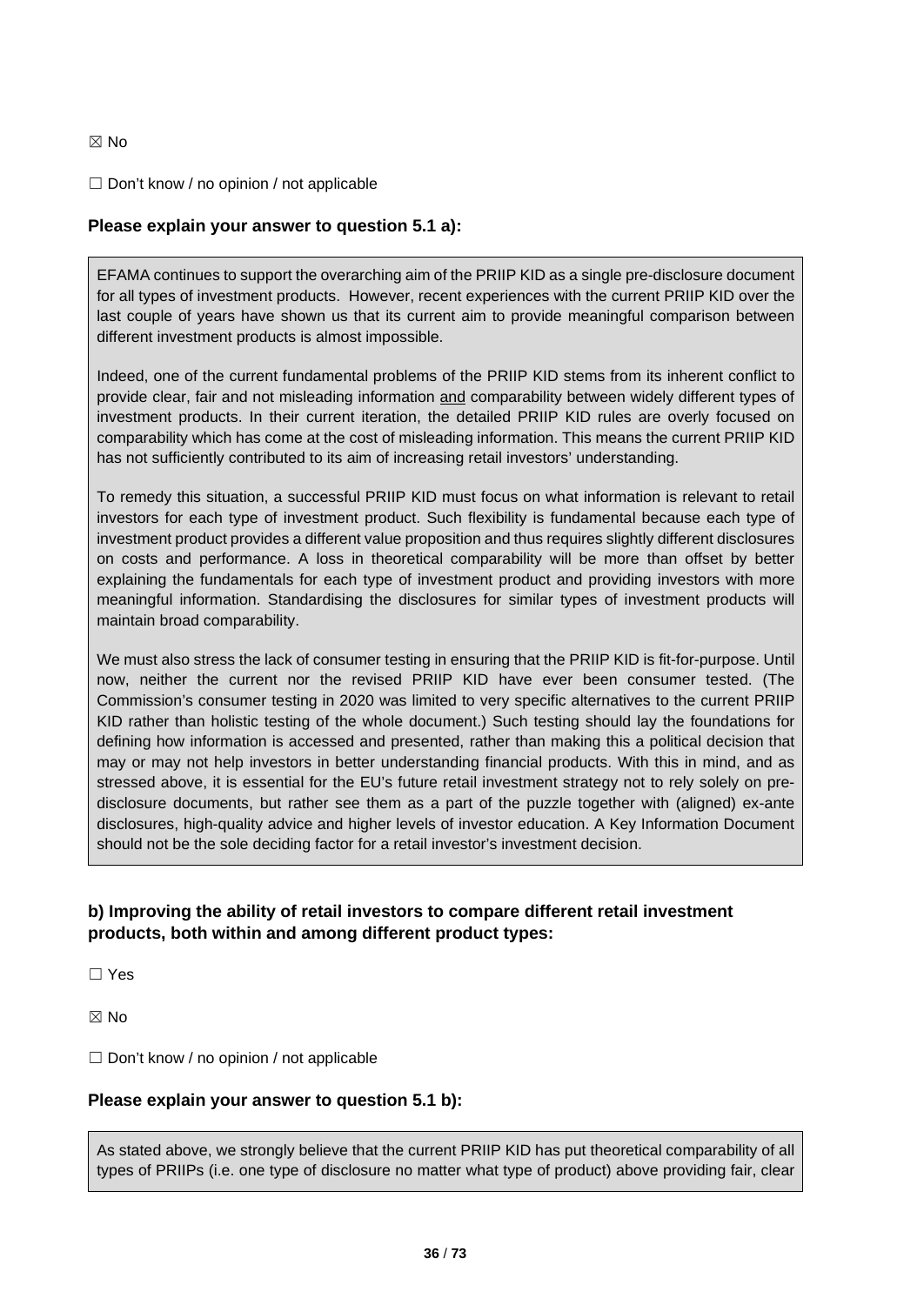and non-misleading information to retail investors.

We appreciate that the recent PRIIPs RTS revisions will provide some alleviations, but the PRIIP KID remains far from perfect both from a conceptual (i.e. how to (not) compare different types of PRIIPs) and a technical (operational complexity of providing performance scenarios, calculations of transaction costs, etc.) viewpoint. The revised PRIIP KID will allow for some more tailored information depending on the product type (e.g. funds providing historical scenarios, and cost disclosure better aligned with MiFID II or IDD), but there are still too many instances where unnecessary or confusing information is provided to retail investors (e.g. providing scenario performance breakdowns for a one-year holding period even though a product cannot be redeemed until the end). In light of these concerns, we strongly advocate for a future revision of the PRIIP KID that puts comparability of the same type of products above the need to compare all types of products. As stated above, such flexibility is fundamental because each type of investment product provides a different value proposition and thus requires slightly different disclosures on costs and performance. A loss in theoretical comparability will be more than offset by better explaining the fundamentals for each type of investment product and providing investors with more meaningful information. Standardising the disclosures for similar types of investment products will maintain broad comparability.

# **c) Reducing the frequency of mis-selling of retail investment products and the number of complaints:**

☐ Yes

 $\Box$  No

 $\boxtimes$  Don't know / no opinion / not applicable

### **Please explain your answer to question 5.1 c):**

No comments.

**d) Enabling retail investors to correctly identify and choose the investment products that are suitable for them, based on their individual sustainability preferences, financial situation, investment objectives and needs and risk tolerance:**

☐ Yes

☒ No

 $\Box$  Don't know / no opinion / not applicable

#### **Please explain your answer to question 5.1 d):**

The Key Information Document is meant to provide retail investors with general and standardised information about a PRIIP. It may (theoretically) help retail investors understand a product's features and compare them with other PRIIPs.

However, it can never provide (as the Commission seems to suggest) a personalised assessment of whether a particular product is suitable for the needs and requirements of a particular retail investor.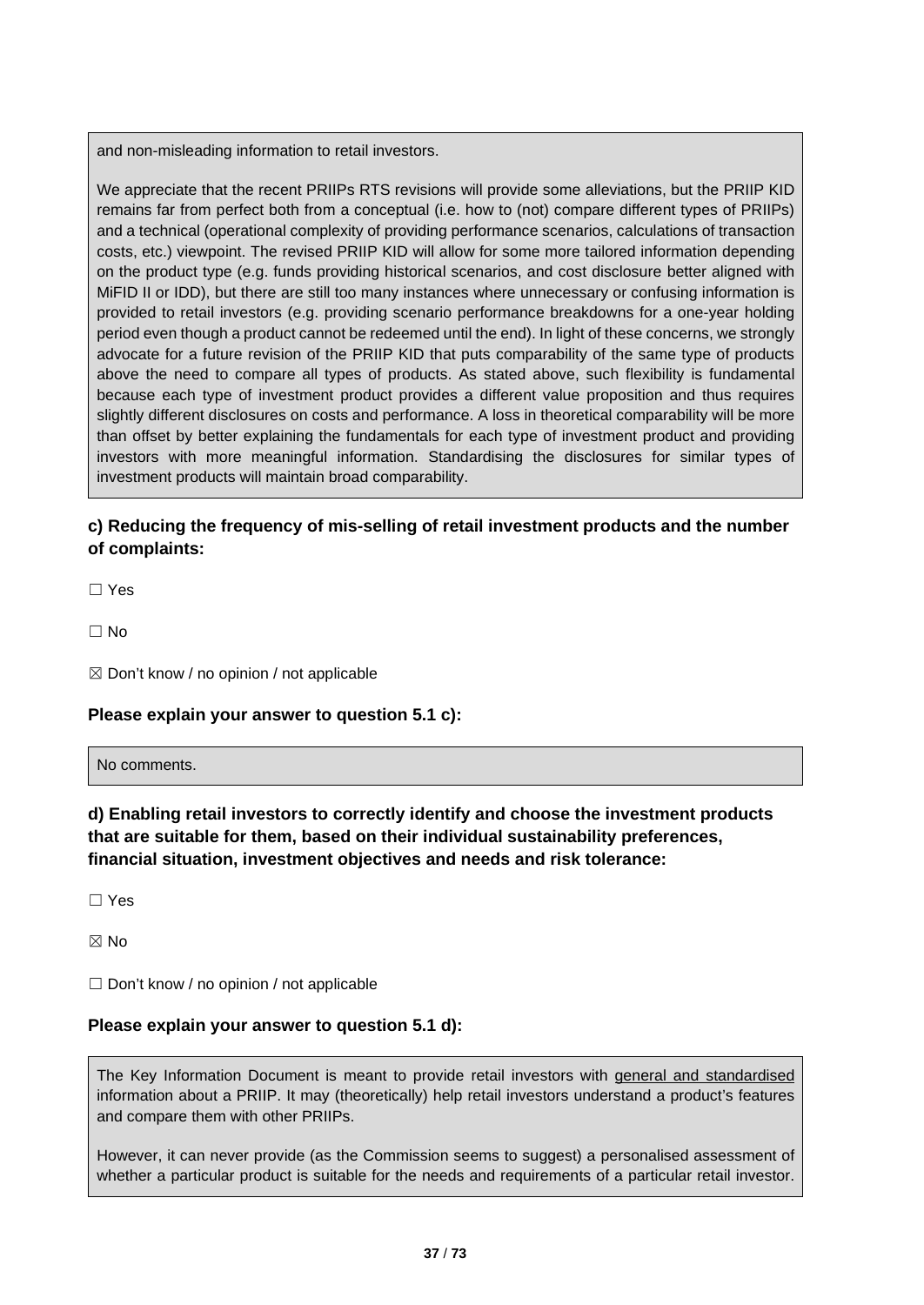As stated previously on a number of occasions, disclosure elements (like the PRIIP KID) alone cannot replace personalised, high-quality advice.

# **Question 5.2 Are retail investors easily able to find and access PRIIPs KIDs and PEPP KIDs?**

☒ Yes

☐ No

□ Don't know / no opinion / not applicable

#### **Please explain your answer to question 5.2:**

While most UCITS and AIFs still currently provide the UCITS KIID to retail investors, we see that the rules regarding provision and access are similar to the PRIIP KIDs and PEPP KIDs. Thus, outside the remit of investment advice (which requires those documents to be provided on an ex-ante basis), we believe that the current rules are sufficient.

This being said, we see room for improvement regarding the provision of the PRIIP KID concerning successive transactions. In essence, successive transactions such as savings plans should avoid that a new PRIIP KID is being sent to the retail investors in case of minor revisions of the PRIIP KID, as it is questionable whether retail investors will engage with this pre-disclosure document on an ongoing basis after their initial investment decision. Please see our additional comments to Question 13 below.

# **Question 5.2.1 What could be done to improve the access to PRIIPs KIDs and PEPP KIDs?**

|                                                                                                                                | Yes | No. | Don't know     |
|--------------------------------------------------------------------------------------------------------------------------------|-----|-----|----------------|
|                                                                                                                                |     |     | No opinion     |
|                                                                                                                                |     |     | Not applicable |
| Requiring PRIIPs KIDs and PEPP KIDs to be<br>uploaded onto a searchable EU-wide database                                       |     | ⊠   | П              |
| Requiring PRIIPs KIDs and PEPP KIDs to be<br>uploaded onto a searchable national database                                      | П   | ⊠   | П              |
| Requiring PRIIPs KIDs and PEPP KIDs to be<br>made available in a dedicated section on<br>manufacturer and distributor websites | ⊠   | П   | П              |
| Other                                                                                                                          |     | П   | ⊠              |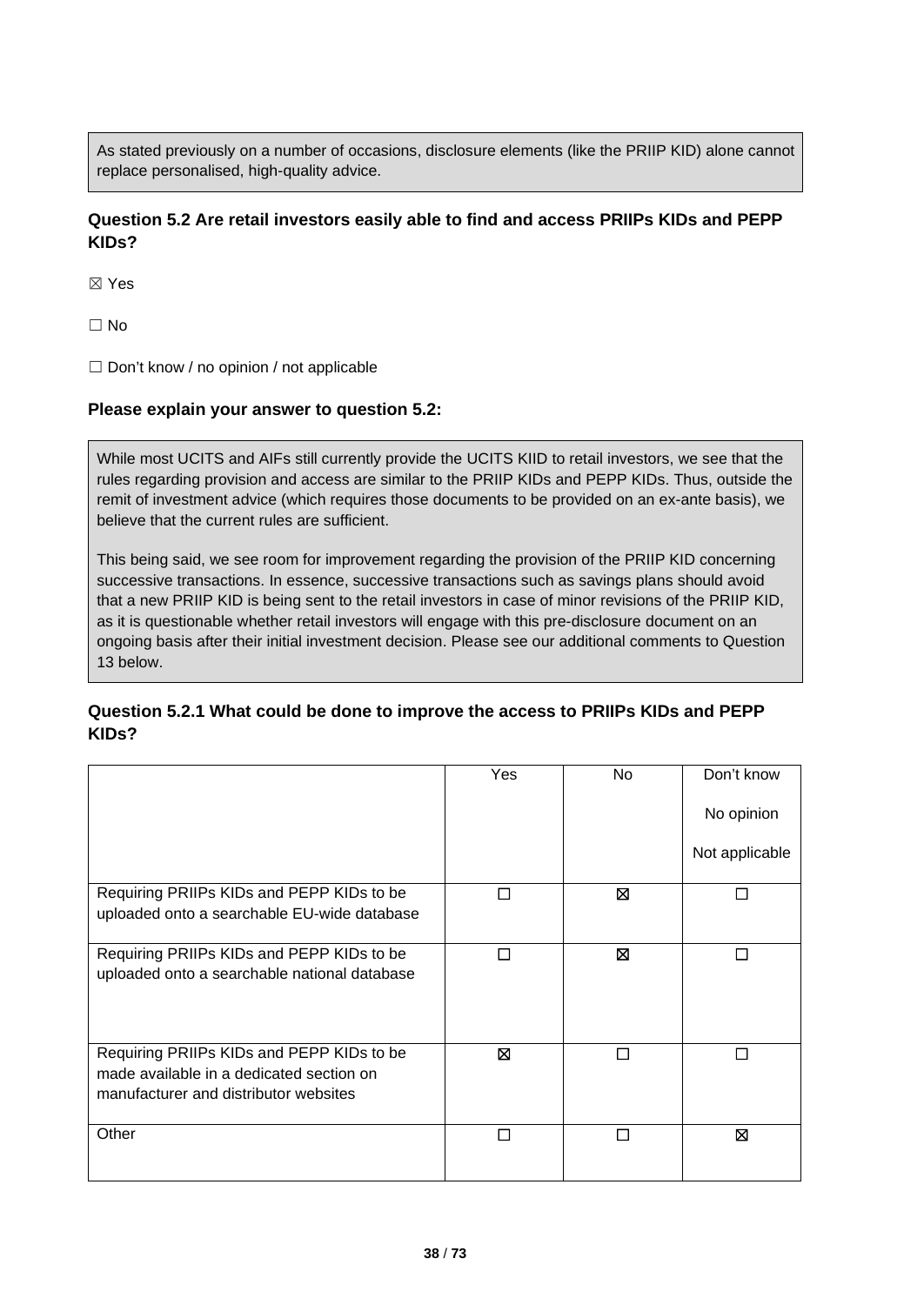### **Please explain your answer to question 5.2.1:**

PRIIP KIDs are available on the websites of manufacturers. Distributors must provide them to investors before they make an investment decision, no matter where they are stored. Investors should be clearly pointed to the disclosure documents and be required to read them before they decide to invest in a product.

While we are not against the idea of searchable databases, we wonder what wider purpose such databases would serve and what the concrete benefits would be for retail investors. This is, in particular, important to determine whether it would justify the up-front and operating costs of designing and running such infrastructure. As far as we understand, such a publicly searchable database would be of more benefit to third-party providers or NCAs. However, there is already a number of Member States with national databases requiring the upload of information.

# **The PRIIPs KID**

**Question 5.3 Should the PRIIPs KID be simplified, and if so, how (while still fulfilling its purpose of providing uniform rules on the content of a KID which shall be accurate, fair, clear, and not misleading)?**

☒ Yes

 $\Box$  No

□ Don't know / no opinion / not applicable

### **Please explain your answer to question 5.3:**

Yes, we believe that further simplifications are necessary (when compared to the revised PRIIP KID to be used after the end of the exemption period for funds using the UCITS KIID). As stated above, the easiest way to simplify the PRIIP KID is to keep the overarching structure of the PRIIP KID (with its existing sections) but allow for more tailored information regarding the specific product type. For example, the UCITS KIID only needed two A4 pages instead of the three used by the PRIIP KID. However, please see our detailed response to Question 4.10 regarding maximum length.

In terms of disclosures, there must be an alignment between the overarching MiFID and IDD frameworks and the disclosures in the PRIIP KID. Instead of the latter developing its own disclosures and calculation methodologies, existing disclosure information (such as cost disclosures) should be copied and pasted into the PRIIP KID. Flexibility regarding product types will also allow the disclosure of other meaningful and relevant information (such as past performance with no performance scenarios for open-ended investment funds).

As mentioned above, a digital PRIIP KID may also allow the use of individualised investment amounts to be displayed, potentially reducing the amount of duplicate (and sometimes contradictory) information retail investors currently receive. Also, digital disclosures would allow product manufacturers to layer information and ensure that retail investors are not overwhelmed by the disclosures, as will be the case for the PEPP KID.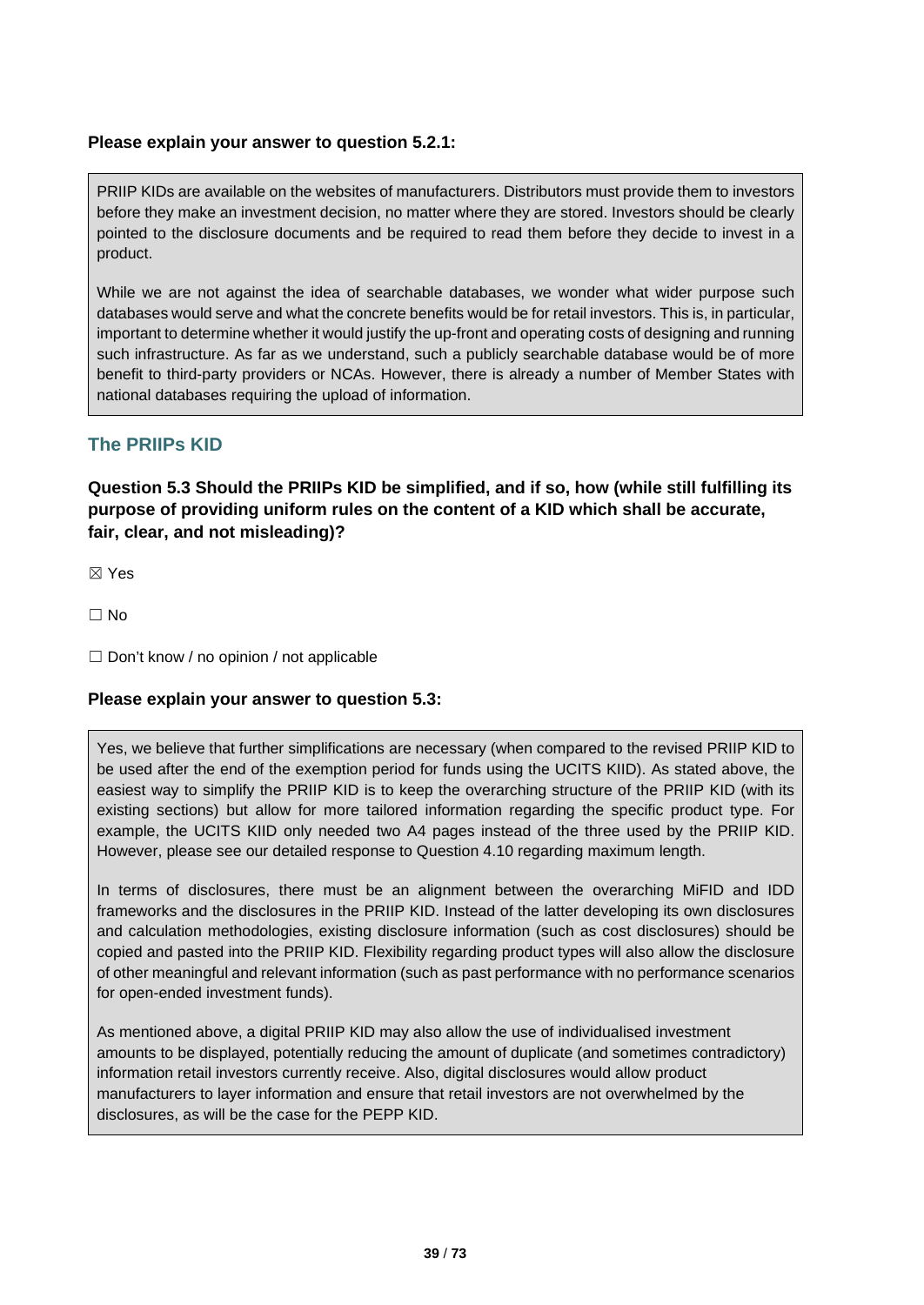# **Implementation and supervision of the PRIIPs Regulation**

# **Multiple Option Products**

For PRIIPs offering the retail investor a range of options for investments (Multiple Option Products) the PRIIPs Regulation currently provides the manufacturer with two different approaches for how to structure the KID:

- A separate KID can be prepared for each investment option (Article 10(a))
- A generic KID covering in general terms the types of investment options offered and separate information on each underlying investment option (Article 10(b))

According to feedback, both of these options present drawbacks, including challenges for retail investors to compare multiple option products with each other, in particular regarding costs.

An alternative approach would therefore be to require the provision of only one information document for the whole Multiple-Option Product, depending on the underlying investment options that the retail investors would prefer.

# **Question 5.9 Should distributors and/or manufacturers of Multiple Option Products be required to provide retail investors with a single, tailor-made, KID, reflecting the preferred underlying portfolio of each investor? What should happen in the case of expost switching of the underlying investment options?**

☐ Yes

☒ No

☐ Don't know / no opinion / not applicable

#### **Please explain your answer to question 5.9:**

No. Although fund manufacturers do not produce MOP KIDs themselves, a tailor-made PRIIP KID for insurance companies does not make sense. We fear that such a scenario could oblige insurance companies to manipulate the data provided by the fund manufacturer, which would as a result increase the risk and responsibility of the MOP manufacturer. We think that the current process of exchanging information between fund manufacturers and insurers is well established and should not be changed. By keeping the MOP as general as today, any issue related to the ex-post switching of the underlying investment option in case of tailor-made MOPs is also avoided.

### **Scope**

The scope of the PRIIPs Regulation currently excludes certain pension products, despite qualifying under the definition of packaged retail investment products. These include pension products which, under national law, are recognised as having the primary purpose of providing the investor with an income in retirement and which entitle the investor to certain benefits. These also include individual pension products for which a financial contribution from the employer is required by national law and where the employer or the employee has no choice as to the pension product or provider.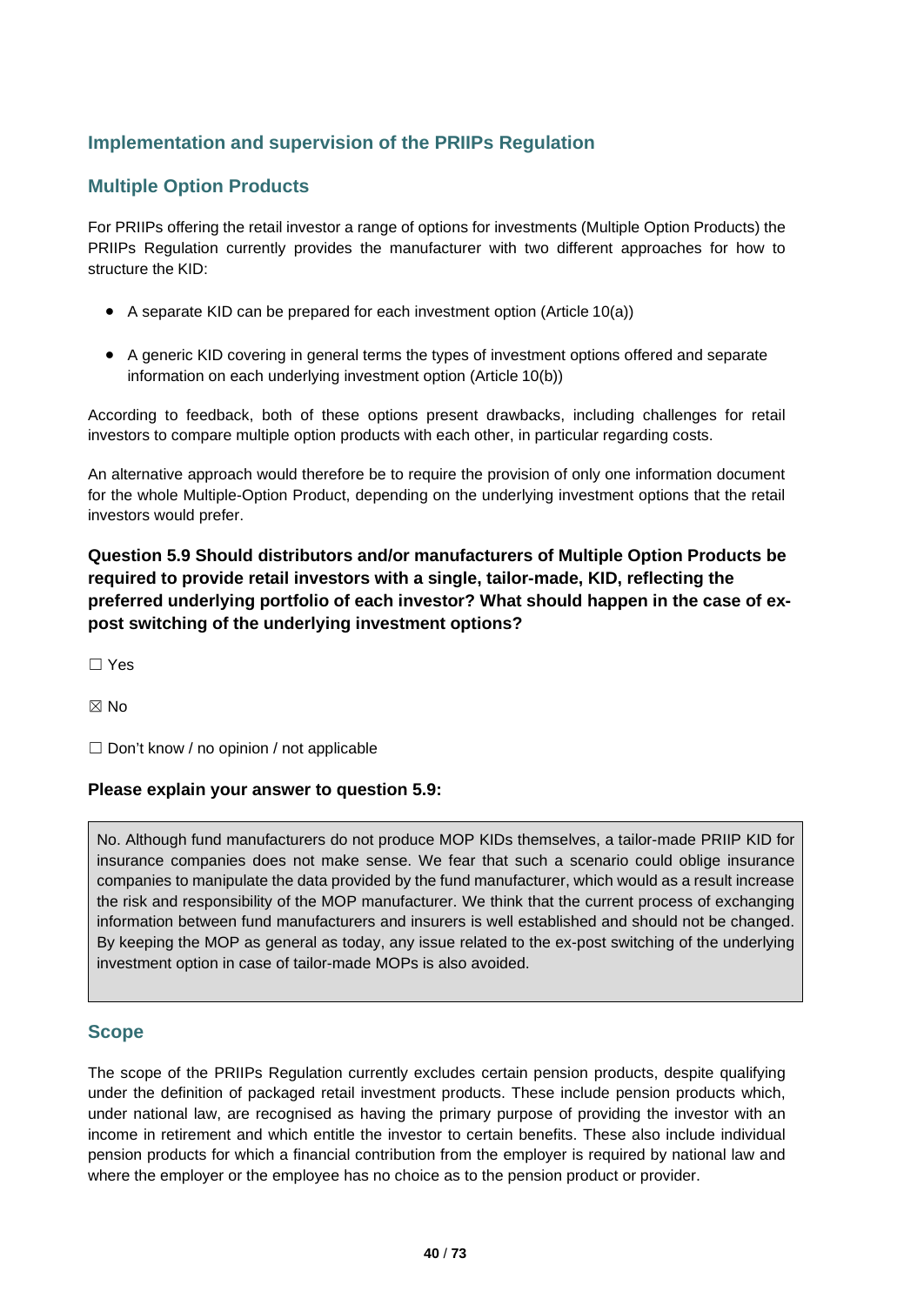**Question 5.10 Should the scope of the PRIIPs Regulation include the following products? If so, why?**

**a) Pension products which, under national law, are recognised as having the primary purpose of providing the investor with an income in retirement and which entitle the investor to certain benefits:**

☐ Yes

 $\Box$  No

☒ Don't know / no opinion / not applicable

**b) Individual pension products for which a financial contribution from the employer is required by national law and where the employer or the employee has no choice as to the pension product or provider:**

☐ Yes

 $\Box$  No

 $\boxtimes$  Don't know / no opinion / not applicable

The ability to access past versions of PRIIPS KIDs from a manufacturer is useful in showing how its product portfolio has evolved (e.g. evolution of risk indicators, costs, investment strategies, performance scenarios, etc.) that cannot be understood from simply looking at the latest versions of PRIIPS disclosure documents of currently marketed products.

# **Question 5.11 Should retail investors be granted access to past versions of PRIIPs KIDs?**

☐ Yes

☒ No

□ Don't know / no opinion / not applicable

# **Please explain your answer to question 5.11:**

The PRIIP KID is meant as a pre-disclosure document before an investment decision takes place. On the contrary, we believe that there could be certain downsides to providing retail investors with access to past versions of PRIIP KIDs, in particular since the information disclosed may be different to the time of purchase. In any case, PRIIP KIDs should not contain any ex-post information as this would unnecessarily confuse retail investors (i.e. ex-post disclosures should be part of separate client communications as is currently required by MiFID II). Of less importance to retail investors, but significant for producers of the PRIIP KIDs, such as fund managers, providing past versions would require substantial and costly changes to the underlying operating systems.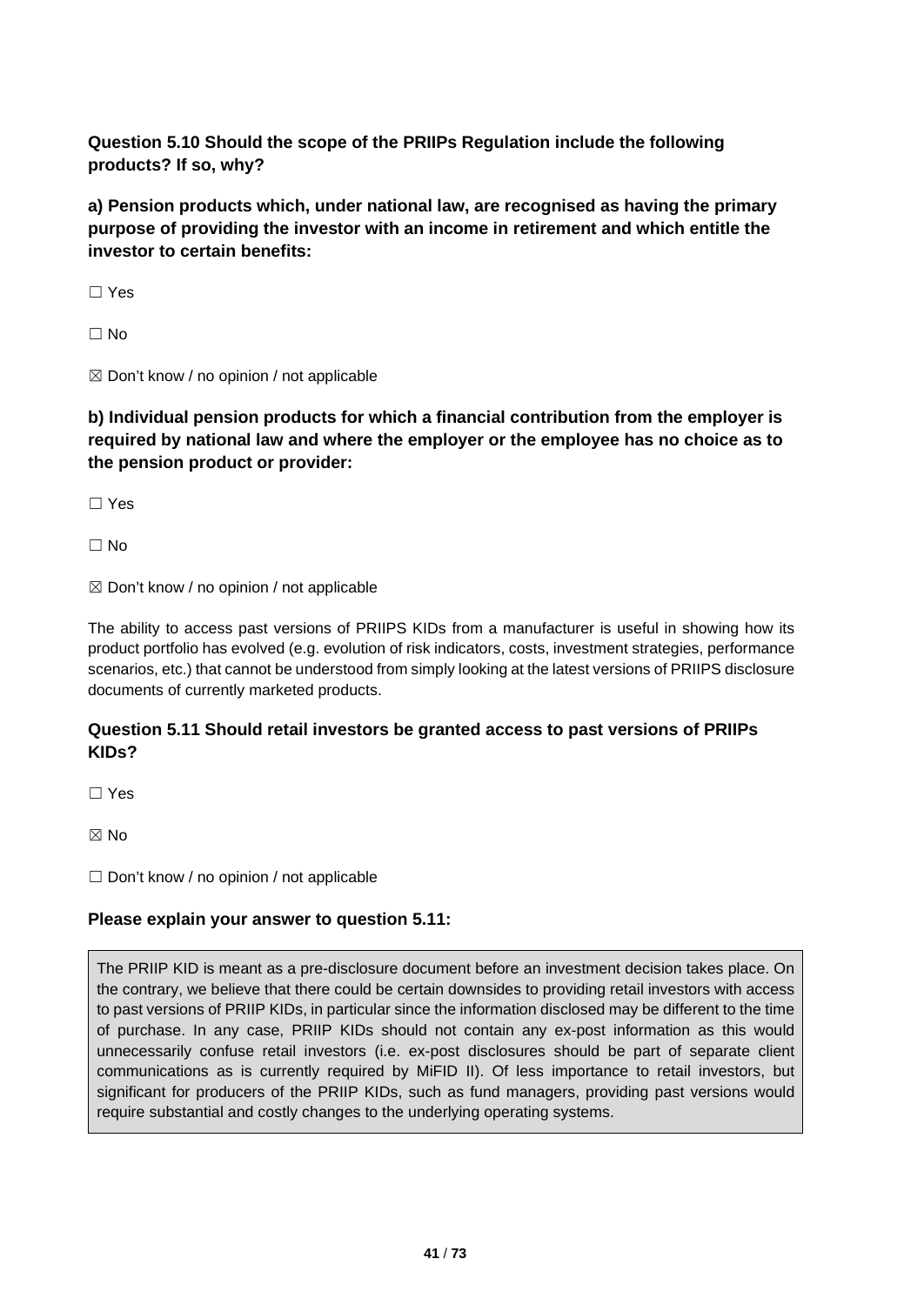**Question 5.12 The PRIIPs KIDs should be reviewed at least every 12 months and if the review concludes that there is a significant change, also updated.** 

# **Question 5.12.1 Should the review and update occur more regularly?**

☐ Yes

☒ No

☐ Don't know / no opinion / not applicable

## **Question 5.12.2 Should this depend on the characteristics of the PRIIPs?**

☐ Yes

☒ No

☐ Don't know / no opinion / not applicable

## **Question 5.12.3 What should trigger the update of PRIIP KIDs?**

We believe that the current rules around updates to the PRIIP KID are working well and do not need further revisions. We do not believe that updates should depend on the characteristics of the PRIIPs. In any case, the current PRIIP KID rules already require monthly recalculations to ensure that the 5% threshold for the moderate performance scenario is not breached and an update at least once a year. We have some more technical suggestions on how the updating methodology can be improved, but these technical suggestions should be addressed outside of this consultation. We, therefore, generally consider the current rules appropriate to ensure that the PRIIP KID is sufficiently up-to-date.

### **Please explain your answer to question 5.12:**

We think the annual update and updates in case of material changes are appropriate. If there is no need for an updated KID within the year, there should also be no need to spend more time and costs for updates.

# **6. SUITABILITY AND APPROPRIATENESS ASSESSMENT**

Under current EU rules, an investment firm providing advice or portfolio management to a retail investor must collect information about the client and make an assessment that a given investment product is suitable for them before it can recommend a product to a client or invest in it on the client's behalf. Similar rules exist for the sale of insurance- based investment products and of Pan-European Pension Products. The objective of these rules is to protect retail investors and ensure that they are not advised to buy products that may not be suitable for them. The suitability assessment process may however sometimes be perceived as lengthy and ineffective.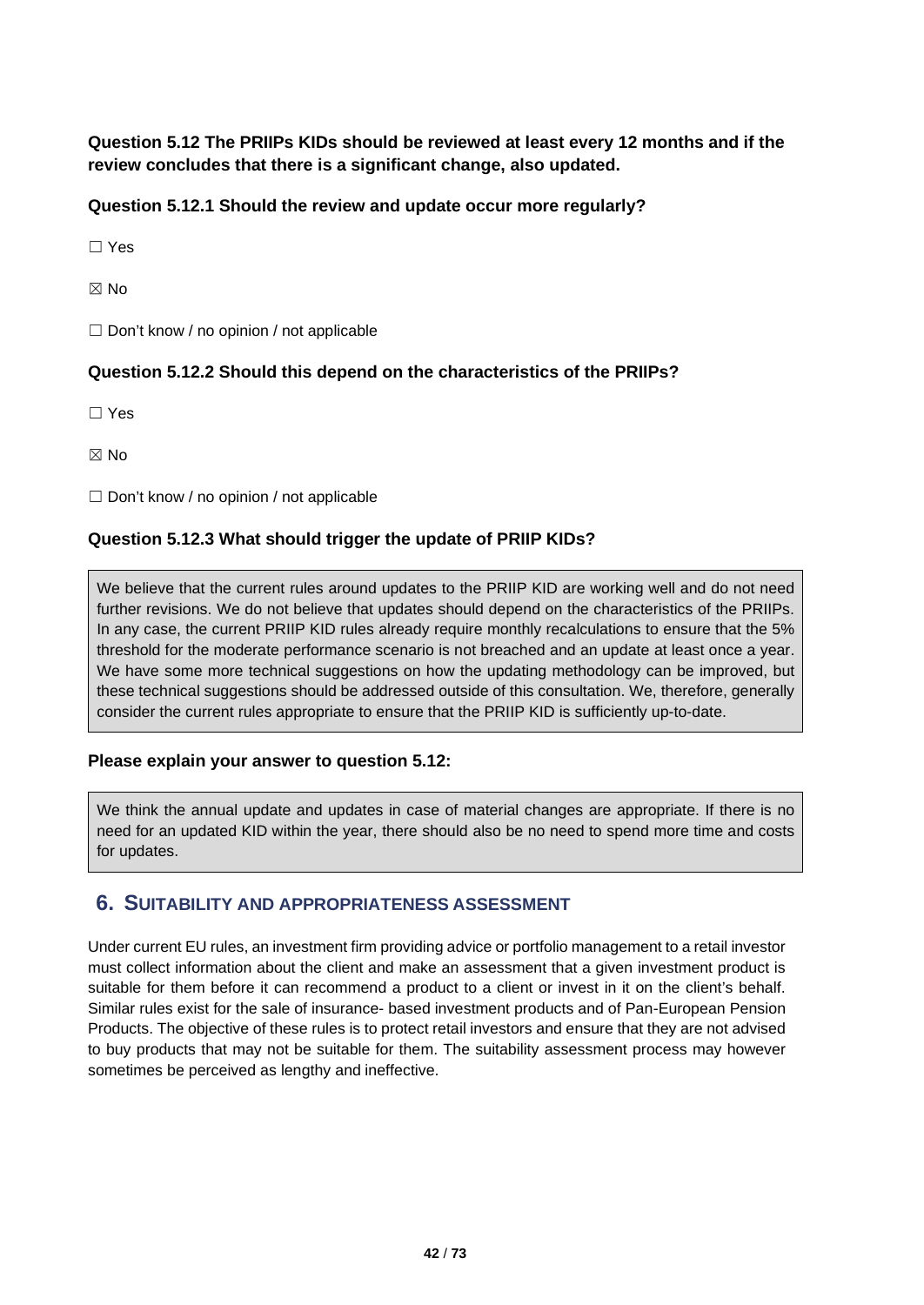**Question 6.1 To what extent do you agree that the suitability assessment conducted by an investment firm or by a seller of insurance-based investment products serves retail investor needs and is effective in ensuring that they are not offered unsuitable products?**

- □ Strongly disagree
- ☐ Disagree
- □ Neutral
- ☒ Agree
- □ Strongly agree
- $\Box$  Don't know / no opinion / not applicable

#### **Please explain your answer to question 6.1:**

In essence, we believe that the current suitability assessment is an appropriate tool for ensuring that investment firms provide investors with suitable investment products. This suitability assessment is essential for retail investors as part of financial advice. Any future framework must ensure that retail investors have easy and affordable access to financial advice to ensure their participation in the EU capital markets.

Please also see our response to Q 6.2 for further details.

### **Question 6.2 Can you identify any problems with the suitability assessment?**

☒ Yes

 $\Box$  No

 $\Box$  Don't know / no opinion / not applicable

### **Please explain your answer to question 6.2:**

We strongly support the current suitability assessment which ensures that retail investors are provided with access to suitable products in line with their personal situation.

This being said, improvement can be envisaged. We see an issue with the current length of the assessment, as too long assessments can dissuade retail investors from investing. Thus, the right balance between investor engagement and appropriate investor protection must be found. This is even more important in light of impending changes to the suitability assessment, which will incorporate sustainability preferences from late 2022, making the assessment even longer.

A potential solution could be to consider a simplified assessment of non-complex products that can be generally regarded as suitable for the mass retail market, such as non-structured UCITS or other retail funds (in line with national product legislations). For example, non-structured UCITS (and AIFs following national retail schemes) could be considered generally as having no negative target market making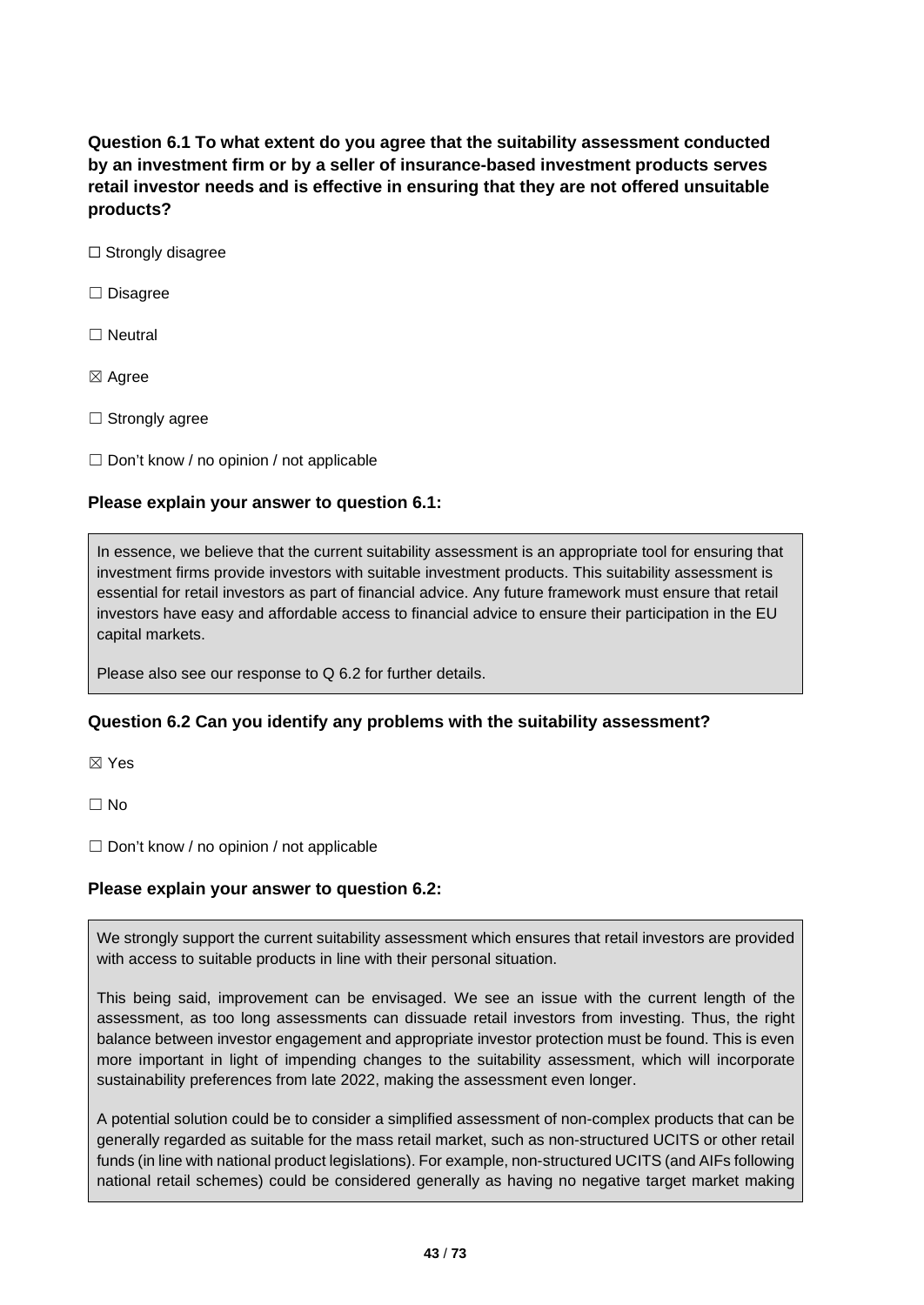them suitable for any retail investors wishing to invest.

Another potential remedy could be to make the suitability assessment more portable, allowing investment firms to build on existing investor data (with their explicit consent). Please see further remarks on this in our response to Section 3.

# **Question 6.3 Are the rules on suitability assessments sufficiently adapted to the increasing use of online platforms or brokers when they are providing advice?**

☒ Yes

 $\Box$  No

□ Don't know / no opinion / not applicable

#### **Please explain your answer to question 6.3:**

With regards to the suitability assessment, we believe that the rules should be technology agnostic to ensure the same level of investor protection. For example, no difference should be made whether investment advice is provided by a human adviser or through robo-advice.

Particularly in an online and digital platform context, we see an issue with the current length of the assessment. Too long assessments and lengthy KYC questionnaires can dissuade retail investors from investing. The right balance between investor engagement and appropriate investor protection must be found, particularly in an online context.

Where investment firms do not provide advice or portfolio management, they are still required to request information on the knowledge and experience of clients to assess whether the investment service or product is appropriate, and to issue a warning in case it is deemed inappropriate. Similar rules apply to sales of insurance-based investment products where in specific cases the customer has made use of a right provided under national law to opt out of a full suitability assessment.

# **Question 6.4 To what extent do you agree that the appropriateness test serves retail investor needs and is effective in ensuring that they do not purchase products they are not able to understand or that are too risky for their client profile?**

- ☐ Strongly disagree
- ☐ Disagree
- ☐ Neutral
- ☒ Agree
- □ Strongly agree
- □ Don't know / no opinion / not applicable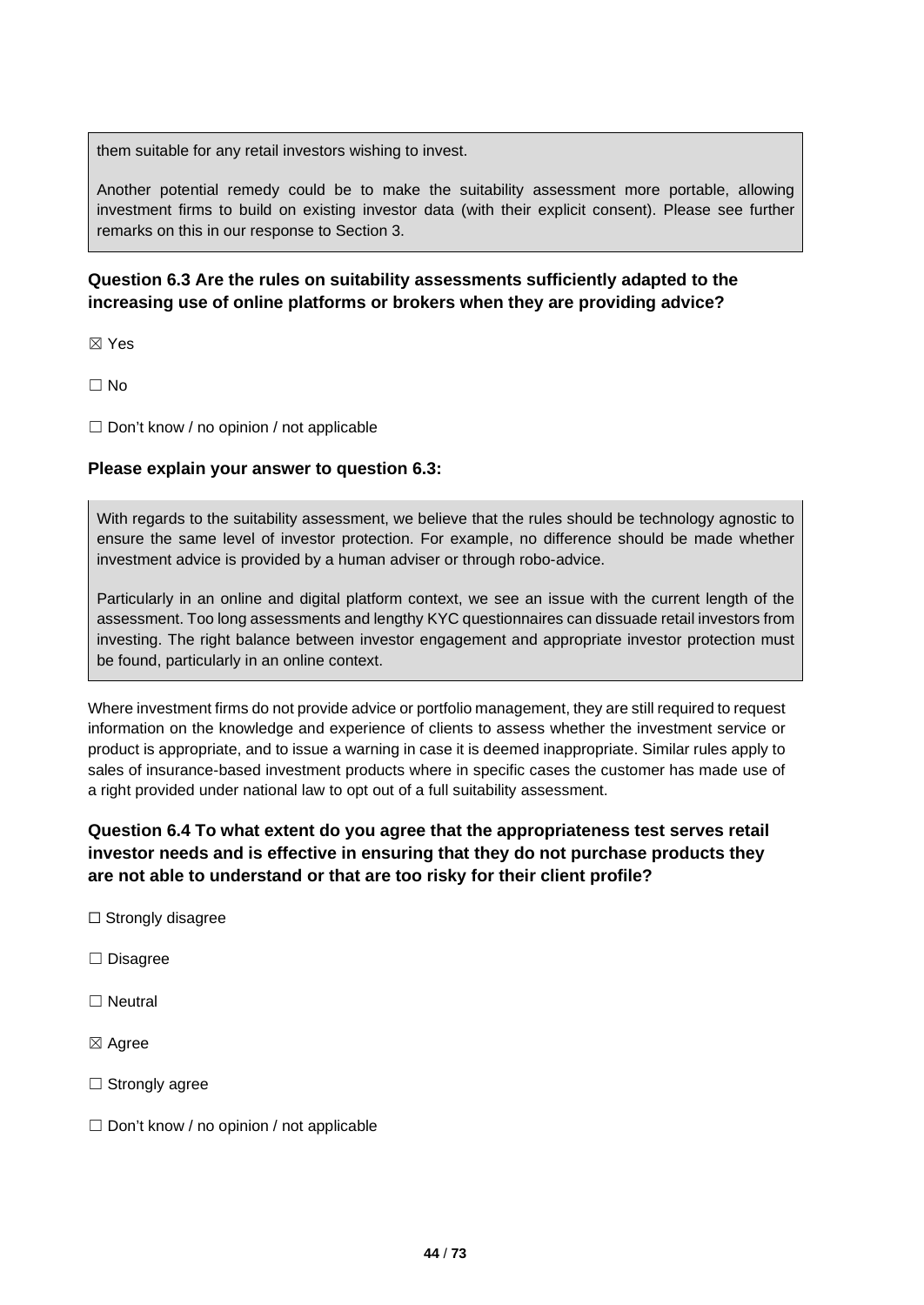### **Please explain your answer to question 6.4:**

The appropriateness assessment serves retail investor needs. However, in recent years, considerations around the assessment by investment firms have increased substantially (i.e. ESMA guidelines and additional requirements by NCAs). In any case, it should ensure that it does not become a 'mini' suitability test ensuring that retail investors have easy access to either simple or well-diversified investment products.

Finally, we advocate for the appropriateness test not to apply to retail AIFs, which - according to ESMA - should be considered as complex products. For a retail client, such distinction in treatment is not being well understood by investors, where the difference may only exist in regulatory classification.

# **Question 6.5 Can you identify any problems with the test and if so, how might they be addressed (e.g. is the appropriateness test adequate in view of the risk of investors purchasing products that may not be appropriate for them)?**

☐ Yes

☒ No

 $\Box$  Don't know / no opinion / not applicable

### **Please explain your answer to question 6.5:**

We do not see any problem with the appropriateness test in relation to the MiFID Level 1 Directive and its Level 2 measures.

However, in line with our response to Q 6.2, we disagree with ESMA's interpretation of these rules and consider that AIFs following national retail schemes should also be considered as non-complex, thus allowing retail investors easy access to these types of products. Several EU Member States have (in many cases, for a long time) permitted certain types of retail AIFs, which are subject to management and product rules akin to UCITS rules, to be marketed to retail investors in that Member State.

## **Question 6.6 Are the rules on appropriateness tests sufficiently adapted to the increasing use of online platforms or brokers?**

☒ Yes

☐ No

 $\Box$  Don't know / no opinion / not applicable

### **Please explain your answer to question 6.6:**

We consider the current rules are already technology-agnostic and any changes should ensure the same for future revisions.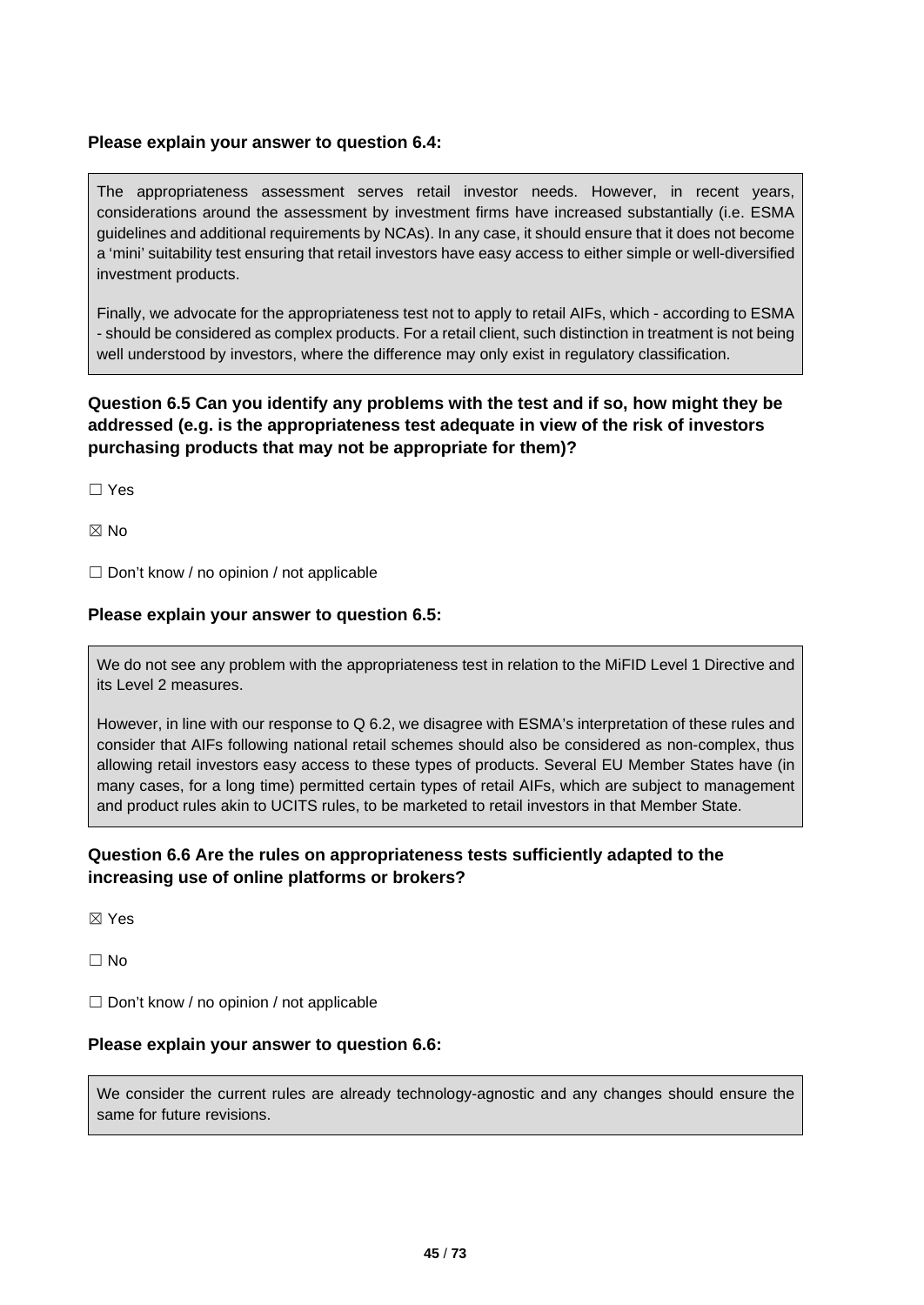# **Question 6.7 Do you consider that providing a warning about the fact that a product is inappropriate is sufficient protection for retail investors?**

☒ Yes

 $\Box$  No

 $\Box$  Don't know / no opinion / not applicable

### **Please explain your answer to question 6.7:**

Yes. In the current MiFID context and based on additional national rules (especially around executiononly), the current rules are working as intended, i.e. investors should be allowed access to investment products after sufficient warnings that these may not be appropriate for them. This being said and in line with our above comments, it must be kept in mind that the effectiveness of the warnings depends on their capacity to be clear, brief and not misleading.

In case of the execution of orders or transmission and reception of orders of certain non-complex products, at the initiative of the client, no appropriateness test is required. The investment firm must only inform the client that the appropriateness of the service or product has not been assessed and that he/she does not benefit from the protection of the relevant rules on conduct of business.

## **Question 6.8 Do you agree that no appropriateness test should be required in such situations?**

☒ Yes

 $\Box$  No

☐ Don't know / no opinion / not applicable

### **Please explain your answer to question 6.8:**

We believe that the current rules are sufficient and should not be changed.

MiFID already provides a 'white' list of certain non-complex products. For proper retail participation, these products must be easily accessible for retail investors. Thus, we believe it is not necessary to extend the appropriateness test to all products as it would make it harder for retail clients to invest in the EU capital markets with financial products already deemed as non-complex.

MiFID II requires that when investment firms manufacture financial instruments for sale to clients, they must make sure that:

- those instruments are designed to meet the needs of an identified target market of end clients
- the strategy for distribution of the financial instruments is compatible with the identified target market
- and they must take reasonable steps to ensure that the financial instrument is distributed to the identified target market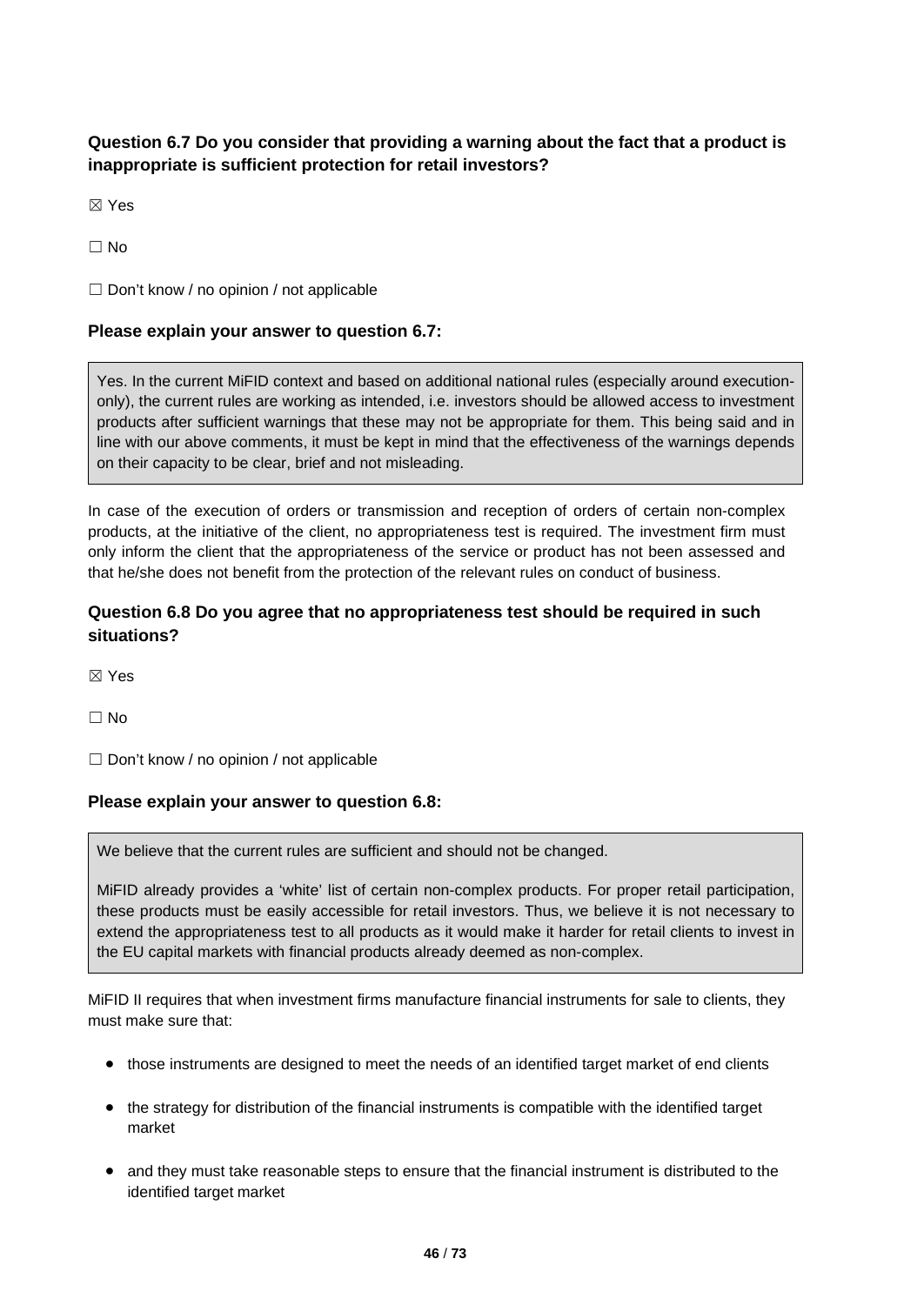The investment firms that offer or recommend such financial instruments (the distributors) must be able to understand them, assess their compatibility with the needs of their clients and take into account the identified target market of end clients.

# **Question 6.9 Does the target market determination process (at the level of both manufacturers and distributors) need to be improved or clarified?**

☒ Yes

 $\Box$  No

☐ Don't know / no opinion / not applicable

### **Please explain your answer to question 6.9:**

The fund industry has thoroughly implemented the target market process and provides detailed information in the form of the [FinDatEx European MiFID Template](https://findatex.eu/) (EMT) for distributors to be able to meet their target market requirements.

However, if the Commission intends to alleviate the current rules, it could be considered that certain financial products, such as non-complex financial instruments, do not generally have a negative target market and can, thus, be considered as suitable for all retail investors. No negative target market would also mean that distributors do not have to prepare a feedback template for product manufacturers.

Moreover, it should be kept in mind that the recent revisions to MiFID and IDD require sustainability preferences to be integrated into the product governance processes. While this legal change is still ongoing (coming into force around Q3 2022), we would not consider additional changes helpful in this transitional period.

# **Demands and needs test (Specific to the Insurance Distribution Directive (IDD))**

Before selling an insurance product or insurance-based investment product, insurance distributors are obliged to have a dialogue with their customers to determine their demands and needs so that they are able to propose products offering adequate characteristics and coverage for the specific situation of the customer. Any products proposed must be consistent with the customer's demands and needs. In the case of insurance-based investment products, this requirement comes in addition to the suitability assessment.

**Question 6.10 To what extent do you agree that, in its current form, the demands and needs test is effective in avoiding mis-selling of insurance products and in ensuring that products distributed correspond to the individual situation of the customer?**

□ Strongly disagree

☐ Disagree

□ Neutral

☐ Agree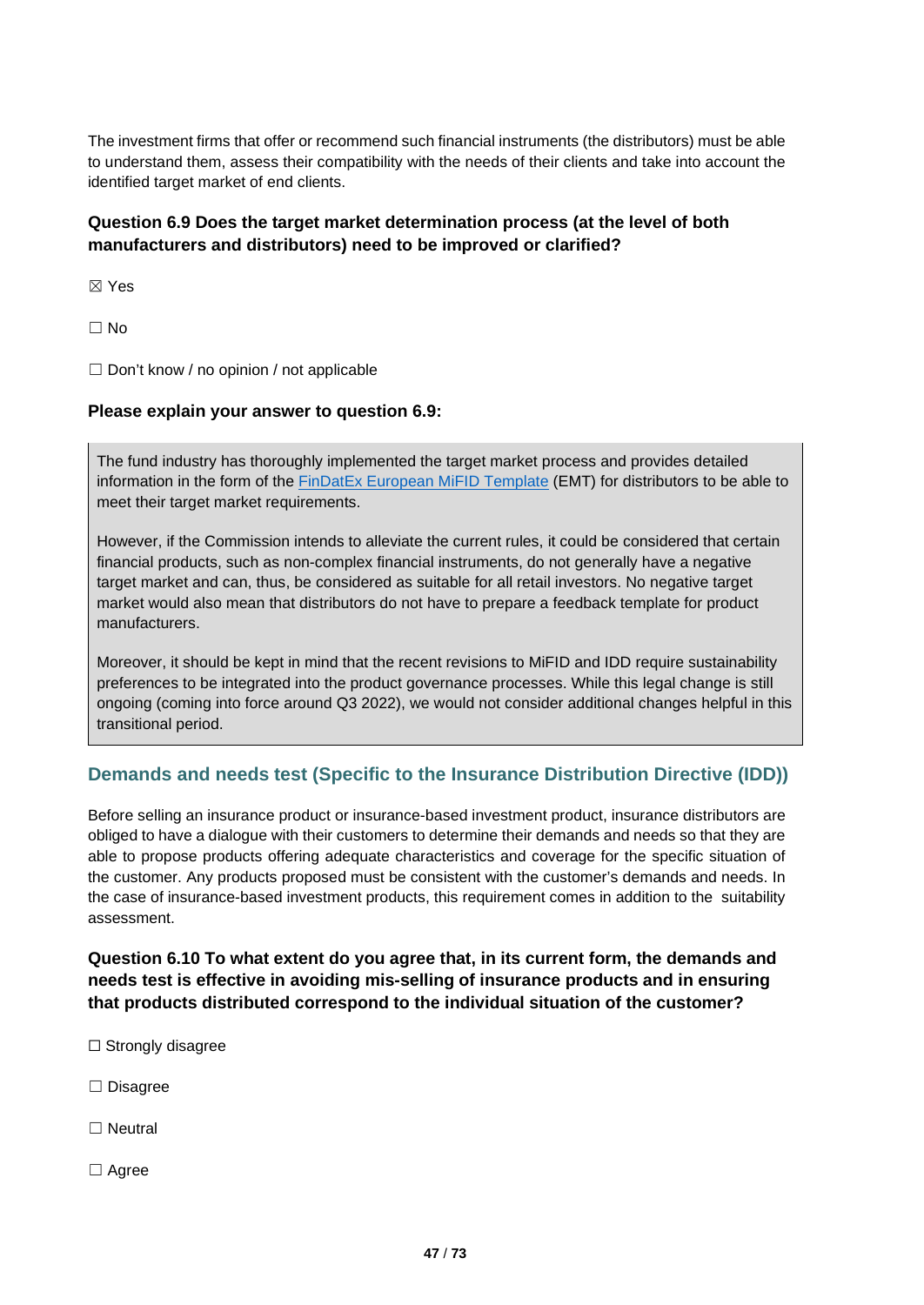$\Box$  Strongly agree

 $\boxtimes$  Don't know / no opinion / not applicable

### **Please explain your answer to question 6.10:**

| No comments. |  |  |  |
|--------------|--|--|--|
|--------------|--|--|--|

**Question 6.11 Can you identify any problems with the demands and needs test, in particular its application in combination with the suitability assessment in the case of insurance-based investment products? If so, how might they be addressed?**

☐ Yes

 $\Box$  No

 $\boxtimes$  Don't know / no opinion / not applicable

The IDD does not contain detailed rules on the demands and needs test and leaves it to Member States to decide on the details of how the test is applied in practice. This results in differences between Member States.

# **Question 6.12 Are more detailed rules needed in EU law regarding the demands and needs test to make sure that it is applied in the same manner throughout the internal market?**

☐ Yes

☐ No

☒ Don't know / no opinion / not applicable

## **Please explain your answer to question 6.12:**

No comments.

# **Question 6.13.1 Is the demands and needs test sufficiently adapted to the online distribution of insurance products?**

☐ Yes

 $\Box$  No

☒ Don't know / no opinion / not applicable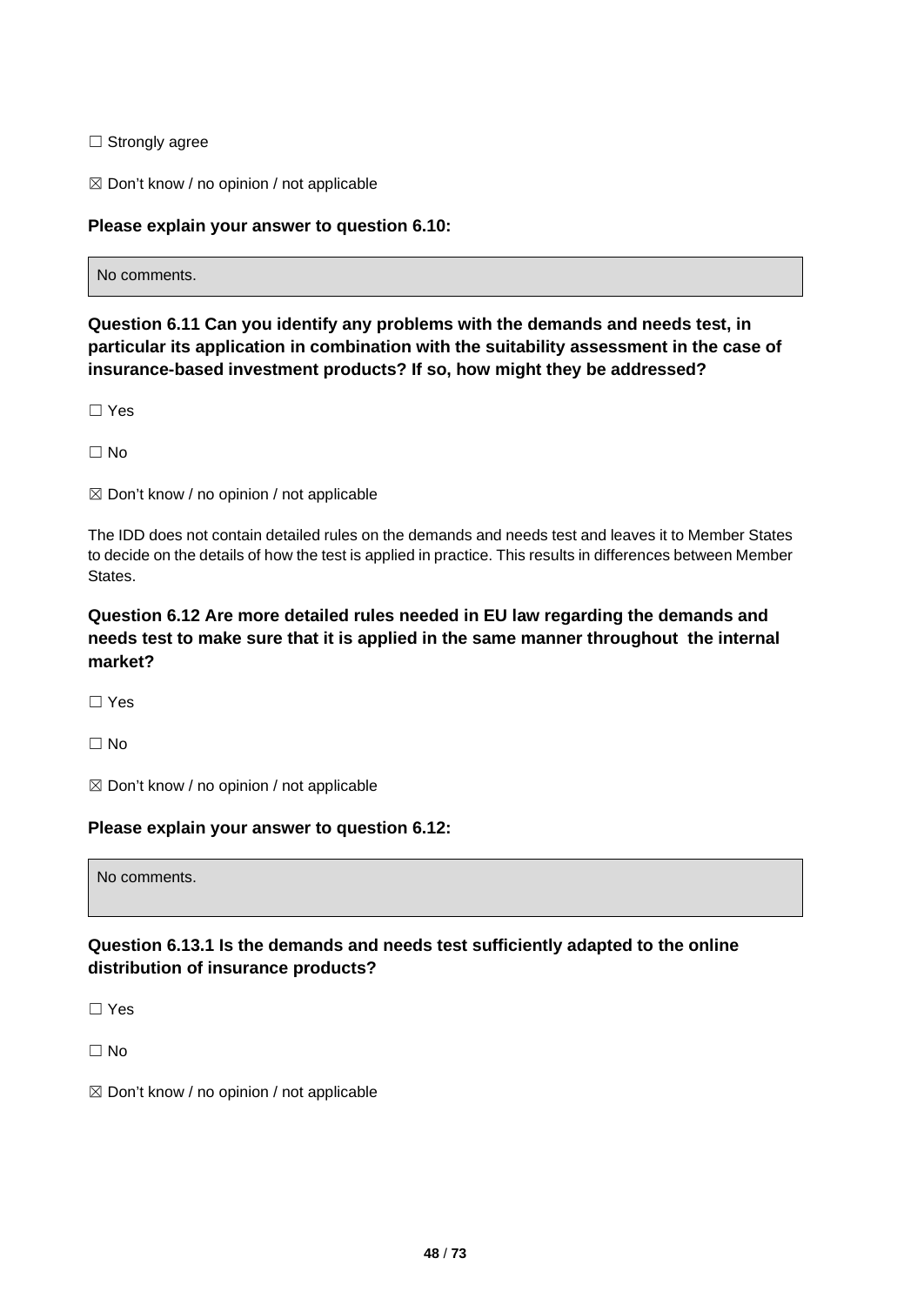**Question 6.13.2 Are procedural improvements or additional rules or guidance needed to ensure the correct and efficient application of the test in cases of online distribution?**

☐ Yes

 $\Box$  No

 $\boxtimes$  Don't know / no opinion / not applicable

### **Please explain your answer to question 6.13:**

No comments.

# **7. REVIEWING THE FRAMEWORK FOR INVESTOR CATEGORISATION**

As announced under Action 8 of the [capital markets union action plan,](https://ec.europa.eu/info/business-economy-euro/growth-and-investment/capital-markets-union/capital-markets-union-2020-action-plan_en) the Commission intends to assess the appropriateness of the existing investor categorisation framework and, if appropriate, adopt a legislative proposal aimed at reducing the administrative burden and information requirements for a subset of retail investors. This will involve the review of the existing investor categorisation (namely the criteria required to qualify as a professional investor) or the introduction of a new category of qualified investor in [MiFID](https://eur-lex.europa.eu/legal-content/EN/TXT/?uri=CELEX%3A32014L0065) II.

Currently, under MiFID II, retail investors are defined as those that do not qualify to be professional investors. Where investors choose to opt into the professional category, the intermediary must warn the investor of the level of protection they will cease to have and the investor must comply with at least two of the three following criteria:

- the client has carried out transactions, in significant size, on the relevant market for the financial instrument or for similar instruments with an average frequency of at least 10 transactions per quarter over the previous four quarters
- the size of the client's financial instrument portfolio composed of cash deposits and financial instruments must be larger than €500,000
- the client currently holds or has held for at least one year a professional position in the financial sector which requires knowledge of the envisaged financial transactions or services

Retail investors are currently subject to a number of additional investment protection measures, such as prohibition to acquire certain products as well as additional disclosure information. Some stakeholders have argued that for certain investors that currently fall under the retail investor category, these protections are not necessary. The creation of a new client category or the modification of the existing requirements for professional clients on request could thus give a subset of investors a broader and more comprehensive access to the capital markets and would bring additional sources of funding to the EU economy.

A well-developed set-up could allow the preservation of the necessary investor protection while improving the engagement in the capital markets.

The 2020 [consultation](https://ec.europa.eu/info/law/better-regulation/have-your-say/initiatives/12167-Review-of-the-regulatory-framework-for-investment-firms-and-market-operators-MiFID-2-1-/public-consultation) on MiFID already addressed the Question of a possible new category of semi professional investor, and the following questions follow-up on the main findings.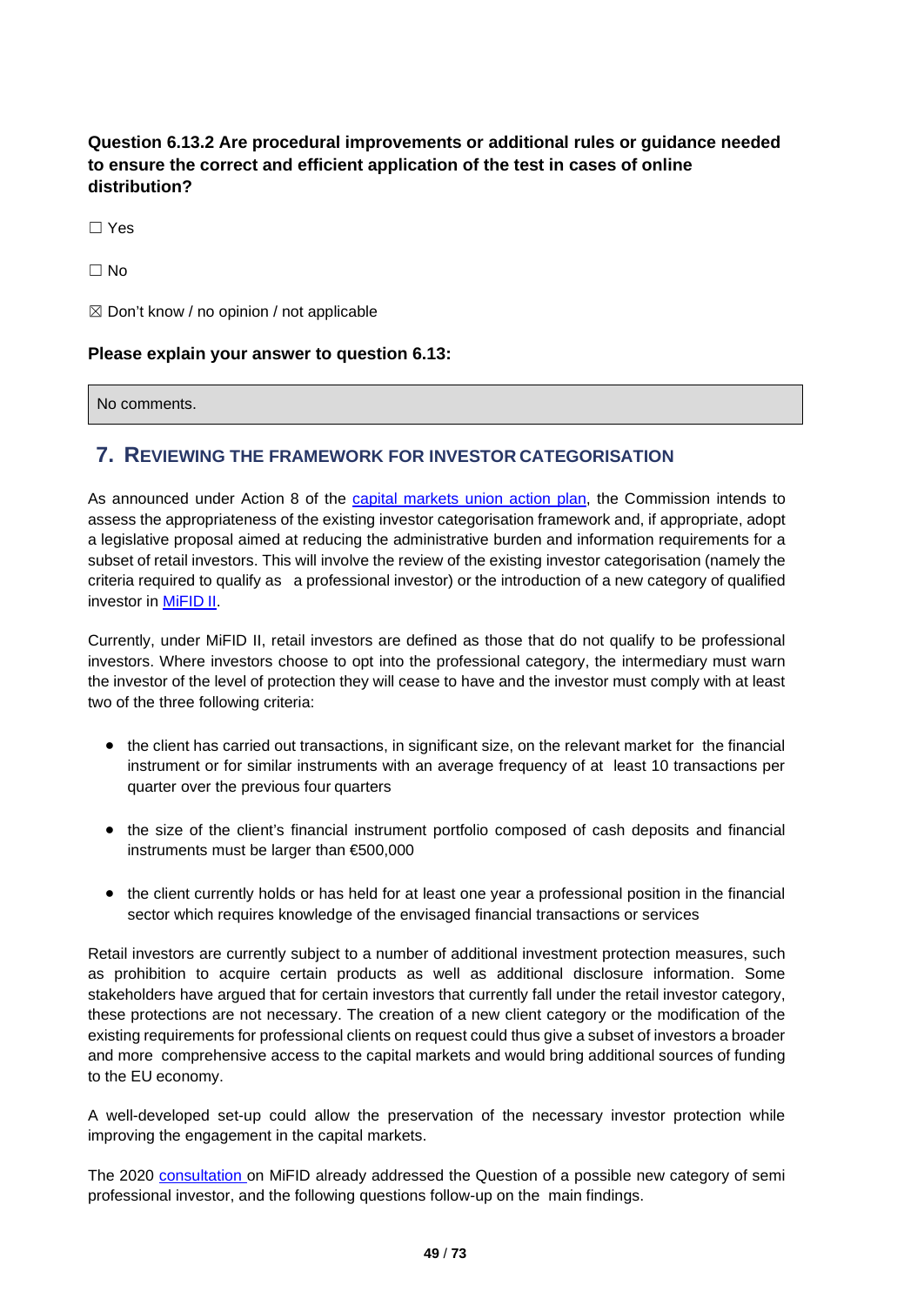# **Question 7.1 What would you consider the most appropriate approach for ensuring more appropriate client categorisation?**

|                                                                                                                                                         | <b>Yes</b>  | <b>No</b> | Don't know<br>No opinion<br><b>Not</b><br>applicable |
|---------------------------------------------------------------------------------------------------------------------------------------------------------|-------------|-----------|------------------------------------------------------|
| Introduction of an additional client category<br>(semi-professional) of investors.                                                                      |             | ⊠         |                                                      |
| Adjusting the definition of professional investors<br>on request                                                                                        | $\boxtimes$ |           |                                                      |
| No changes to client categorisation (other<br>measures, i.e. increase product access and<br>lower information requirements for all retail<br>investors) |             | ⊠         |                                                      |

## **Please explain your answer to question 7.1:**

We are acutely aware of important gradients among the existing 'retail investor' category in MiFID that are not yet properly reflected in the existing framework. For this very reason, some EU Member States (such as Germany) have already created a category of 'semi-professional clients' in their national legislations which also prompted the Commission to raise similar questions in its 2020 consultation.

While we agree with the underlying notion and intention to provide more targeted investor protection rules for 'sophisticated' retail investors, we do not believe that the creation of a new 'semiprofessional' client category is the right way forward. The creation of a fourth client category would create a large number of changes to the entire MiFID framework and lead to very high follow-up implementation costs for the financial industry.

We are convinced that the same objectives can be better achieved by (1) calibrating the preconditions to allow these types of 'sophisticated' retail clients to opt-op under certain conditions and (2) providing a more flexible regime for professional investors.

# **Question 7.2 How might the following criteria be amended for professional investors upon request?**

**a) "the client has carried out transactions, in significant size, on the relevant market at an average frequency of 10 per quarter over the previous four quarters"**

### ☐ No Change

 $\Box$  30 transactions on financial instruments over the last 12 months, on the relevant market

 $\boxtimes$  10 transactions on financial instruments over the last 12 months, on the relevant market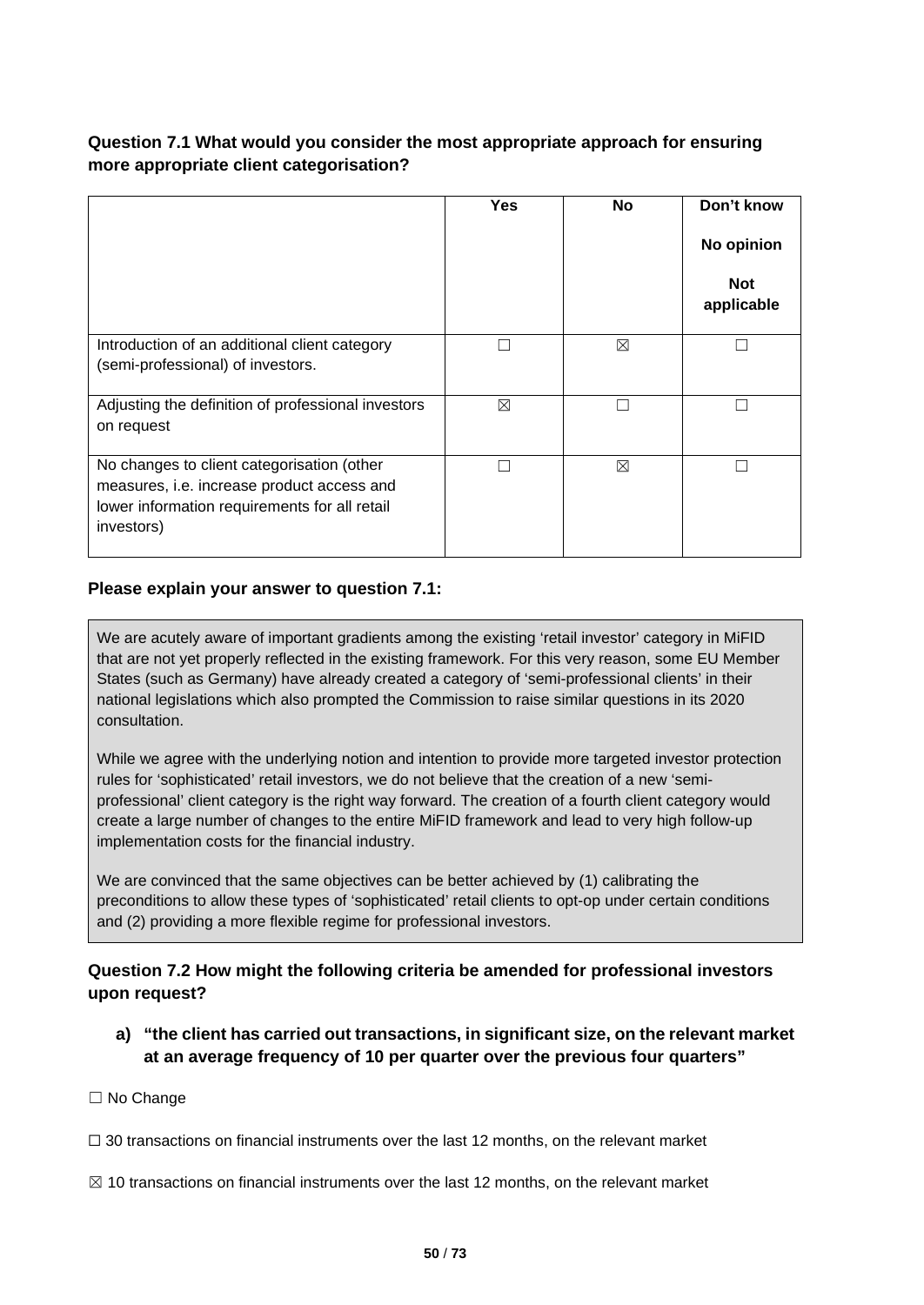- □ Other criteria to measure a client's experience
- ☐ Don't know / no opinion / not applicable

### **Please explain your answer to question 7.2 a):**

We agree that the number of transactions should be reduced to 10 transactions per year. However, as indicated above, one may also need to consider what type of transactions took place and whether this involved a liquid or illiquid instrument. For the former, one must consider that if a retail client manages their own portfolio, it will be easier to reach this number of transactions. However, this may not be the case if the same investment is achieved by investing in a (well-diversified) fund. This should, therefore, also be considered in a future threshold.

# **b) "the size of the client's financial instrument portfolio, defined as including cash deposits and financial instruments exceeds EUR 500,000"**

- ☐ No change
- ☒ Exceeds Euro 250,000
- ☐ Exceeds Euro 100,000
- ☐ Exceeds Euro 100,000 and a minimum annual income of EUR 100,000
- □ Other criteria to measure a client's capacity to bear loss
- ☐ Don't know / no opinion / not applicable

### **Please explain your answer to question 7.2 b):**

We agree that the size of the client's financial instrument portfolio should be reduced to EUR 250,000.

It should be considered to expand the current definition of a "client's financial instrument portfolio" to also encompass all types of investment and holdings, including life insurance products.

# **c) "the client works or has worked in the financial sector for at least one year in a professional position, which requires knowledge of the transactions or services envisaged"**

☐ No change

 $\boxtimes$  Extend definition to include relevant experience beyond the financial sector (e.g. in a finance department of a company).

☐ Adjust the reference to the term 'transactions' in the criteria to instead refer to 'financial instruments'

 $\Box$  Other criteria to measure a client's financial knowledge

☐ Don't know / no opinion / not applicable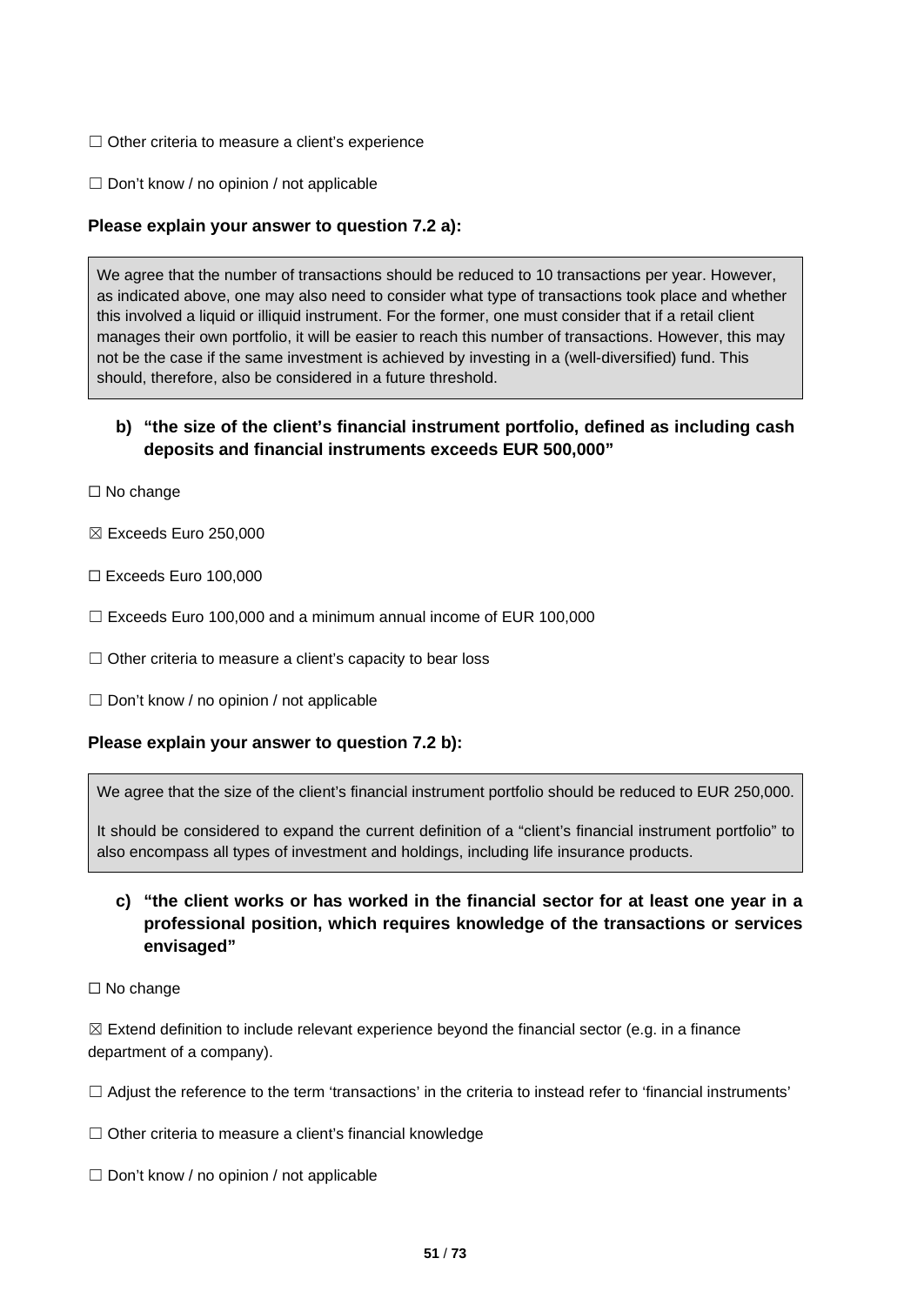### **Please explain your answer to question 7.2 c):**

We agree with the Commission that further clarifications on a client's knowledge and experience would be helpful. While the above suggestions are helpful, we would also refer to (1) a master-level diploma (or higher) in economics or finance, (2) having worked in a professional position for at least one year that assume the financial knowledge of the relevant transactions or (3) having managed a portfolio of more than EUR 500,000 over the last five years.

# **d) Clients need to qualify for 2 out of the existing 3 criteria to qualify as professional investors. Should there be an additional fourth criterion, and if so, which one?**

□ No change

 $\boxtimes$  Relevant certified education or training that allows to understand financial instruments, markets and their related risks.

 $\boxtimes$  An academic degree in the area of finance/business/economics.

 $\Box$  Experience as an executive or board member of a company of a significant size.

 $\Box$  Experience as a business angel (i.e. evidenced by membership of a business angel association).

 $\boxtimes$  Other criteria to assess a client's ability to make informed investment decisions

☐ Don't know / no opinion / not applicable

# **Please specify to what other criteria to assess a client's ability to make informed investment decisions you refer in your answer to question 7.2 a)**

#### *5000 character(s) maximum*

Another possible criterion could be a sufficiently large transaction, i.e. EUR 100,000 and above.

### **Please explain your answer to question 7.2 d):**

We agree that the current number of criteria should be increased from three to four. Two (or more) would have to be met before a retail client could be considered eligible to opt-up to professional status. While not possible above, we would argue that the additional criterion should either be "relevant certified education or training" and "an academic degree".

Companies below the thresholds currently set out in MiFID II (2 of 3: turnover of  $\epsilon$ 40 mln, balance sheet of €20 mln and own funds of €2 mln) would also qualify as retail investors.

## **Question 7.3 Would you see merit in reducing these thresholds in order to make it easier for companies to carry out transactions as professional clients?**

☐ No change

 $\Box$  Reduce thresholds by half.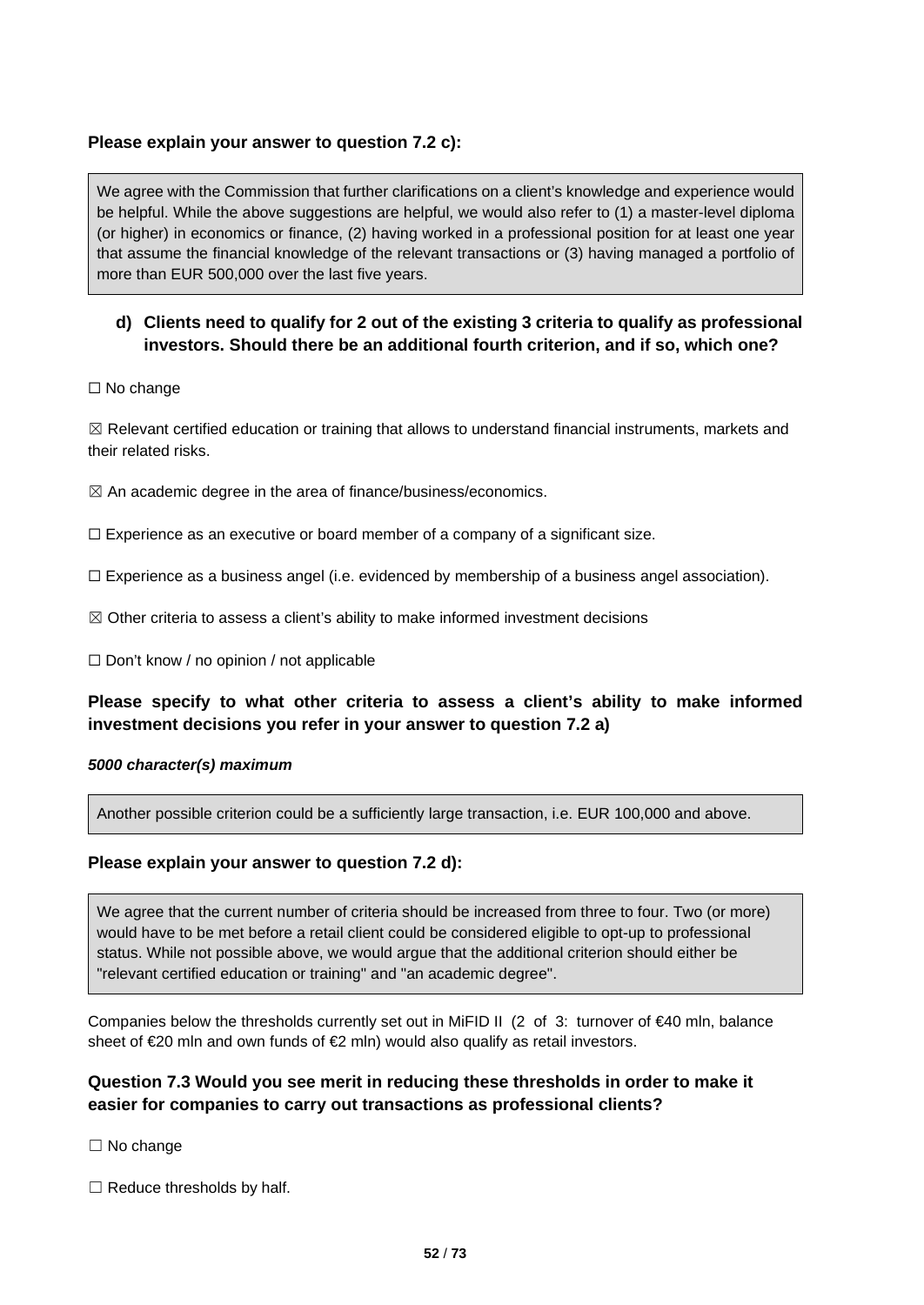$\boxtimes$  Other criteria to allow companies to qualify as professional clients

☐ Don't know / no opinion / not applicable

# **Please specify to what other criteria to allow companies to qualify as professional clients you refer in your answer to question 7.3:**

We propose replacing the term "undertakings" with "entities". Currently, it is not clear whether all large entities would fall under this type of investor. This would clarify that e.g., large family offices and foundations are subject to this category.

#### **Please explain your answer to question 7.3**

No comments.

## **8. INDUCEMENTS AND QUALITY OF ADVICE**

EU legislation sets out requirements on the provision of investment advice and around the payment of commissions and other forms of inducements to sellers of financial products. In the case of investment services and activities, investment firms must, for example, inform the prospective client whether any advice provided is on an independent basis, about the range of products being offered and any conflicts of interest that may impair independence. Use of inducements is restricted (i.e. any payment must be designed to enhance the quality of the relevant service to the client and it must not impair compliance with the investment firm's duty to act honestly, fairly and professionally in accordance with the best interest of its clients). Any payments to investment firms for the distribution of investment products must also be clearly disclosed. The rules slightly differ for the sale of insurance-based investment products: inducements may only be received if they do not have a detrimental impact on the quality of the service to the customer. However, there is no general prohibition on the payment of inducements if the seller declares that advice is given independently. Under UCITS and AIFMD, asset managers are also subject to rules on conflict of interests and inducements.

However despite these rules, concerns have been expressed that the payment of inducements may lead to conflicts of interest and biased advice, since salespersons may be tempted to recommend products that pay the highest inducements, irrespective of whether or not it is the best product for the client. For this reason, the Netherlands has banned the payment of inducements. On the other hand, other stakeholders have argued that the consequence of banning inducements might be that certain retail investors would be unable or unwilling to obtain advice, for which they would need to pay. Questions on inducements have also been asked in the [MiFID/R consultation w](https://ec.europa.eu/info/publications/finance-consultations-2020-mifid-2-mifir-review_en)hich was conducted at the beginning of 2020.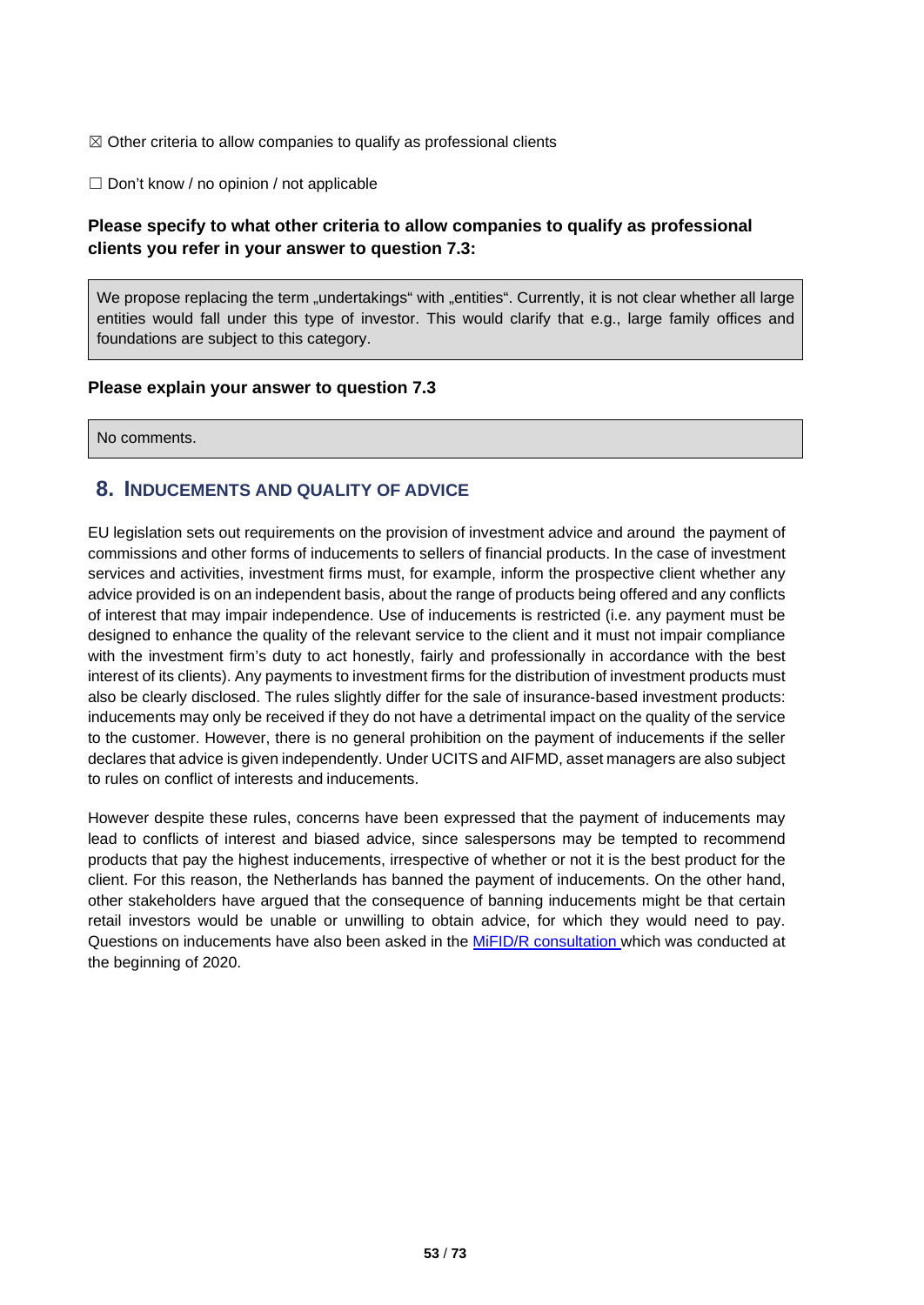# **Question 8.1 How effective do you consider the following measures to/would be in protecting retail investors against receiving biased advice due to potential conflicts of interest?**

|                                                                                                                                                                                                                                                                                       | 1<br>(Not at all<br>effective) | $\overline{2}$<br>(rather not<br>effective) | 3<br>(Neutral) | 4<br>(somewhat<br>effective) | 5<br>(very<br>effective) | Don't<br>know<br><b>No</b><br>opinion<br>Not<br>applicable |
|---------------------------------------------------------------------------------------------------------------------------------------------------------------------------------------------------------------------------------------------------------------------------------------|--------------------------------|---------------------------------------------|----------------|------------------------------|--------------------------|------------------------------------------------------------|
| Ensuring<br>transparency<br>of<br>inducements for clients                                                                                                                                                                                                                             | П                              | П                                           | П              | $\boxtimes$                  | П                        |                                                            |
| An obligation to disclose the amount<br>of inducement paid                                                                                                                                                                                                                            | $\Box$                         | $\Box$                                      | $\Box$         | $\boxtimes$                  | □                        | $\Box$                                                     |
| Allowing<br>inducements<br>only<br>under<br>certain conditions, e.g. if they serve<br>the improvement of quality                                                                                                                                                                      | $\Box$                         | П                                           | $\Box$         | $\Box$                       | $\boxtimes$              | П                                                          |
| Obliging distributors to assess the<br>investment products they recommend<br>against similar products available on<br>the market in terms of overall cost<br>and expected performance                                                                                                 | $\Box$                         | $\Box$                                      | $\Box$         | $\boxtimes$                  | $\Box$                   | П                                                          |
| Introducing specific record-keeping<br>and reporting requirements for<br>distributors of retail investment<br>products to provide a breakdown of<br>products distributed, thus allowing for<br>supervisory scrutiny and better<br>enforcement of the existing rules on<br>inducements | П                              | П                                           | $\boxtimes$    | П                            | $\mathsf{L}$             |                                                            |
| Introducing a ban on all forms of<br>inducements for every retail<br>investment product across the Union                                                                                                                                                                              | $\boxtimes$                    | П                                           | П              | П                            | П                        |                                                            |

### **Please explain your answer to question 8.1**

Before providing a detailed answer, it is important to clarify our understanding of the above points 1 to 3, as the wordings used are different from the current frameworks. Coming from a MiFID perspective, we understand:

- Point 1 as requiring to disclose whether the advice is provided on an independent or nonindependent basis, in line with MiFID Articles 24(4)(a)(i) and 24(9)
- Point 2 as suggesting the full disclosure of all costs, including inducements, according to MiFID Article  $24(4)(c)$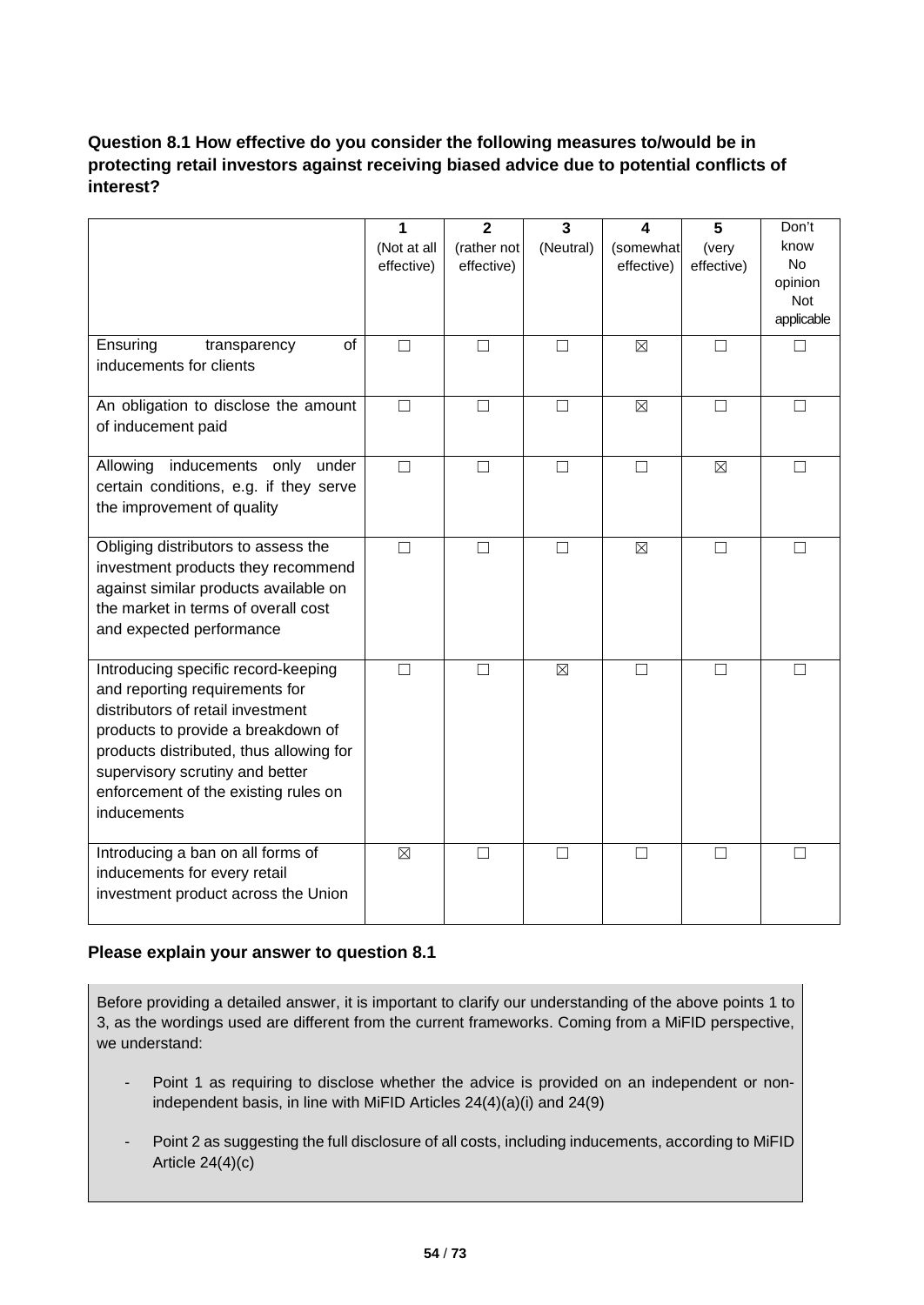Point 3 as suggesting that receipt of inducements is tied to enhancing the quality of the service, in line with MiFID Article 24(9)(a)

With the above in mind, we believe that the current MiFID requirements are already effective in protecting retail investors against receiving biased advice due to potential conflicts of interest. These measures could be extended to all types of financial advice to ensure the same investor protection standards. However, we note that the concept of enhancing the quality of the service allowing the receipt of inducements is sometimes operationally daunting to achieve. However, we fundamentally disagree with an inducement ban for retail investment products, especially if it covers only products distributed through the MiFID framework. Such a move would be counterproductive and lead to those financial products with less stringent rules being distributed in greater numbers to retail investors,

In addition, when reading the above questions, there seems to be a prejudice against inducements in general, which relies on the assumption that financial advisers are incentivised to "sell" products (receiving commissions in return) rather than recommending the most suitable products for their clients. This is not the case for the distribution of financial products under MiFID.

Should the Commission, nevertheless, be inclined to ban inducements, this decision should be based on a careful and holistic assessment (in line with ESMA's recent advice to the Commission on the impact of the inducements), as such a ban will have substantial consequences for the availability of advice to retail investors and the overall amount paid by retail investors (see reply to question 8.2).

**Question 8.2 If all forms of inducement were banned for every retail investment product across the Union:**

# **a) what impacts would this have on the availability of advice for retail investors? Please explain your answer:**

We fundamentally disagree with an outright ban on inducements. While independent investment advice is important, one must consider that non-independent advice is the prevalent form of distribution in the majority of Member States.

Thus, banning inducements would have substantial and far-reaching consequences in terms of overall access to investment advice for all European citizens. Experiences in other countries, which have chosen to ban inducements, have shown that certain parts of the population, in particular mass retail investors, are left with no possibility to access advice as distributors had put in place minimum investment amounts. As the cost of advice still has to be paid, it also does not necessarily decrease the total cost of ownership. Given that fee-based investment advice incurs certain fixed costs (e.g. per hour of the investment adviser's time), this again favours rather large investments compared to smaller investment amounts. Furthermore, in those countries with inducement bans, we notice a certain correlation between the availability of financial advice and the prominence of 'execution-only' transactions. In other words, when advice is no longer easily accessible, retail investors tend to make their own investment decisions. Given the significance of financial advice for EU citizens economic well-being, we doubt whether this is the right way forward.

We, therefore, caution the Commission against any hasty decision to dismantle the existing EU distribution model without robust alternatives to be put in place concomitantly. In particular, the effects of the MiFID II overhaul, which only entered into force in 2018, should be studied and the overall quality of advice compared with insurance-based investment products. We understand that this view is shared by ESMA, which said in its recent advice to the Commission that further research is needed.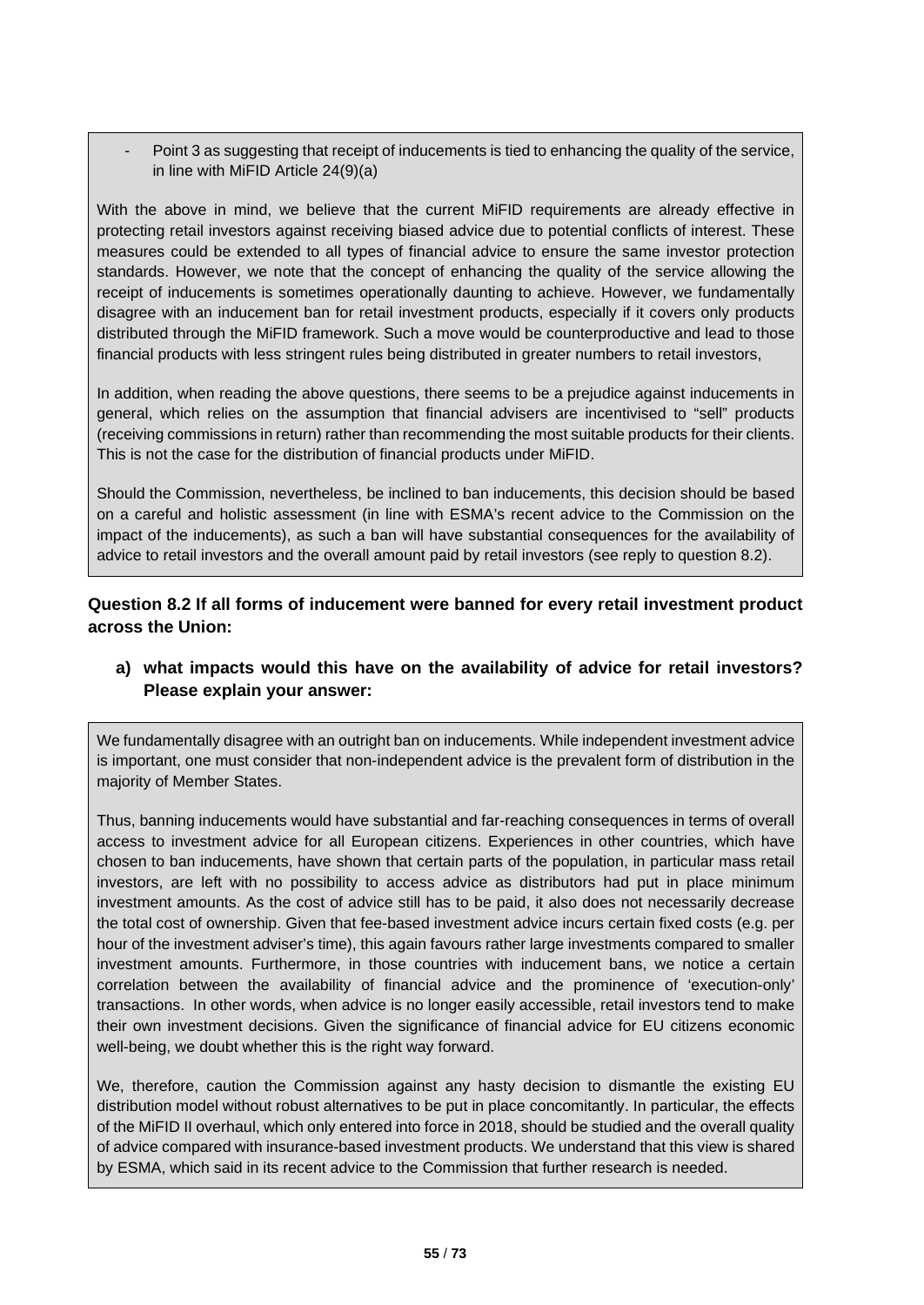# **b) what impacts would this have on the quality of advice for retail investors? Please explain your answer:**

While a complete ban on inducements may theoretically lower the potential conflicts of interest and, thus, increase the quality of advice, this must be measured against the likely widespread loss of access to financial advice by retail investors. The ban on inducements in the UK initially led to an advice gap for retail investors, as many high-street banks introduced high five to six-digit figures as a minimum investment. While the situation around retail advice has since improved, it remains difficult. We note that the UK government is trying to compensate for the lack of retail investment engagement by autoenrolling employees in workplace pension schemes. This more holistic approach of saving/investing for retirement is not matched in any past or current EU initiatives.

It may also be important to consider the number of incidents involving mis-selling. The vast majority of reported cases happened in the 2000s before the implementation of MiFID II and PRIIPs, which precisely aimed at increasing transparency towards clients in the context of the distribution of retail investment products. In France, for example, among the four cases recorded, none relates to the existence of retrocessions. These elements show that there is no 'commission bias' in the decision of the financial advisor to recommend one product over another.

We strongly believe that a theoretical increase in the quality of advice will not make up for the loss of access to advice. As explained above, we consider investment advice (and its availability) paramount to increasing retail participation in the European capital markets, working in tandem with better financial disclosures and increased financial literacy.

## **c) what impacts would this have on the way in which retail investors would invest in financial instruments? Please explain your answer:**

As mentioned above, an inducement ban would lead to a clear reduction in the availability of advice for retail investors throughout the EU. This would lead to retail clients investing less (than they already do) keeping even more of their cash in savings deposits.

Those investors who still choose to invest will do so via execution-only services, thus having access only to non-complex financial products (at least under the current MiFID framework). It is also highly likely that investors with only small amounts to invest will not find it economically viable to pay their distributor for investment advice. Thus, their investment decisions will be based solely on pre-disclosure documents and potentially other factors (e.g. social media, family, etc.). Due to the lack of professional advice, there is an increased chance that the chosen products will not be suitable for the investor, potentially leading to short-termism with regards to their set investment horizon.

## **d) what impacts would this have on how much retail investors would invest in financial instruments? Please explain your answer:**

We believe that a ban on inducements could lead to a decrease in retail investment in the EU. The more important issue, though, is how such a ban would affect how retail investors in the EU choose to invest if financial advice is no longer easily accessible. Taking the UK as an example, we note that a system of financial guidance (sitting in between financial advice and execution-only) was introduced (partly) to mitigate the effects of the inducement ban. Its take-up has, unfortunately, been disappointing.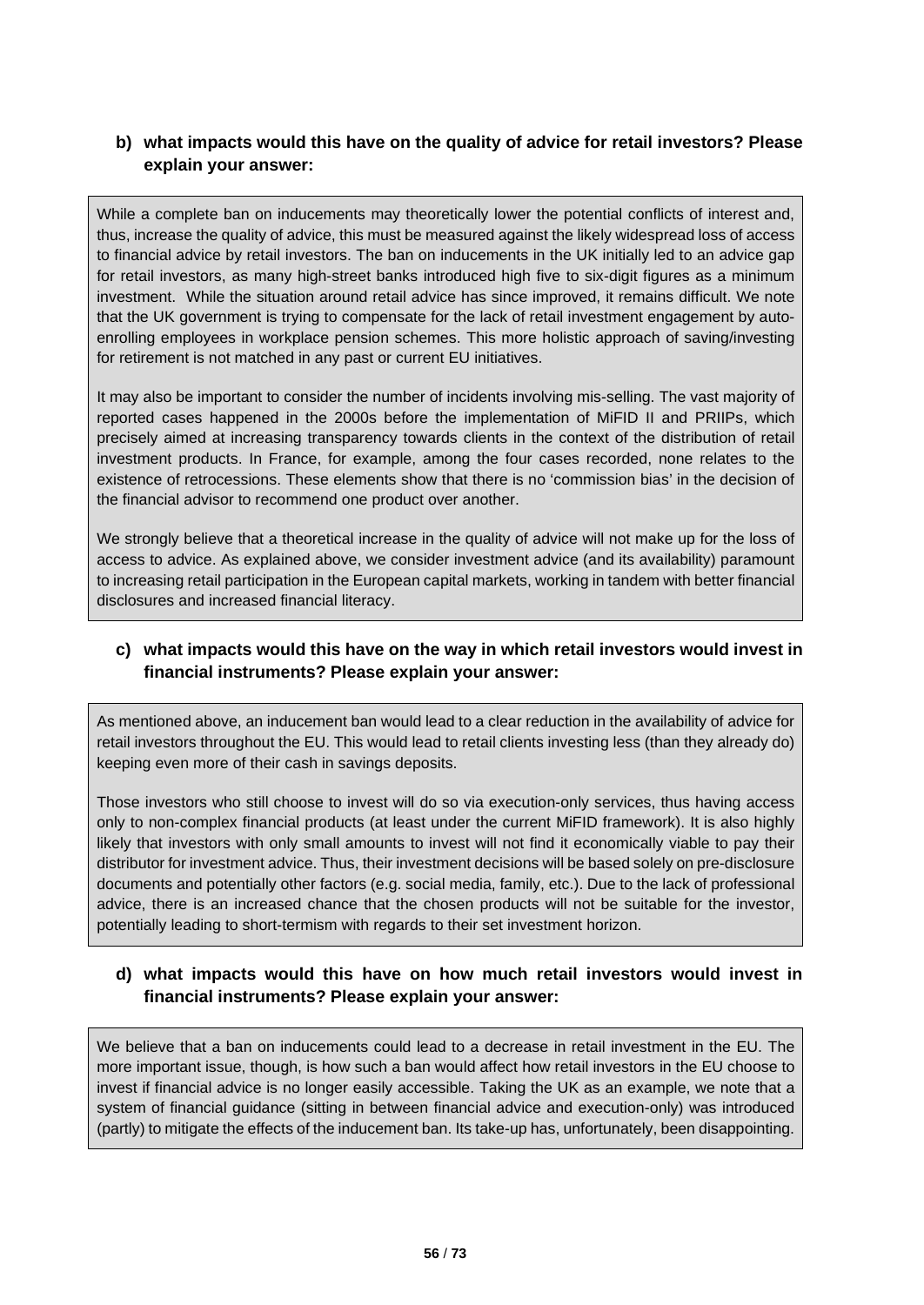# **Question 8.3 Do the current rules on advice and inducements ensure sufficient protection for retail investors from receiving poor advice due to potential conflicts of interest:**

|                                                                                            | Yes | <b>No</b> | Don't know<br>No opinion<br><b>Not</b><br>applicable |
|--------------------------------------------------------------------------------------------|-----|-----------|------------------------------------------------------|
| In the case of investment products distributed<br>under the MiFID II framework?            | ⊠   |           |                                                      |
| In the case of insurance-based investment<br>products distributed under the IDD framework? |     | ⊠         |                                                      |
| In the case of inducements paid to providers of<br>online platforms/comparison websites?   |     | ⊠         |                                                      |

## **Please explain your answer to question 8.3**

We believe that the current inducement rules in MiFID ensure sufficient protection. However, there are no equivalent investor protection rules in IDD, which does not include the distinction between independent (i.e. fee-paying) and non-independent (i.e. retrocession-based) advice, clear rules on quality enhancement and important cost disclosure elements.

In addition, online platforms should be regulated. They have become an essential part of the financial distribution chains in the EU and it is, therefore, of paramount importance that their services be regulated to ensure proper investor protection.

# **Question 8.4 Should the rules on the payment of inducements paid to distributors of products sold to retail investors be aligned across MiFID and IDD?**

☒ Yes

 $\Box$  No

☐ Don't know / no opinion / not applicable

### **Please explain your answer to question 8.4:**

We believe that the rules on the payment of inducements paid to distributors for investment product and insurance-based investment products should be aligned.

### **Question 8.5 How should inducements be regulated?**

#### *Please select as many answers as you like*

 $\boxtimes$  Ensuring transparency of inducements for clients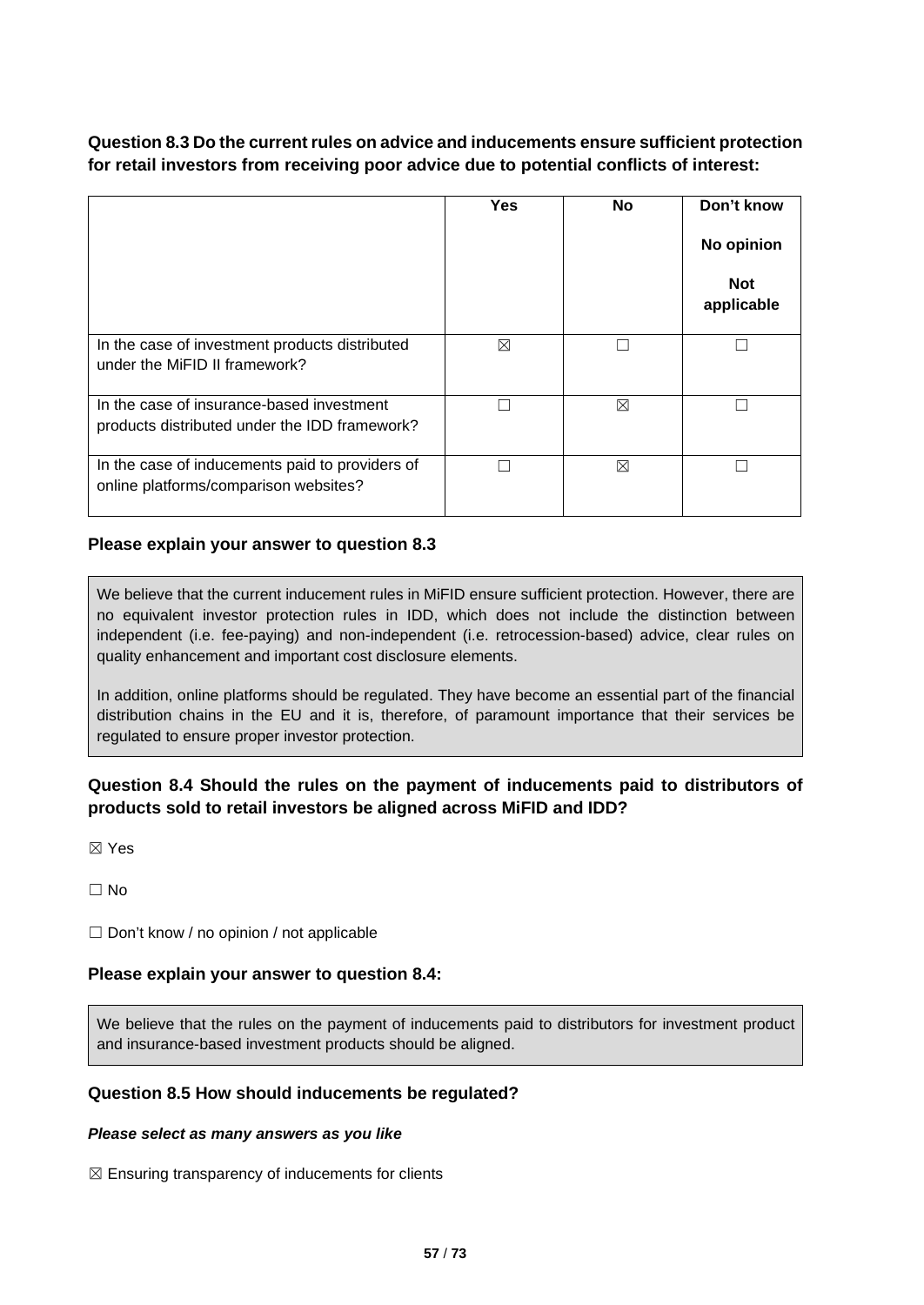$\boxtimes$  Ensuring transparency of inducements for clients, including an obligation to disclose the amount of inducement paid

 $\boxtimes$  Allowing inducements only under certain conditions, e.g. if they serve the improvement of quality

 $\boxtimes$  Obliging distributors to assess the investment products they recommend against similar products available on the market

 $\Box$  Introducing specific record-keeping and reporting requirements for distributors of retail investment products to provide a breakdown of products distributed, thus allowing for supervisory scrutiny and better enforcement of the existing rules on inducements

 $\Box$  Introducing a ban on all forms of inducements for every retail investment product across the Union

☐ Other

### **Please explain your answer to question 8.5:**

We draw your attention to the interpretation of the above options in line with our response to Question 8.1.

With that in mind, we believe that the current MiFID II rules on the receipt of inducements are working well and should be continued. In line with our previous responses, we are vehemently against a full ban of inducements, as this would have devastating effects on the availability of investment advice for retail investors.

The use of payments for order flow (PFOF), where a broker (or an investment firm) directs the orders of its clients to a single third party for execution against remuneration, appears to be increasingly popular as a business model, in particular in the context of on-line brokerage. This practice is raising concerns in terms of potential conflicts of interest due to payment of inducements and possible breach of the obligations surrounding best execution of the client's orders (i.e. an obligation to execute orders on terms that are most favourable to the client).

**Question 8.6 Do you see a need for legislative changes (or other measures) to address conflicts of interest, receipt of inducements and/or best execution issues surrounding the compensation of brokers (or firms) based on payment for order flow from third parties?**

☐ Yes

 $\Box$  No

 $\boxtimes$  Don't know / no opinion / not applicable

**Question 8.7 Do you see a need to improve the best execution regime in order to ensure that retail investors always get the best possible terms for the execution of their orders?**

☒ Yes

 $\Box$  No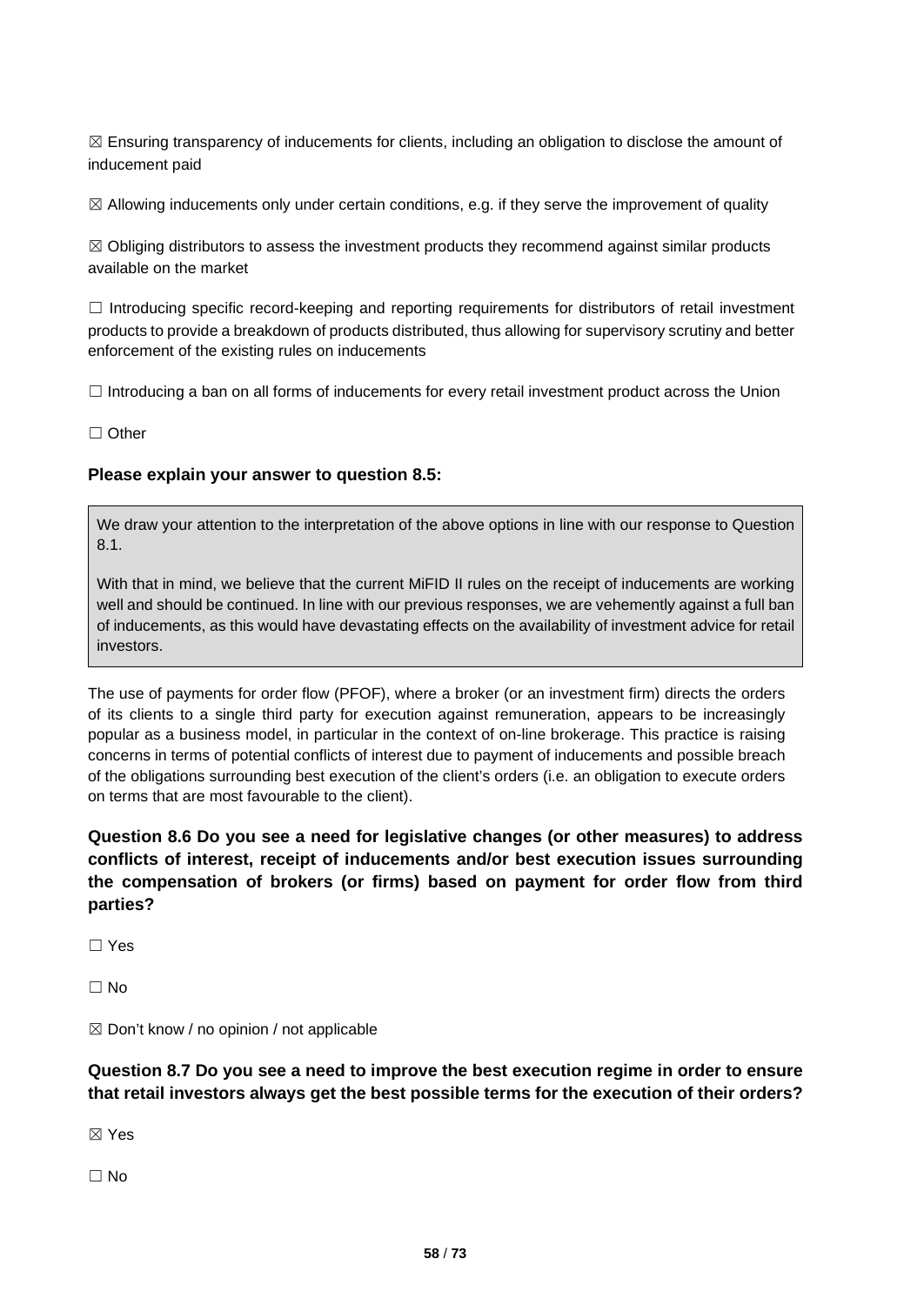☐ Don't know / no opinion / not applicable

### **Please explain your answer to question 8.7:**

The recent MiFID quick fixes already suspended RTS 27 governing the best execution reports for trading venues, systematic internalisers and execution venues. However, RTS 28 detailing the best execution reports by investment firms are still in operation. They should also be deleted, as these reports are generally not scrutinised by investors, in particular retail ones. The suspension would free up resources that are currently used for the production of the report, without requiring investment firms and venues to invest in costly implementation.

Financial advisors play a critical role in the distribution of retail investment products, however standards (levels of qualifications, knowledge, skills, etc.) differ across Member States. In order to reduce the risk of mis-selling, increase individual investors' confidence in advice and create a level playing field for market operators offering advice in different Member States, the 2020 CMU action plan proposed that certain professional standards for advisors should be set or further improved.

# **Question 8.8 Would you see merit in developing a voluntary pan-EU label for financial advisors to promote high-level common standards across the EU?**

☒ Yes

☐ No

 $\Box$  Don't know / no opinion / not applicable

## **Please explain your answer to question 8.8 and indicate what would be the main advantages and disadvantages:**

EFAMA supports the development of a voluntary pan-EU label for financial advisors to promote highlevel common standards across the EU.

**If you would see merit in developing that voluntary pan-EU label, what would you consider the essential characteristics of such a label and how should it be similar to or different from those that already exist in the market:**

We have no concrete comments on the essential characteristics of such a label.

Robo-advisors, i.e. online platforms providing automated investment advice (and in many cases also portfolio management) are in principle subject to the same investor protection rules as traditional "human" advisors under the MiFID and IDD frameworks. While robo-advisors may offer advantages for retail investors, in particular lower fees, accessible investment thresholds and in principle often impartial advice (unbiased by payment of inducements), robo-advisors may also present risks resulting from, e.g. simplistic non-dynamic algorithms which may not create efficient investment portfolios.

## **Question 8.9 Are robo-advisors (or hybrid advisors) regulated in a manner sufficient to protect retail investors?**

☒ Yes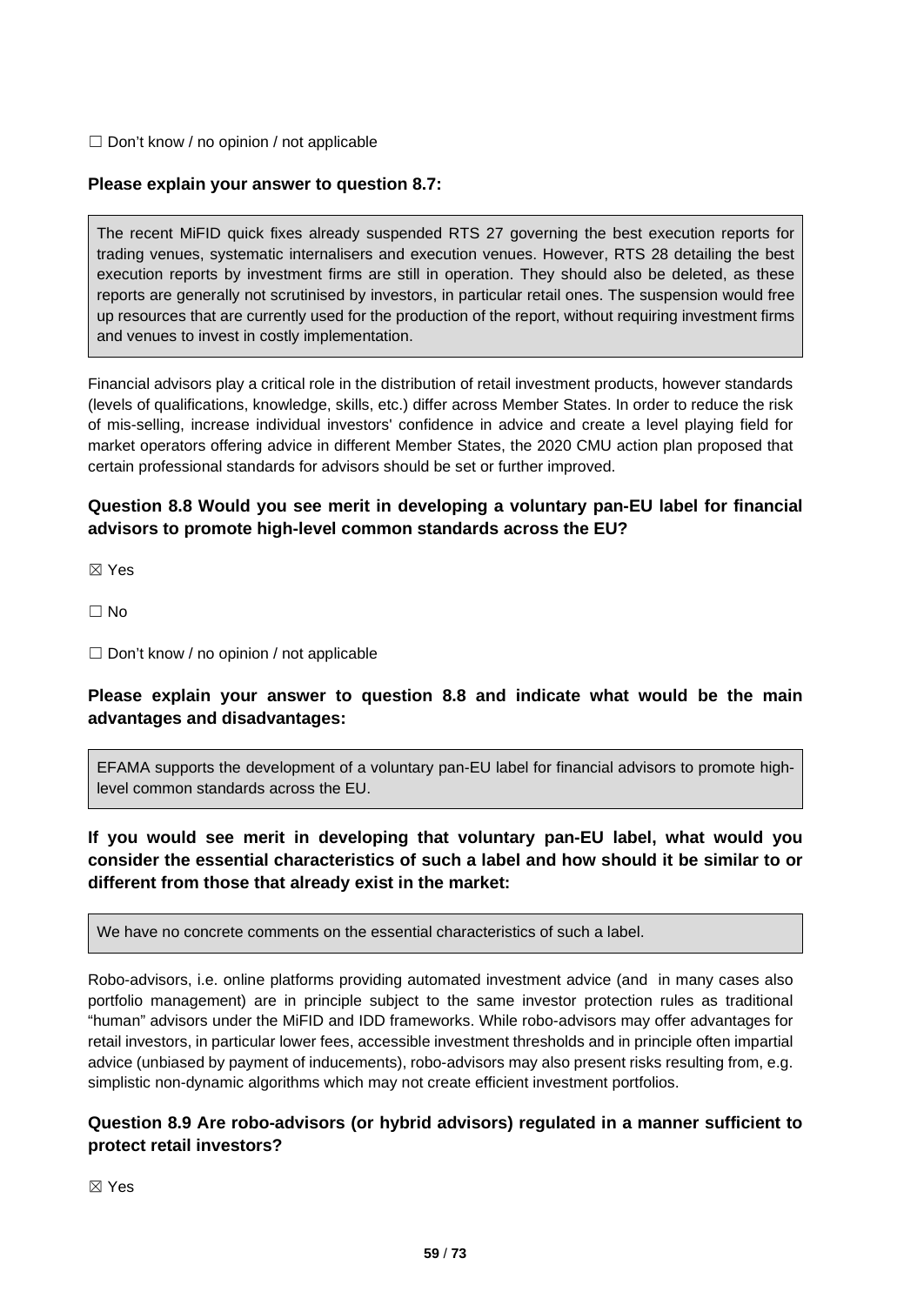### ☐ No

☐ Don't know / no opinion / not applicable

### **Please explain your answer to question 8.9:**

We believe that robo-advisors (or hybrid advisors) are already covered under the current investment advice and disclosure MiFID rules.

# **Question 8.10 The use of robo-advisors, while increasing, has not taken off as might have been expected and remains limited in the EU. What do you consider to be the main reason for this?**

 $\Box$  Lack of awareness about the existence of robo-advisors

- $R \times$  Greater trust in human advice
- ☐ Other
- $\Box$  Don't know / no opinion / not applicable

### **Please explain your answer to question 8.10:**

We do believe that the reasons for the limited use of robo-advisors are multi-faceted.

First of all, the differences among the different types of robo-advisors are not always well identified and disclosed and this could cause uncertainty among retail investors.

Secondly, a greater trust in human advice still prevails. However, we do believe that this trust in human advice is (hopefully) going to be mitigated through financial literacy in the near to medium-term future.

# **Question 8.11 Are there any unnecessary barriers hindering the take-up of robo- advice? If so, which measures could be taken to address them?**

☐ Yes

☐ No

 $\boxtimes$  Don't know / no opinion / not applicable

# **9. ADDRESSING THE COMPLEXITY OF PRODUCTS**

Financial products, including those targeted at retail investors, are often highly complex and often not properly understood by retail investors. Consumer representatives have therefore been regularly calling for simple, transparent and cost-efficient products. Less complex products suitable for retail investors exist in different areas, such as UCITS and certain Exchange Traded Funds (ETFs), and have been set as the default option of PEPP.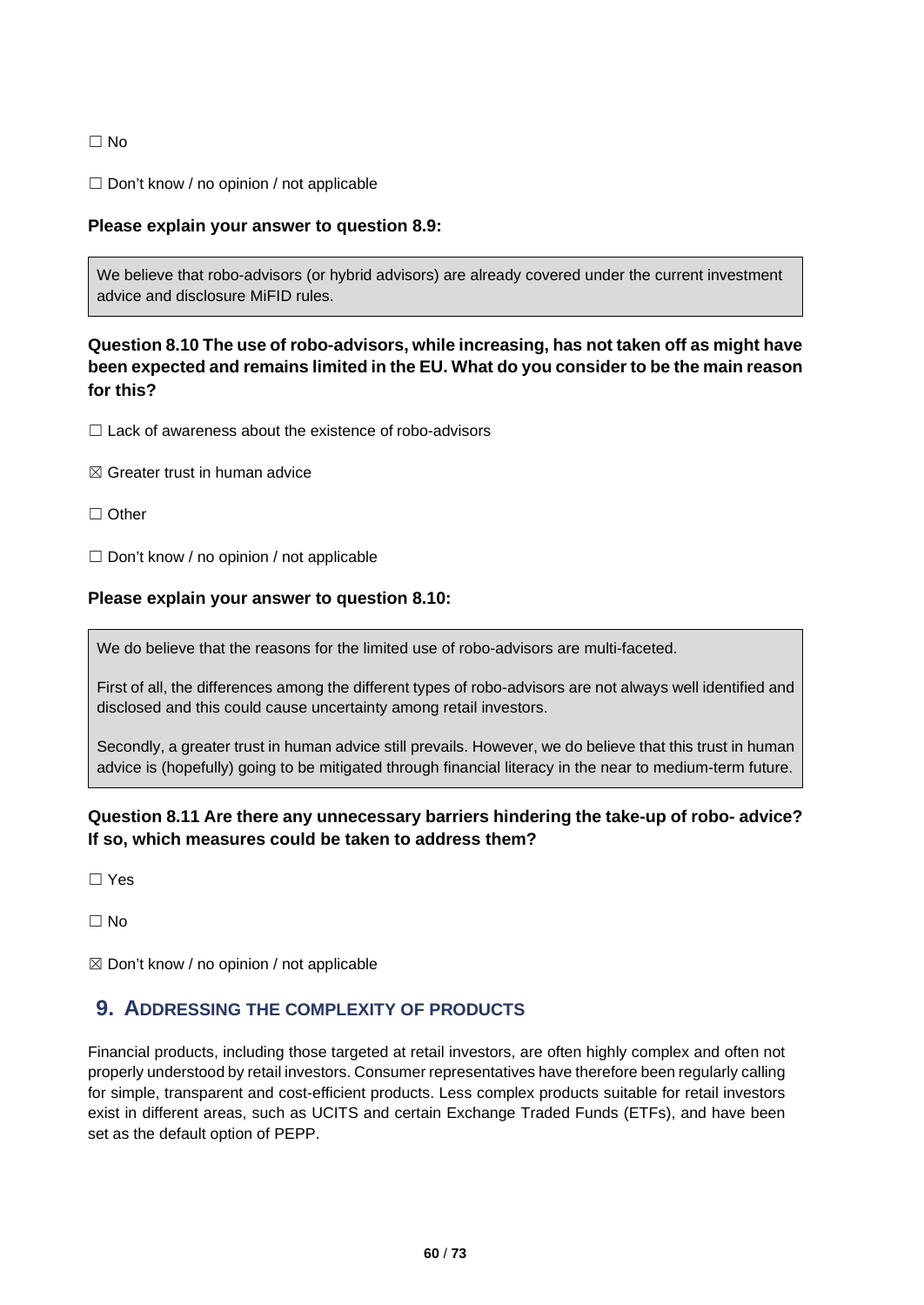# **Question 9.1 Do you consider that further measures should be taken at EU level to facilitate access of retail investors to simpler investment products?**

☐ Yes

☒ No

□ Don't know / no opinion / not applicable

### **Please explain your answer to question 9.1:**

We believe that the Commission confuses the notion of "simple product" and "non-complex product", in many of the subsequent questions, as these terms are not interchangeable. Please carefully consider our comments regarding complexity in our responses to the subsequent questions.

We note that MiFID II already provides a list of non-complex financial instruments, such as nonstructured UCITS, that can be distributed without suitability and appropriateness tests. The list of noncomplex products unfortunately currently does not recognise that national AIF regimes exist in some Member States, which are targeted at retail investors. We believe that these types of funds should also be allowed to be sold without advice to facilitate access of retail investors to these types of products designed especially for this client type.

We take this opportunity to stress that EFAMA does not agree with ESMA's Q&As stating that only nonstructured UCITS can be considered non-complex. Several EU Member States have (in many cases, for a long time) permitted certain types of retail AIFs, which are subject to management and product rules akin to UCITS rules, to be marketed to retail investors in that state. These types of funds should also have access to the test in Article 57 of the MiFID II Delegated Regulation, thus allowing these funds to be sold through execution-only channels. To prevent such products from being able to be considered against the Article 57 test not only misunderstands the breadth of the AIF universe but also effectively nullifies a provision in Regulation. We would question the legal basis for this.

# **Question 9.2 If further measures were to be taken by the EU to address the complexity of products:**

## **a) should they aim to reinforce or adapt execution of orders rules to better suit digital and online purchases of complex products by retail investor:**

☐ Yes

☒ No

□ Don't know / no opinion / not applicable

### **Please explain your answer to question 9.2 a):**

We are not in favour of diverging rules for complex products with regards to their distribution channel. The same investor protection rules should apply whether these products are distributed online or in person.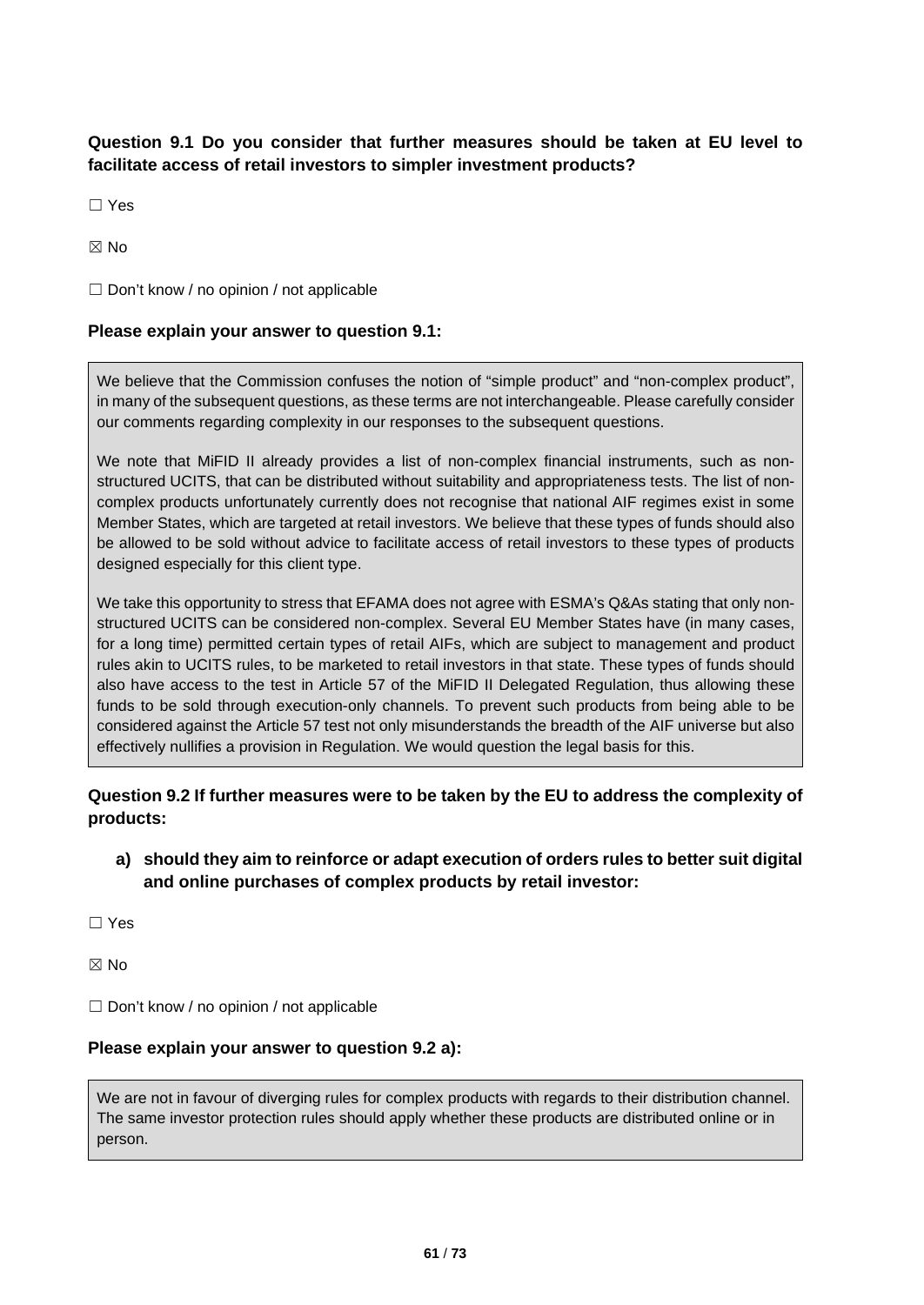# **b) should they aim to make more explicit the rules which prohibit excess complexity of products that are sold to retail investors**

☐ Yes

☒ No

 $\Box$  Don't know / no opinion / not applicable

### **Please explain your answer to question 9.2 b):**

We are resolutely against a potential ban of more complex investment products for retail investors, as it will not be in the interest of retail investors.

First, we would question what constitutes an "excessively complex product" as this notion is not legally defined in the current financial framework. MiFID II currently differentiates only between non-complex products (such as, among others, simple shares, bonds and non-structured UCITS) and complex products. The latter cannot be sold execution-only and must be sold with investment advice.

However, simply because investment products are non-complex or 'simple' does not mean they are more suitable (especially for first-time investors). While investment products such as diversified funds may be considered more complex than simple shares or bonds, they allow investors to invest in capital markets while enjoying the necessary diversification of their underlying investments, for example. Rather than defining what is considered as "simple", "complex" or "excessively complex" (to ban investors' access to certain types of products), it is more essential to ensure that retail investors have access to and receive high-quality advice, which ensures the suitability of the products in question given the individual investor's needs.

### **c) should they aim to develop a new label for simple products?**

☐ Yes

⊠ No

☐ Don't know / no opinion / not applicable

### **Please explain your answer to question 9.2 c):**

We are not in favour of developing a new label for simple products. In line with our response to the previous question, we strongly doubt whether a "simple" product, such as a share or bond, is always the most appropriate form of investment for retail investors, as they are missing the necessary risk diversification which is offered by other financial products, such as investment funds. Again, the key question is whether a financial instrument or product is suitable for the investor's need.

Previous discussions at the level of individual Member States have also shown how difficult it is to define what constitutes a "simple" product. We see a big risk that the time and effort spent creating those definitions will not lead to satisfactory results for retail investors. Reflecting on the fragmented European distribution landscape, we also fear that Member States may have diverging interpretations of complexity, which would further inhibit cross-border distribution throughout the EU. We rather believe that these efforts should be spent in ensuring that retail investors receive financial advice if needed.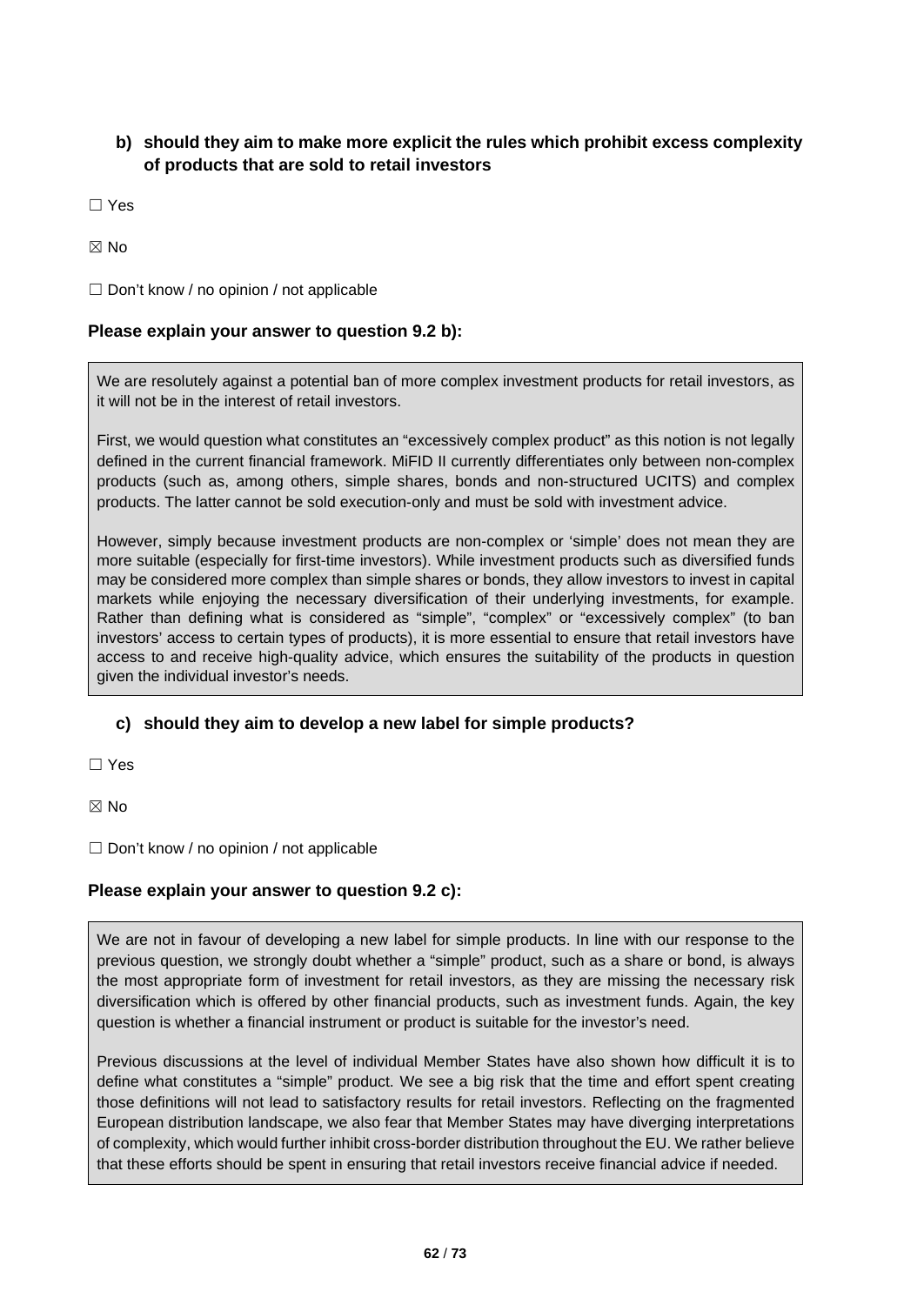# **d) should they aim to define and regulate simple products (e.g. similar to PEPP)?**

☐ Yes

☒ No

☐ Don't know / no opinion / not applicable

# **Please explain your answer to question 9.2 d):**

We are not in favour of defining and regulating so-called "simple" products, in line with our response to Question 9.2 (d). We believe that the current approach to defining financial instruments and products that can be accessed without financial advice is the right way to go.

# **e) should they aim to** *tighten the rules restricting the sale of very complex products to certain categories of investors*

☐ Yes

☒ No

 $\Box$  Don't know / no opinion / not applicable

### **Please explain your answer to question 9.2 e):**

We are against a potential ban of "very complex" investment products for retail investors, as it will not be in the interest of retail investors, creating the exact opposite effect of "enabling" retail investors.

In line with our response to Q 9.2 (b), we would question what constitutes a "very complex product" as this notion is not legally defined in the current financial framework. MiFID II currently differentiates only between non-complex products (such as, among others, simple shares, bonds and non-structured UCITS funds) and complex products. The latter cannot be sold execution-only and must be sold with investment advice.

Second, simply because an investment product is more complex does not mean it is not suitable (especially for first-time investors). For these types of products, those investors must receive advice to ensure suitability rather than banning them from accessing these types of products.

# **f) should they have another aim?**

☒ Yes

 $\Box$  No

 $\Box$  Don't know / no opinion / not applicable

### **Please specify to what other aim you refer and explain your answer to question 9.2 f)**

One aim not yet mentioned is the need to reduce the excessive disclosure of information retail investors currently face. In line with our previous comments, these disclosures should be reduced to the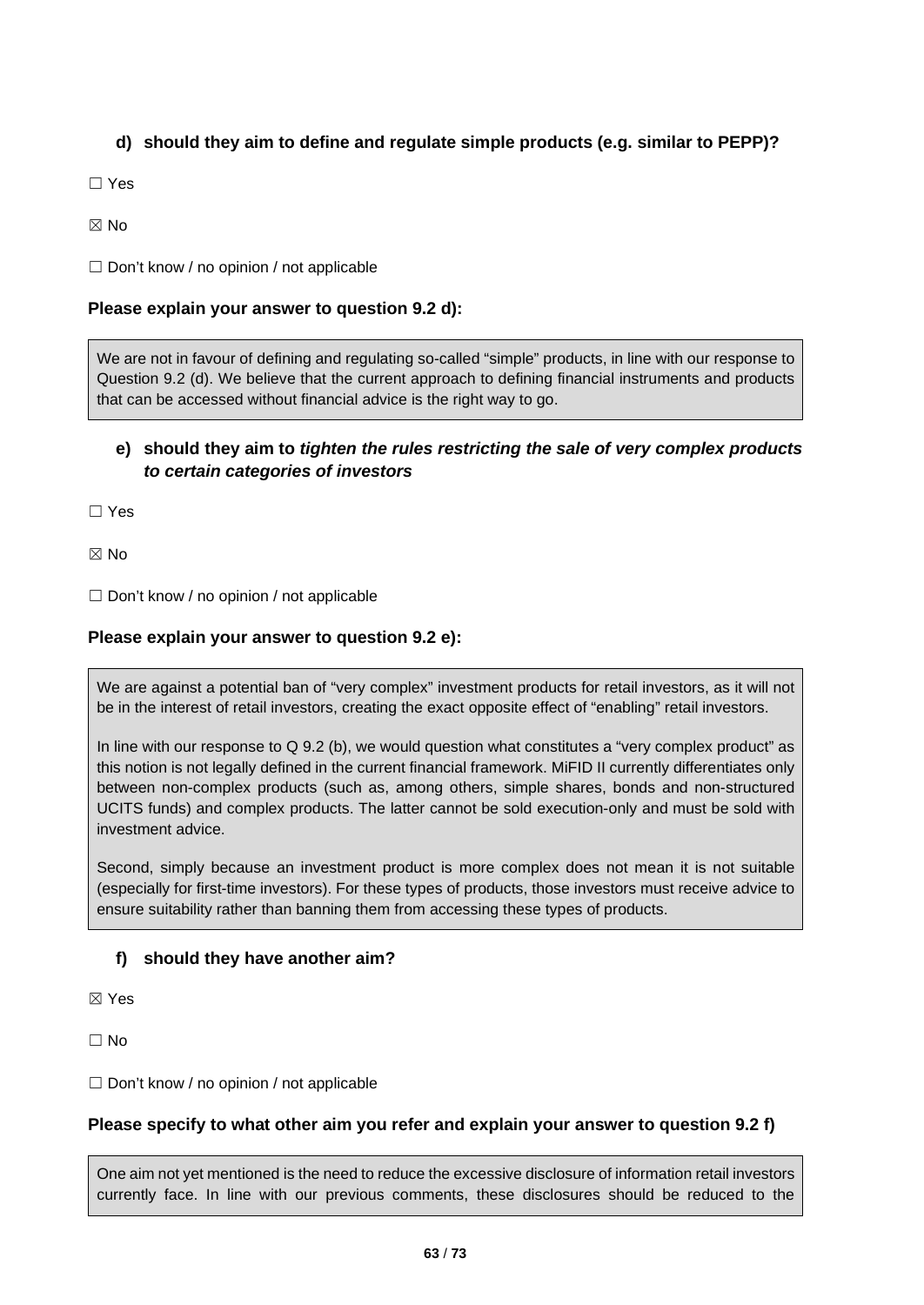essentials.

# **10. REDRESS**

There will be occasions when things go wrong with an investment, e.g. if products have been mis-sold to the retail investor. Retail investors have the possibility to address their complaint directly to the firm: MiFID, for example, requires investment firms to establish, implement and maintain effective and transparent complaints management policies and procedures for the prompt handling of clients' complaints and similar provisions are contained in the recent [Crowdfunding Regulation.](https://eur-lex.europa.eu/legal-content/EN/TXT/?uri=CELEX%3A32020R1503) Redress can also be sought through non-judicial dispute resolution procedures or can be obtained in national courts. In certain cases, where large numbers of consumers have suffered harm, collective redress can also be obtained.

**Question 10.1 How important is it for retail investors when taking an investment decision (in particular when investing in another Member State), that they will have access to rapid and effective redress should something go wrong?**

- $\Box$  Not at all important
- $\boxtimes$  Rather not important
- ☐ Neutral
- □ Somewhat important
- □ Very important
- $\Box$  Don't know / no opinion / not applicable

### **Please explain your answer to question 10.1:**

No comments.

**Question 10.2 According to MIFID II, investment firms must publish the details of the process to be followed when handling a complaint. Such information must be provided to the client on request or when acknowledging a complaint and the firm must enable the client to submit their complaint free of charge. Is the MiFID II requirement sufficient to ensure an efficient and timely treatment of the clients' complaints?**

☒ Yes

☐ No

 $\Box$  Don't know / no opinion / not applicable

### **Please explain your answer to question 10.2:**

Yes, existing MiFID II requirements adequately address client needs regarding complaints management. Clients have access to a transparent description of the complaints process, which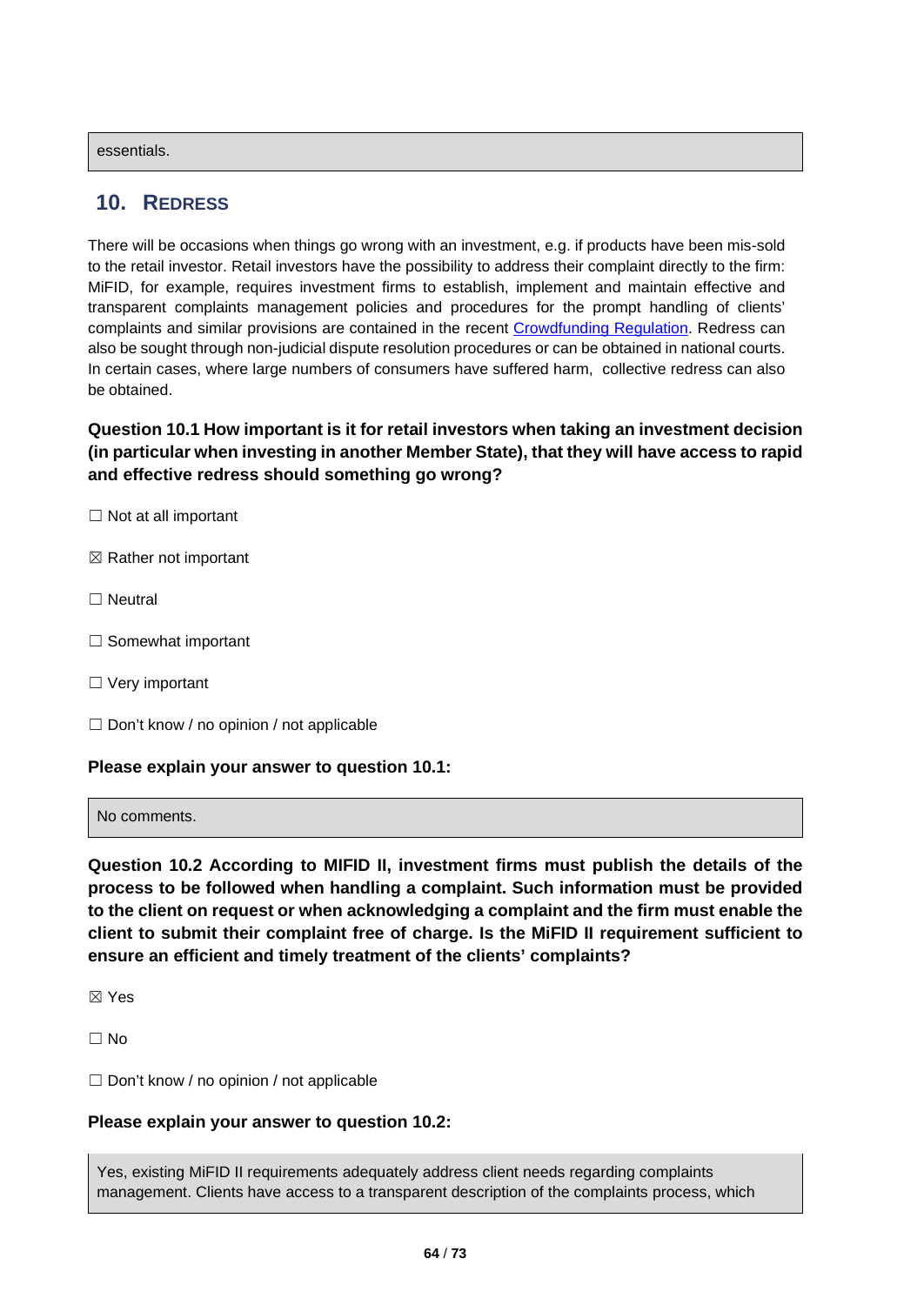includes a description of processing and feedback timelines as well as contact points.

# **Question 10.3 As a retail investor, would you know where to turn in case you needed to obtain redress through an out of court (alternative dispute resolution) procedure?**

☒ Yes

 $\Box$  No

☐ Don't know / no opinion / not applicable

## **Please explain your answer to question 10.3:**

The client complaint contacts and processes are outlined at several client touchpoints, providing the required transparency.

When opening an account, retail investors receive a description of the complaints process for both out-of-court (i.e. directly at investment manager, Ombudsman) and court settlements. Further, the PRIIPs KID contains a specific section that describes what to do and whom to contact in the case of complaints. Besides the before-mentioned procedures, further out-of-court procedures are available for retail investors (e.g. complaints via NCAs, mediation procedures).

# **Question 10.4 How effective are existing out of court/alternative dispute resolution procedures at addressing consumer complaints related to retail investments/insurance based investments?**

☐ Not at all effective

□ Rather not effective

☐ Neutral

☒ Somewhat effective

□ Very effective

 $\Box$  Don't know / no opinion / not applicable

### **Please explain your answer to question 10.4:**

The existing Ombudsman dispute resolution procedure is very effective for retail investors as it provides easy access, is free of charge and does not require any engagement of lawyers. Also, for vulnerable consumers, the Ombudsman dispute resolution procedure is adequate due to its low complexity and guided procedure.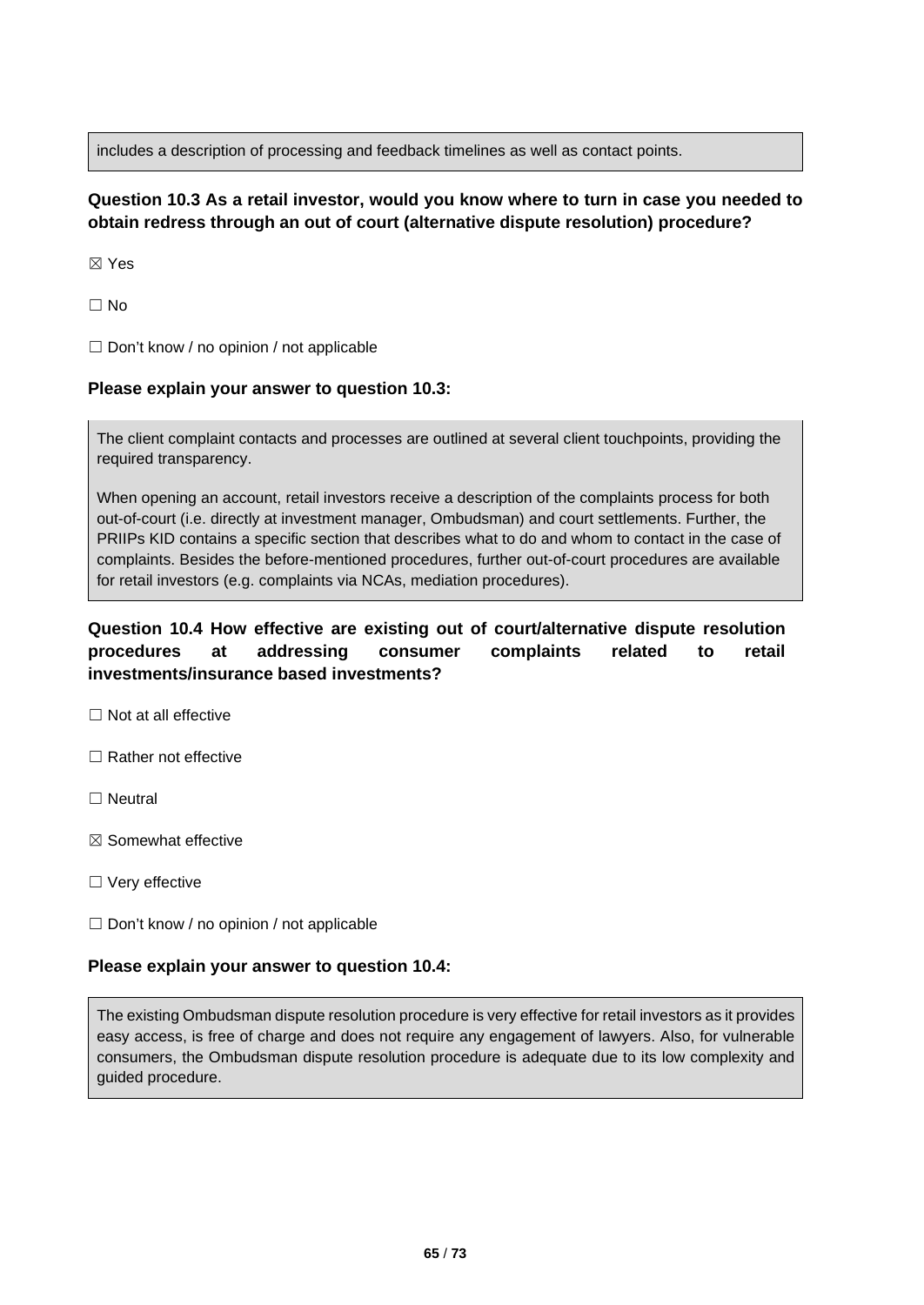# **Question 10.5 Are further efforts needed to improve redress in the context of retail investment products:**

#### *Please select as many answers as you like*

☐ Domestically?

 $\boxtimes$  In a cross border context?

### **Please explain your answer to question 10.5:**

In case of any changes, it should be ensured that these are applicable EU wider to ensure no impediments from a cross-border distribution context.

Certain groups of consumers (e.g. the elderly, over-indebted or those with disabilities) can be particularly vulnerable and may need specific safeguards. If the process of obtaining redress is too complex and burdensome for such consumers and lacks a specially adapted process (e.g. assistance on the phone), redress may not be an effective option for them.

# **Question 10.6 To what extent do you think that consumer redress in retail investment products is accessible to vulnerable consumers (e.g. over-indebted, elderly, those with disabilities)?**

- ☐ Not accessible at all
- ☐ Rather not accessible
- □ Neutral
- ☒ Somewhat accessible
- ☐ Very accessible
- $\Box$  Don't know / no opinion / not applicable

### **Please explain your answer to question 10.6**

We share the Commission's concerns in relation to vulnerable customers that may need specific safeguards. In this regard, we believe distribution partners and financial advisors play an instrumental part in providing support in case of clients' complaints. Typically, distribution partners and financial advisors are trusted intermediaries especially for vulnerable customers reducing the barrier for redress. In addition, see also answer to Q 10.4.

# **11. PRODUCT INTERVENTION POWERS**

ESMA has been given the power to temporarily prohibit or restrict the marketing, distribution or sale of financial instruments with certain specified features or a type of financial activity or practice (these are known as "product intervention powers"). EIOPA has similar powers with regard to insurance-based investment products. These powers have been used by ESMA in the past for certain types of high risk product e.g. binary options and contracts for differences (CFDs).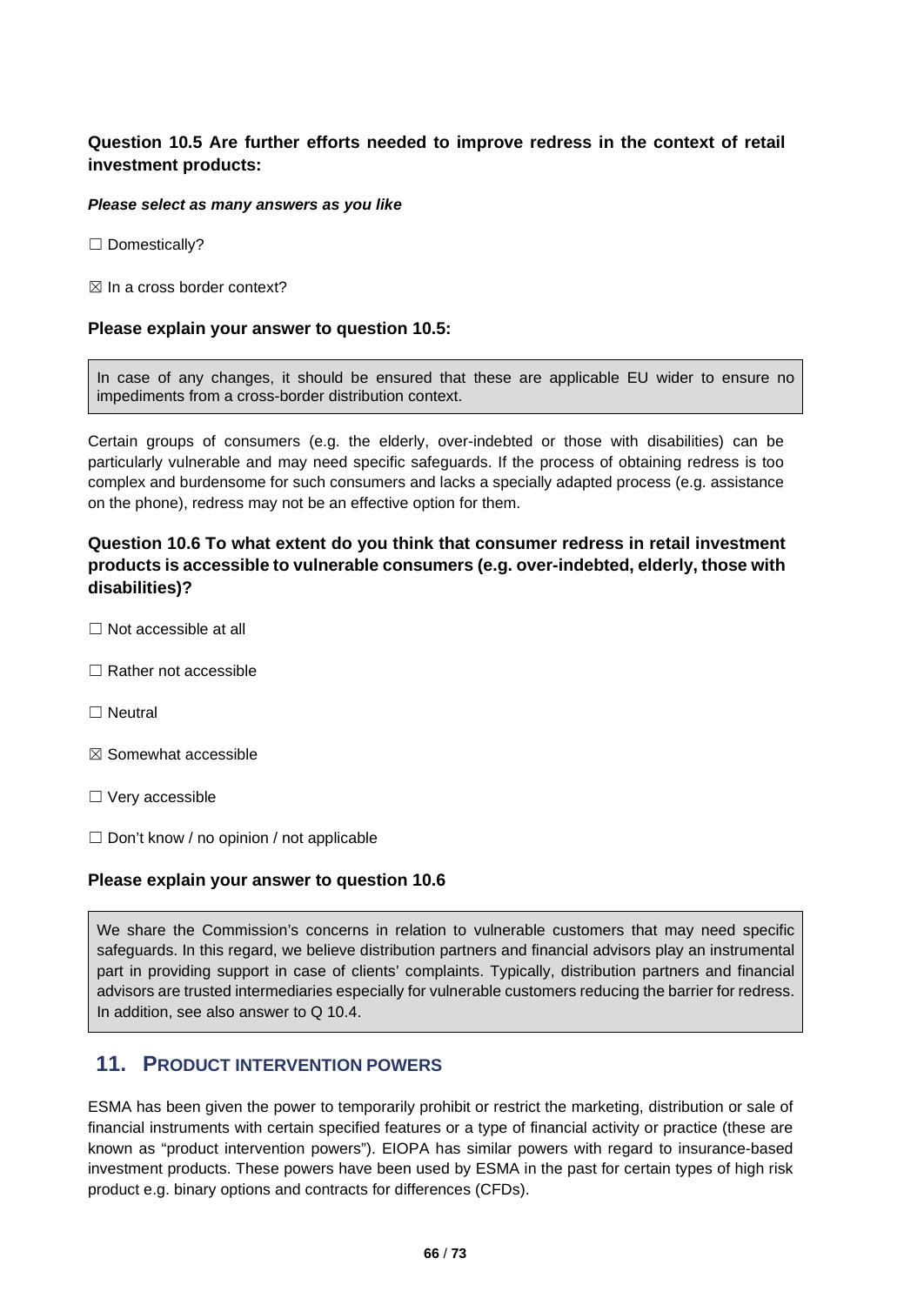# **Question 11.1 Are the European Supervisory Authorities and/or national supervisory authorities making sufficiently effective use of their existing product intervention powers?**

☒ Yes

 $\Box$  No

 $\Box$  Don't know / no opinion / not applicable

## **Please explain your answer to question 11.1:**

ESMA's intervention powers seem to be effective as the European supervisor was able to prohibit the marketing and sales of binary options in 2018 and contracts for difference in 2019 to retail clients in light of investor protection concerns. National supervisors are, however, better placed than the asset management industry to assess whether ESMA should more actively use these powers to target fraudulent financial products.

## **Question 11.2 Does the application of product intervention powers available to national supervisory authorities need to be further converged?**

☐ Yes

 $\Box$  No

 $\boxtimes$  Don't know / no opinion / not applicable

### **Please explain your answer to question 11.2:**

No comments.

## **Question 11.3 Do the product intervention powers of the European Supervisory Authorities need to be reinforced?**

☐ Yes

☒ No

 $\Box$  Don't know / no opinion / not applicable

### **Please explain your answer to question 11.3:**

We would note that product intervention powers primarily concern unregulated products that represent a threat to investor protection. Although valuable, these powers are of limited relevance to the asset management industry, where both management companies and the funds they manage are not only regulated at the EU and national level but also directly supervised by national competent authorities.

Currently, ESMA can prohibit or restrict the marketing, distribution, or sale of investment funds based on Article 40 of MiFIR. Although this provision does not directly apply to asset managers and their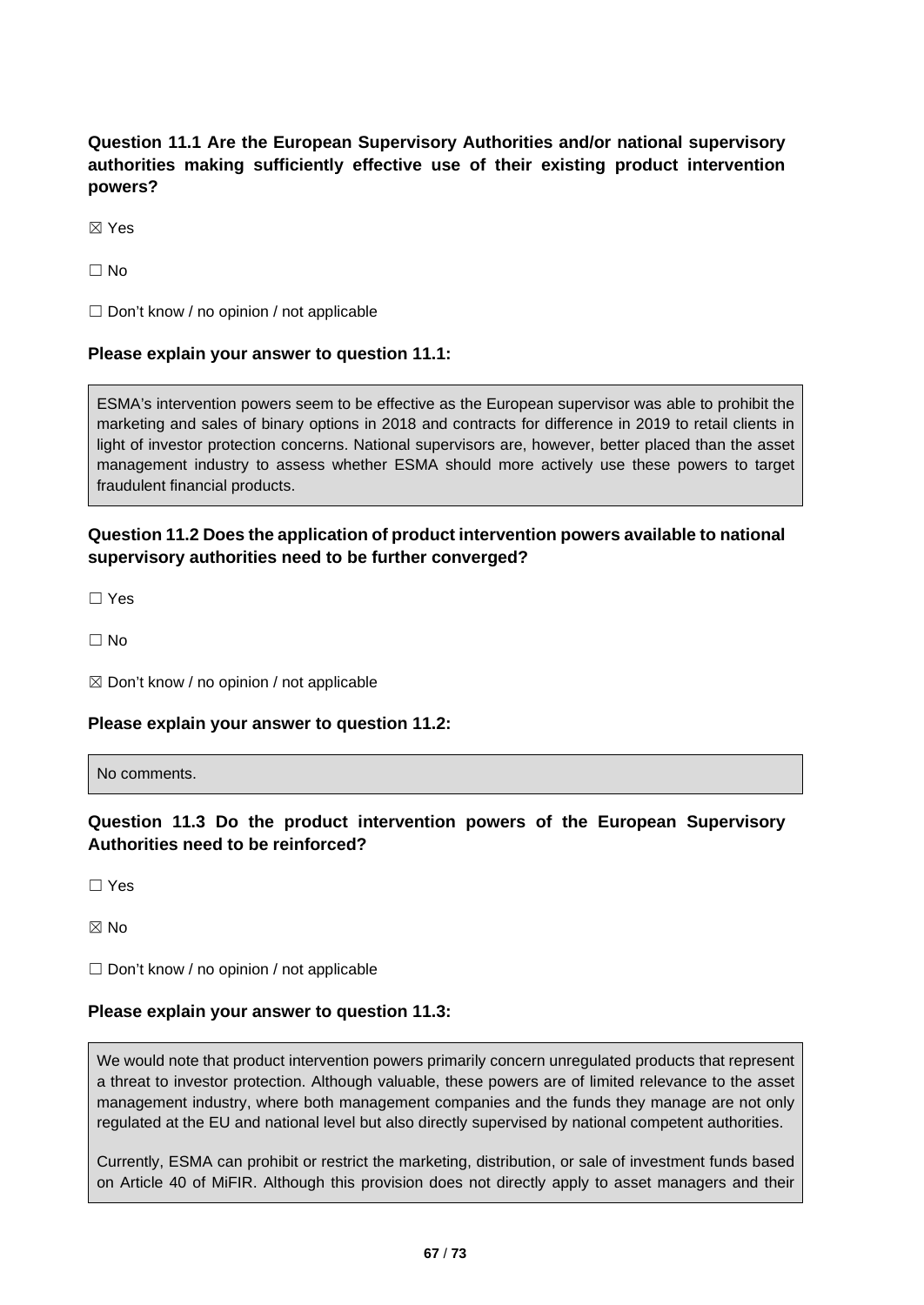funds, it allows ESMA to forbid fund distributors such as banks and insurance companies to market and sell investment funds where these lead to investor harm. An asset manager could rely on its own distribution channel as an authorised ancillary service under Article 2 of the UCITS Directive and/or Article 6 of the AIFMD, but such practice constitutes the exception rather than the rule. In fact, despite greater disintermediation through technological innovation easing access to financial products and services, asset managers still rely heavily on other intermediaries to market and distribute funds.

Moreover, we question whether the use of such potential powers over investment funds would be appropriate, considering that asset managers and investment funds are entities that are regulated, authorised, as well as supervised by NCAs. It is not to say that there are no risks to consumers when investing in funds, but these are mostly idiosyncratic. NCAs have multiple supervisory powers at their disposal to address any concerns they may have regarding market developments in the fund industry. They may, for instance, refuse or withdraw authorisations for funds that they deem unfit or even suspend investment funds in the interest of the unit-holders or of the public.

In our view, product intervention powers would therefore bring little added value, enough to not warrant changes to Article 9(5) of the ESMA's Founding Regulation, nor to the UCITS and AIFM Directives.

# **12. SUSTAINABLE INVESTING**

Citizens are today increasingly aware of the serious economic, environmental and social risks arising from climate change. As retail investors, they are also becoming conscious of the potential contribution they might make towards mitigating those risks by making more sustainable choices when investing and managing their savings. The 2018 European Commission's Action Plan on Financing Sustainable Growth set the basis for increasing the level of transparency on sustainability investments, through disclosure rules (e.g. Sustainable Finance Disclosure Regulation) and labels (e.g. EU Ecolabel), thereby substantially reducing the risk of greenwashing. In addition, the integration of retail investors' sustainability preferences as a top-up to the suitability assessment and financial advice in IDD and MIFID II delegated acts will ensure that clients are offered financial products and instruments that meet their sustainability preferences.

### **Question 12.1 What is most important to you when investing your savings?**

|                                                                                                                         | (most<br>important) | (least<br>important) |
|-------------------------------------------------------------------------------------------------------------------------|---------------------|----------------------|
| An investment that contributes positively to the environment and<br>society                                             |                     |                      |
| An investment that reduces the harm on the environment and<br>society (e.g. environmental pollution, child labour etc.) |                     |                      |
| <b>Financial returns</b>                                                                                                |                     |                      |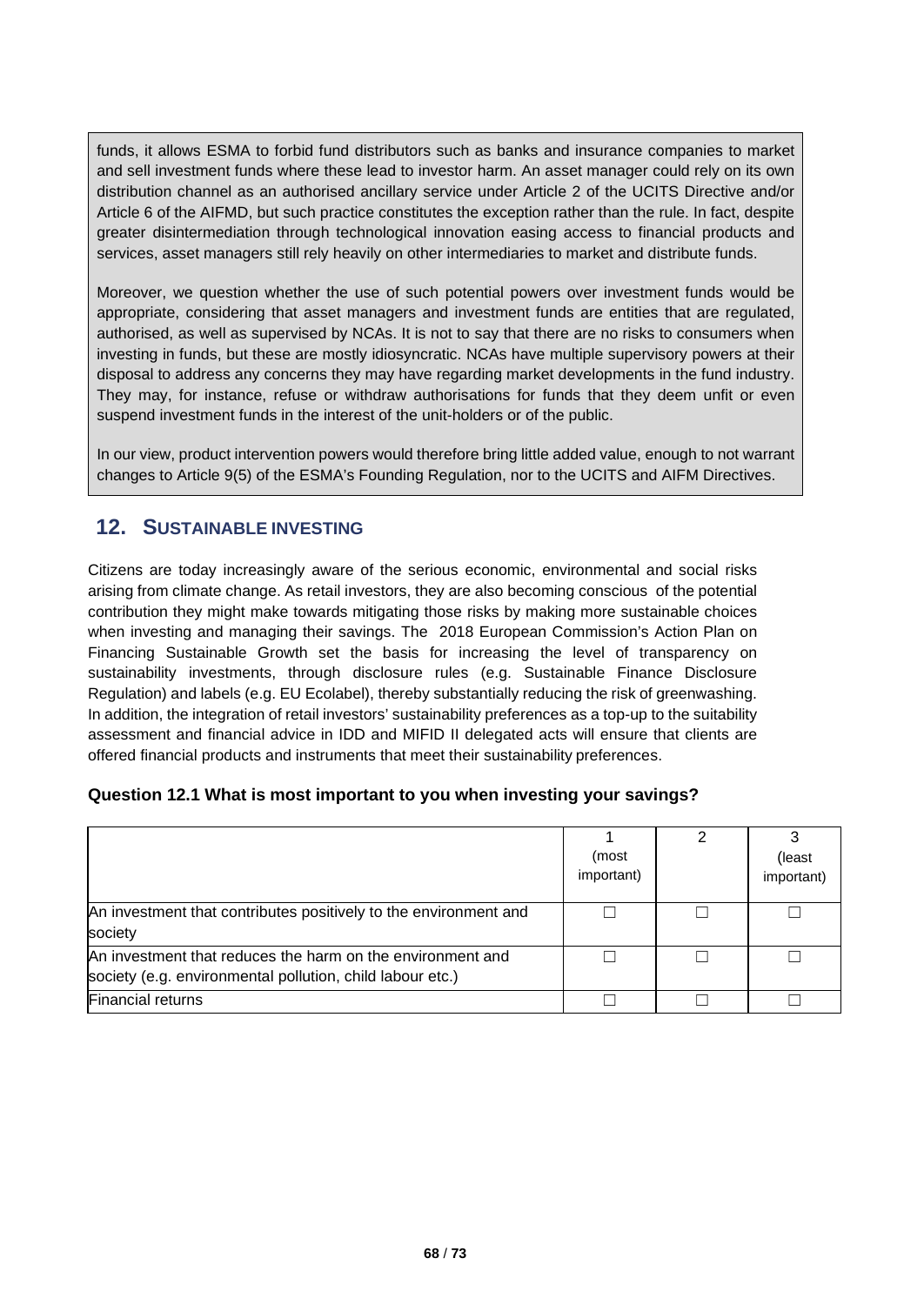# **Question 12.2 What would help you most to take an informed decision as regards a sustainable investment?**

|                                                                                                                      | 1<br>(not at all<br>helpful) | $\mathbf{2}$<br>(rather not<br>helpful) | 3<br>(Neutral) | 4<br>(somewhat<br>helpful) | 5<br>(very<br>helpful) | Don't<br>know<br><b>No</b><br>opinion<br><b>Not</b><br>applicable |
|----------------------------------------------------------------------------------------------------------------------|------------------------------|-----------------------------------------|----------------|----------------------------|------------------------|-------------------------------------------------------------------|
| Measurements demonstrating positive<br>sustainability impacts of investments                                         | П                            | П                                       | П              |                            | $\boxtimes$            |                                                                   |
| <b>Measurements</b><br>demonstrating<br>negative or low sustainability impacts<br>of investments                     | П                            | П                                       | П              |                            | $\boxtimes$            | П                                                                 |
| Information on financial returns of<br>sustainable investments compared to<br>those of mainstream investments        | П                            | П                                       | П              |                            | $\boxtimes$            |                                                                   |
| Information on the share of financial<br>institutions' activities that are<br>sustainable                            | П                            | П                                       | П              |                            | $\boxtimes$            | П                                                                 |
| Require all financial products and<br>instruments to inform about their<br>sustainability ambition                   | П                            | П                                       | П              |                            | $\boxtimes$            |                                                                   |
| Obligation for financial advisers to<br>offer at least one financial product<br>with minimum sustainability ambition | П                            | П                                       | $\boxtimes$    |                            | П                      |                                                                   |
| All financial products offered should<br>have a minimum of sustainability<br>ambition                                | П                            | П                                       | ⊠              | П                          | П                      |                                                                   |

# **Question 12.3 What are the main factors preventing more sustainable investment?**

|                                                                                            | (not at all<br>important) | $\overline{2}$<br>(rather not<br>important) | 3<br>(Neutral) | 4<br>(somewhat<br>important) | 5<br>(very<br>important) | Don't<br>know<br><b>No</b><br>opinion<br><b>Not</b><br>applicable |
|--------------------------------------------------------------------------------------------|---------------------------|---------------------------------------------|----------------|------------------------------|--------------------------|-------------------------------------------------------------------|
| Poor financial advice on sustainable<br>investment opportunities                           | $\sim$                    | П                                           |                | $\boxtimes$                  |                          | L                                                                 |
| Lack<br>0f<br>sustainability-related<br>information<br>in<br>pre-contractual<br>disclosure | L.                        |                                             | ⊠              |                              |                          |                                                                   |
| Lack of EU label on sustainability<br>related information                                  | П                         |                                             | $\boxtimes$    |                              |                          | П                                                                 |
| Lack of financial products that would<br>meet sustainability preferences                   | П                         |                                             | ⊠              | $\mathbf{I}$                 |                          | П                                                                 |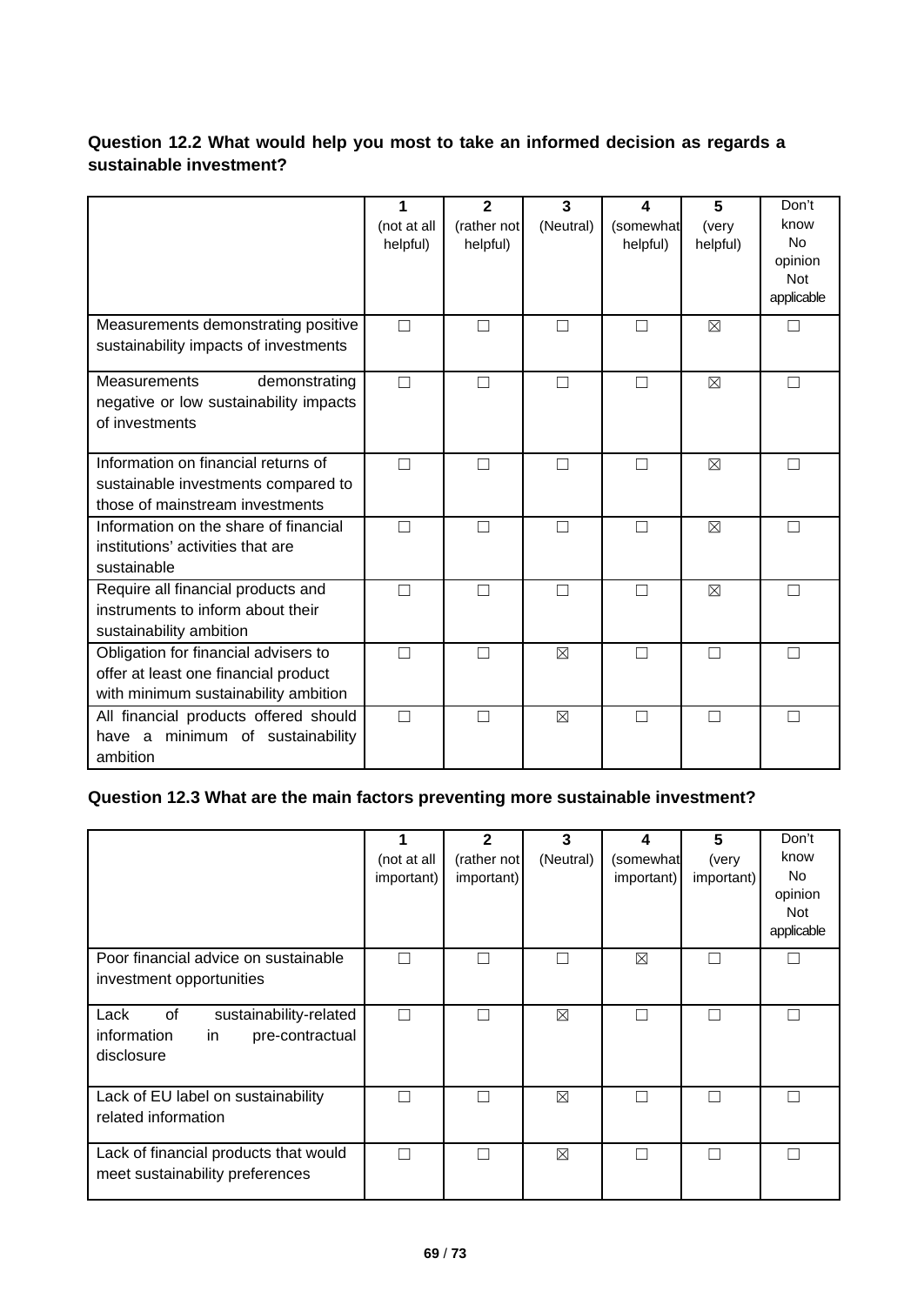| Financial products, although<br>containing some sustainability<br>ambition, focus primarily on financial<br>performance                                                             | ⋈ |   |   |  |
|-------------------------------------------------------------------------------------------------------------------------------------------------------------------------------------|---|---|---|--|
| Fear of greenwashing (i.e. where the<br>deceptive appearance is given that<br>investment products are<br>environmentally, socially or from a<br>governance point of view, friendly) |   | ⊠ |   |  |
| Other                                                                                                                                                                               |   |   | ⊠ |  |

## **Please specify to what other factor(s) you refer in your answer to question 12.3:**

Enhancing the clarity and simplicity of ESG-related disclosures for distributors and clients is key to encouraging more sustainable investments from retail investors. While we welcome the integration of clients' sustainable preferences as part of the suitability process introduced by the Delegated Regulation (EU) 2017/565, the new definition of 'sustainability preferences' will cause some operational issues that might hinder the overall goal of the delegated acts to increase clients' awareness of the availability of financial instruments with sustainability ambitions.

First, the new definition of sustainability preferences introduced in the Delegated Regulation (EU) 2017/565 Article 2(7) introduced a high level of complexities in the distribution channels, which might not be fully comprehended by the clients. Recital 6 of the delegated regulation seems to require distributors to ask about each of the three distribution channels of sustainable investments to retail investors. This approach assumes a level of ESG expertise that the average investor might not possess.

Second, the introduction of the investor-defined minimum proportion of sustainable investment introduced in Delegated Regulation (EU) 2017/565 Article 2(7) might negatively impact firms' ability to provide standardised ESG offerings. This approach seems to point to the possibility of 'bespoke' products and could make the distribution process more complex and less effective.

# **Question 12.4 Do you consider that detailed guidance for financial advisers would be useful to ensure simple, adequate and sufficiently granular implementation of sustainable investment measures?**

☐ Yes

☐ No

 $\boxtimes$  Don't know / no opinion / not applicable

### **Please explain your answer to question 12.4**

Any future guidance to be developed for financial advisers should take into account the level of complexity introduced by the MiFID/ IDD criteria for sustainable preferences. The amendments to MiFID II will require firms to translate the sustainability preferences standards into understandable client preferences. Retail investors will need to have clear, fair, and not misleading language to articulate the sustainability products and how that translates into product standards in line with the regulatory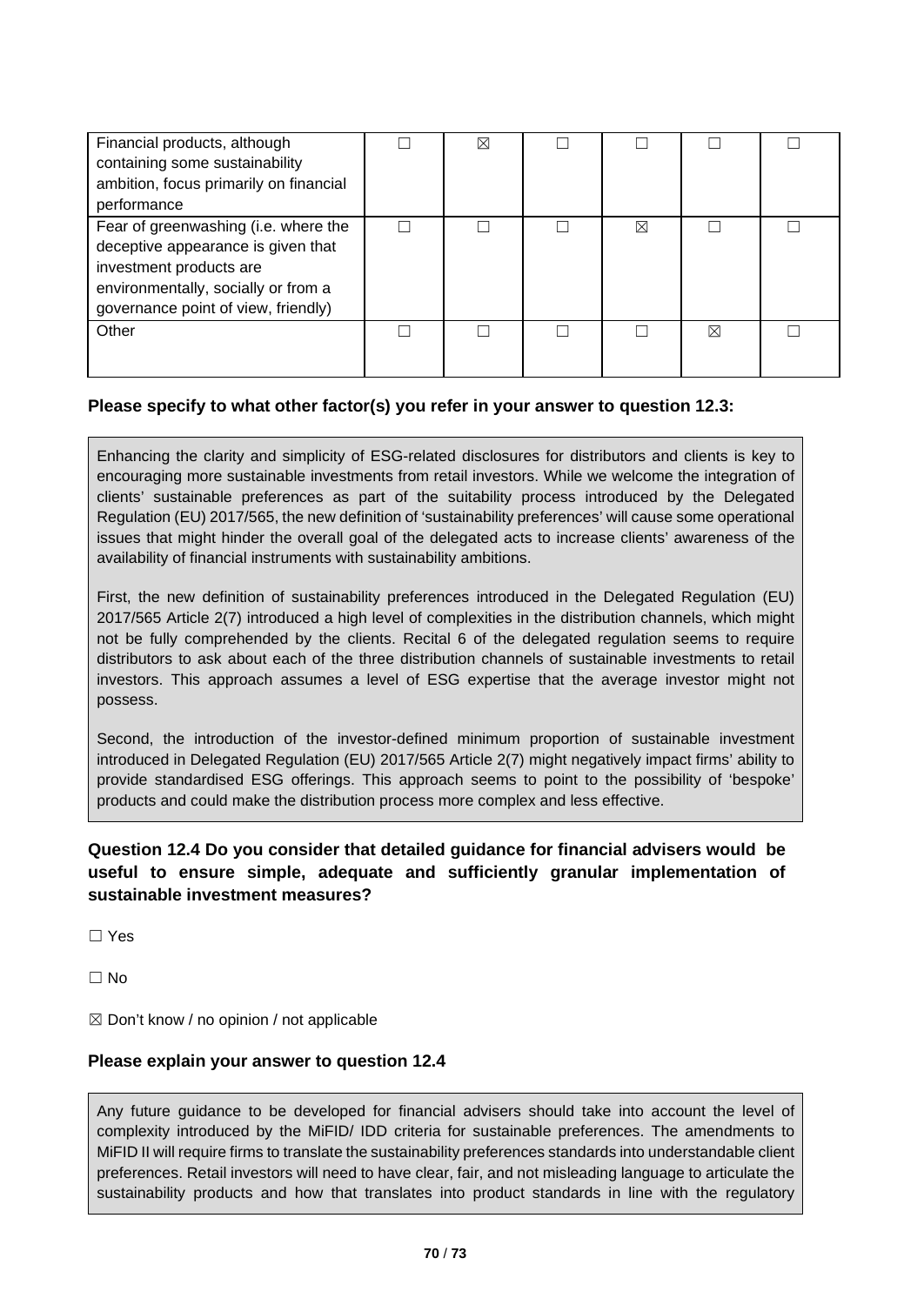### requirements.

Any guidance should also aim at facilitating adviser suitability assessment for sustainability preferences as there will be no single standard for MIFID sustainable products. This will impact firms' ability to provide standardised ESG offerings and will lead to 'bespoke' products. The suitability of a product will be driven by a client's own tolerance, thresholds, or preferences regarding sustainability. This could be articulated via minimum thresholds, clients' interest in sustainability themes, or general ESG standards or exclusion preferences depending on how firms update their suitability questionnaires. Distributors will also need practical solutions for implementing the sustainability preferences test for the mass retail market without overstraining the overall advice process.

Finally, in relation to SFDR and the EU Ecolabel for retail financial products, products managers will need user guidelines clarifying the outstanding implementation challenges.

MiFID II regulates the way investment firms produce or arrange for the production of investment research to be disseminated to their clients or to the public. This concerns investment research i.e. research or other information recommending or suggesting an investment strategy, explicitly or implicitly, concerning one or several financial instruments or the issuer of financial instruments. In the context of the COVID-19 pandemic, the research regime has been reviewed in order to facilitate the production of research on the small and medium enterprises and encourage more funding from the capital markets. In order to also encourage more sustainable investments, it is fundamental that investment research consider the E (environmental,) S (social) and G (corporate governance) factors of the Issuers and financial instruments covered by that research.

# **Question 12.5 Would you see any need to reinforce the current research regime in order to ensure that ESG criteria are always considered?**

☐ Yes

 $\Box$  No

 $\boxtimes$  Don't know / no opinion / not applicable

### **Please explain your answer to question 12.5**

Increased transparency in research provided by brokers and data providers would be beneficial. To expand the offering of sustainable investment products, asset managers need trustworthy and comparable ESG company information. Given the lack of publicly available information, asset managers are heavily reliant on the information from third-party providers of ESG data, research and ratings, which comes with high costs and many questions related to transparency, data sources, applied methodologies and potential conflicts of interest.

We hope this will be progressively achieved also via the CSRD, the proposal for a European Single Access Point and the forthcoming regulatory framework for ESG research, data and rating providers, in line with the recent joint call from the AFM and AMF.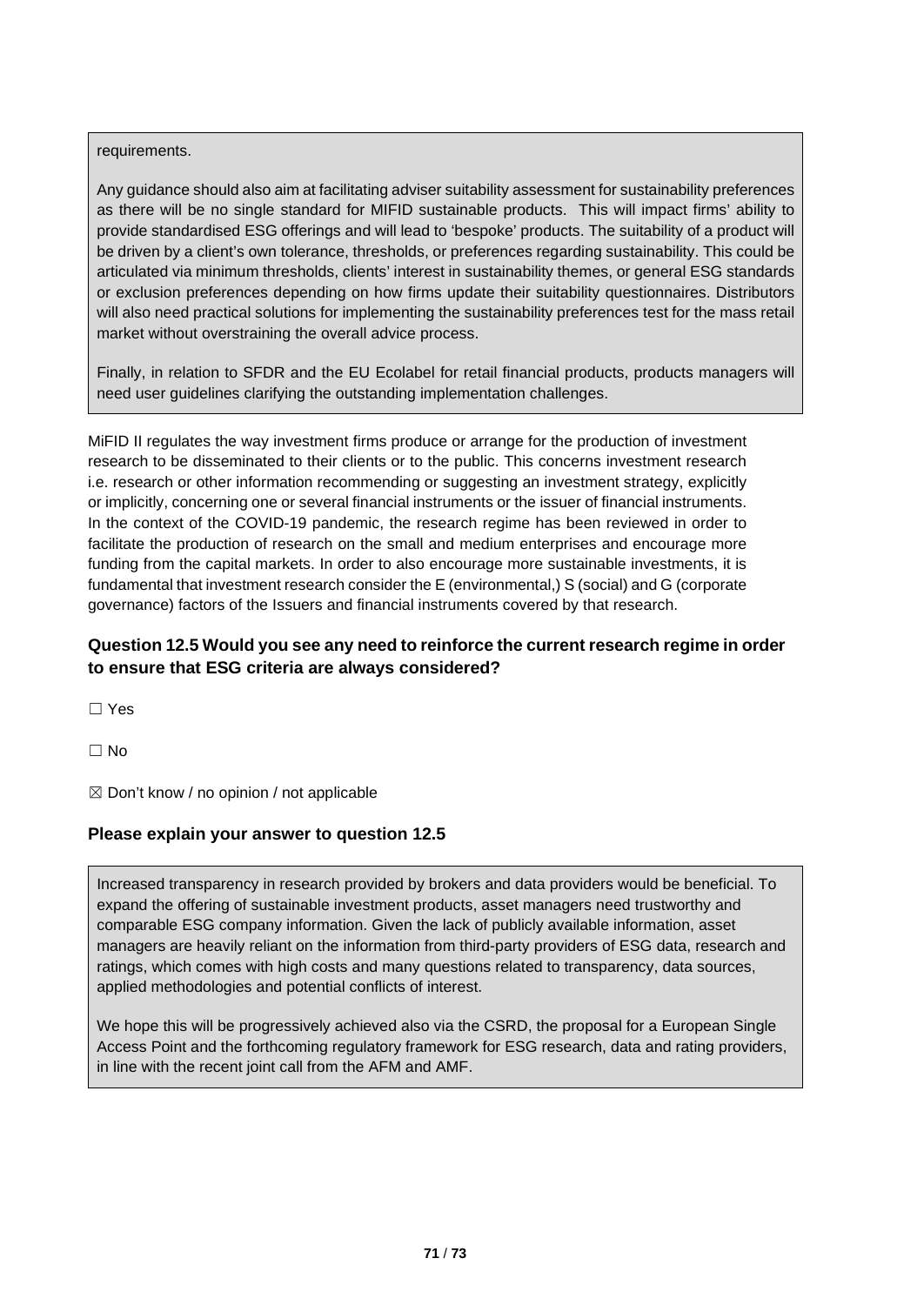# **13. OTHER ISSUES**

# **Question 13 Are there any other issues that have not been raised in this questionnaire that you think would be relevant to the future retail investments strategy?**

#### *5000 character(s) maximum*

Savings plans for funds are very popular in a number of Member States. They are often used as longterm retirement savings, making them particularly important in the current low-interest environment.

As funds will also produce PRIIP KIDs in 2022, we fear that PRIIPs-specific bureaucratic requirements will make savings plans less appealing for retail investors. This issue relates to PRIIPs Regulation Art. 13(4) which obliges distributors to provide a KID when conducting the savings plan and afterwards, every time the KID has been modified (according to the requirements of Art. 10).

Due to this requirement and the foreseen deluge of revised PRIIP KIDs being sent to retail investors, many banks are now requiring the opening of an electronic mailbox (to ensure that the KIDs can be sent electronically) as a precondition for the opening of a savings plan.

In the past, there has been no reason to open an electronic mailbox when conducting a savings plan (since the KIID under the current regime only needs to be provided once). That is why many clients do not have an electronic mailbox. This would mean, that the KIDs need to be sent by post (whenever there is a change in the KID) if a more flexible approach is not allowed. This is not only very burdensome but would cause very high costs.

It should be allowed to inform the client where the revised KID can be found, hence enabling the client to access the latest version of the KID whenever he wants to. That would prevent distributors from sending millions of letters every time the KID has been modified.

Furthermore, this aligns with the current market practice: investors can generally either download an up-to-date version of the UCITS KIID via their online banking service or from the manufacturer's website or they can contact their distributors and receive the KIID there.

Having in mind that millions of savings plans have been conducted under the assumption that the investor only needs to be informed once at the conclusion of the savings plan, we also strongly support the implementation of a grandfathering provision stating that PRIIPs Regulation Art.13(4) only applies to savings plans on funds after the end of the UCITS exemption

\*\*\*